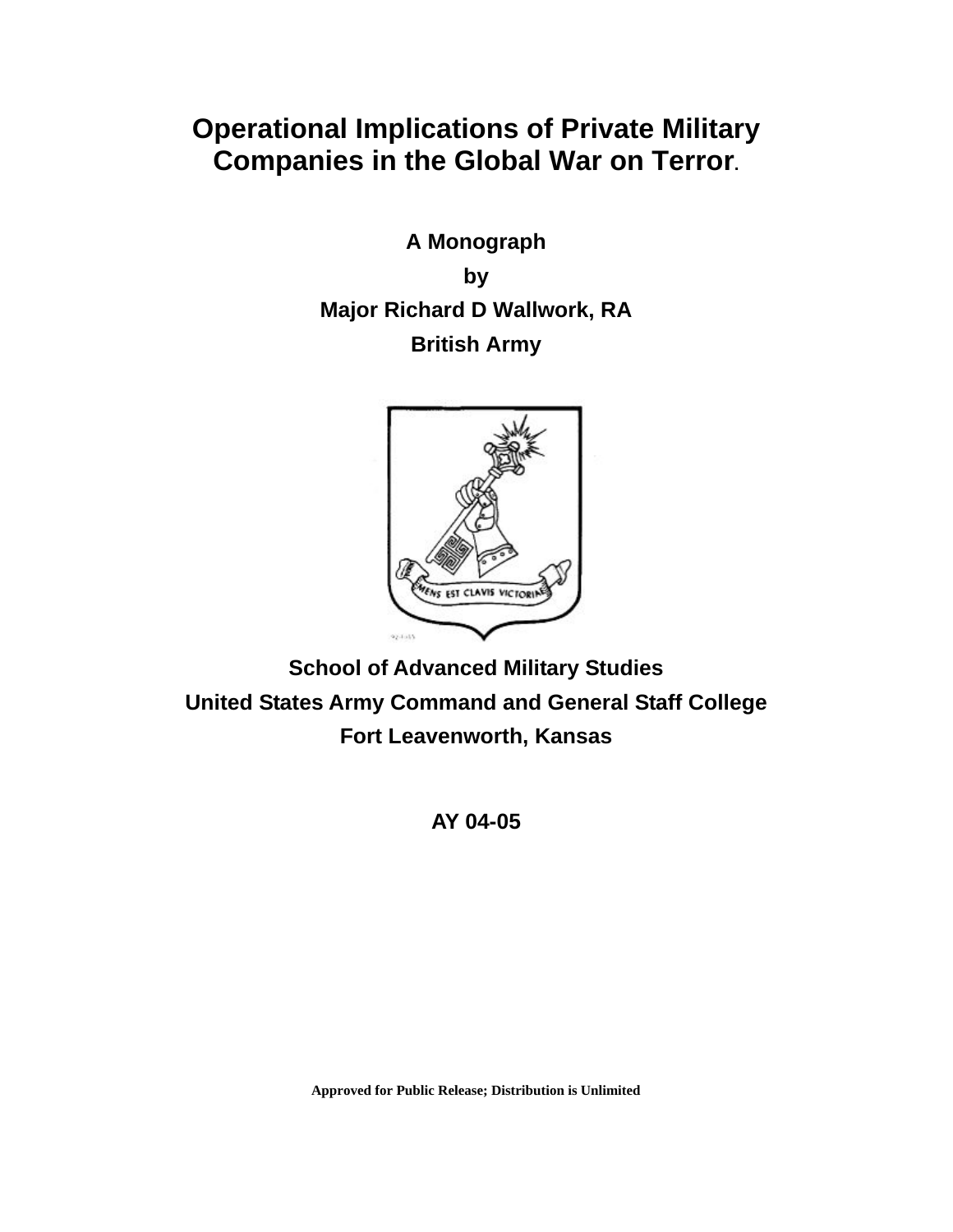| <b>REPORT DOCUMENTATION PAGE</b>                                                                                                                                                                                                                                                                                                                                                                                                                                                                                                                                                                                                                                                                                                                                                                                                                                                                                                                                                                                                                                                                                                                                                                                                                                                                                                                                                                                                                                                                                                                                                                                                                                                                |                                                                                                                                                                                                                                                                                                                                                                                                                                                                                                                                                                                                                                            |                                                        | Form Approved<br>OMB No. 074-0188                  |                                                                 |
|-------------------------------------------------------------------------------------------------------------------------------------------------------------------------------------------------------------------------------------------------------------------------------------------------------------------------------------------------------------------------------------------------------------------------------------------------------------------------------------------------------------------------------------------------------------------------------------------------------------------------------------------------------------------------------------------------------------------------------------------------------------------------------------------------------------------------------------------------------------------------------------------------------------------------------------------------------------------------------------------------------------------------------------------------------------------------------------------------------------------------------------------------------------------------------------------------------------------------------------------------------------------------------------------------------------------------------------------------------------------------------------------------------------------------------------------------------------------------------------------------------------------------------------------------------------------------------------------------------------------------------------------------------------------------------------------------|--------------------------------------------------------------------------------------------------------------------------------------------------------------------------------------------------------------------------------------------------------------------------------------------------------------------------------------------------------------------------------------------------------------------------------------------------------------------------------------------------------------------------------------------------------------------------------------------------------------------------------------------|--------------------------------------------------------|----------------------------------------------------|-----------------------------------------------------------------|
| Management and Budget, Paperwork Reduction Project (0704-0188), Washington, DC 20503                                                                                                                                                                                                                                                                                                                                                                                                                                                                                                                                                                                                                                                                                                                                                                                                                                                                                                                                                                                                                                                                                                                                                                                                                                                                                                                                                                                                                                                                                                                                                                                                            | Public reporting burden for this collection of information is estimated to average 1 hour per response, including the time for reviewing instructions, searching existing data sources, gathering and maintaining<br>the data needed, and completing and reviewing this collection of information. Send comments regarding this burden estimate or any other aspect of this collection of information, including suggestions for<br>reducing this burden to Washington Headquarters Services, Directorate for Information Operations and Reports, 1215 Jefferson Davis Highway, Suite 1204, Arlington, VA 22202-4302, and to the Office of |                                                        |                                                    |                                                                 |
| 1. AGENCY USE ONLY (Leave blank)                                                                                                                                                                                                                                                                                                                                                                                                                                                                                                                                                                                                                                                                                                                                                                                                                                                                                                                                                                                                                                                                                                                                                                                                                                                                                                                                                                                                                                                                                                                                                                                                                                                                | <b>2. REPORT DATE</b>                                                                                                                                                                                                                                                                                                                                                                                                                                                                                                                                                                                                                      | 3. REPORT TYPE AND DATES COVERED                       |                                                    |                                                                 |
| <b>4. TITLE AND SUBTITLE</b><br>the Global War on Terror.                                                                                                                                                                                                                                                                                                                                                                                                                                                                                                                                                                                                                                                                                                                                                                                                                                                                                                                                                                                                                                                                                                                                                                                                                                                                                                                                                                                                                                                                                                                                                                                                                                       | $01 - 02 - 2005$<br>Operational Implications of Private Military Companies in                                                                                                                                                                                                                                                                                                                                                                                                                                                                                                                                                              | Monograph July 2004 - Dec2004                          | <b>5. FUNDING NUMBERS</b>                          |                                                                 |
| 6. AUTHOR(S)                                                                                                                                                                                                                                                                                                                                                                                                                                                                                                                                                                                                                                                                                                                                                                                                                                                                                                                                                                                                                                                                                                                                                                                                                                                                                                                                                                                                                                                                                                                                                                                                                                                                                    | Major Wallwork, Richard, D, Royal Artillery, British Army.                                                                                                                                                                                                                                                                                                                                                                                                                                                                                                                                                                                 |                                                        |                                                    |                                                                 |
| 7. PERFORMING ORGANIZATION NAME(S) AND ADDRESS(ES)                                                                                                                                                                                                                                                                                                                                                                                                                                                                                                                                                                                                                                                                                                                                                                                                                                                                                                                                                                                                                                                                                                                                                                                                                                                                                                                                                                                                                                                                                                                                                                                                                                              |                                                                                                                                                                                                                                                                                                                                                                                                                                                                                                                                                                                                                                            |                                                        | 8. PERFORMING ORGANIZATION<br><b>REPORT NUMBER</b> |                                                                 |
| U.S. Army Command and General Staff<br>College                                                                                                                                                                                                                                                                                                                                                                                                                                                                                                                                                                                                                                                                                                                                                                                                                                                                                                                                                                                                                                                                                                                                                                                                                                                                                                                                                                                                                                                                                                                                                                                                                                                  |                                                                                                                                                                                                                                                                                                                                                                                                                                                                                                                                                                                                                                            |                                                        |                                                    |                                                                 |
| School of Advanced Military Studies<br>250 Gibbon Ave.                                                                                                                                                                                                                                                                                                                                                                                                                                                                                                                                                                                                                                                                                                                                                                                                                                                                                                                                                                                                                                                                                                                                                                                                                                                                                                                                                                                                                                                                                                                                                                                                                                          |                                                                                                                                                                                                                                                                                                                                                                                                                                                                                                                                                                                                                                            |                                                        |                                                    |                                                                 |
| Fort Leavenworth, KS 66027                                                                                                                                                                                                                                                                                                                                                                                                                                                                                                                                                                                                                                                                                                                                                                                                                                                                                                                                                                                                                                                                                                                                                                                                                                                                                                                                                                                                                                                                                                                                                                                                                                                                      | 9. SPONSORING / MONITORING AGENCY NAME(S) AND ADDRESS(ES)                                                                                                                                                                                                                                                                                                                                                                                                                                                                                                                                                                                  |                                                        |                                                    | 10. SPONSORING / MONITORING                                     |
| U.S. Army Command and<br>General Staff College<br>Fort Leavenworth, KS 66027                                                                                                                                                                                                                                                                                                                                                                                                                                                                                                                                                                                                                                                                                                                                                                                                                                                                                                                                                                                                                                                                                                                                                                                                                                                                                                                                                                                                                                                                                                                                                                                                                    |                                                                                                                                                                                                                                                                                                                                                                                                                                                                                                                                                                                                                                            |                                                        | <b>AGENCY REPORT NUMBER</b>                        |                                                                 |
| <b>11. SUPPLEMENTARY NOTES</b>                                                                                                                                                                                                                                                                                                                                                                                                                                                                                                                                                                                                                                                                                                                                                                                                                                                                                                                                                                                                                                                                                                                                                                                                                                                                                                                                                                                                                                                                                                                                                                                                                                                                  |                                                                                                                                                                                                                                                                                                                                                                                                                                                                                                                                                                                                                                            |                                                        |                                                    |                                                                 |
|                                                                                                                                                                                                                                                                                                                                                                                                                                                                                                                                                                                                                                                                                                                                                                                                                                                                                                                                                                                                                                                                                                                                                                                                                                                                                                                                                                                                                                                                                                                                                                                                                                                                                                 |                                                                                                                                                                                                                                                                                                                                                                                                                                                                                                                                                                                                                                            |                                                        |                                                    |                                                                 |
| 12a. DISTRIBUTION / AVAILABILITY STATEMENT                                                                                                                                                                                                                                                                                                                                                                                                                                                                                                                                                                                                                                                                                                                                                                                                                                                                                                                                                                                                                                                                                                                                                                                                                                                                                                                                                                                                                                                                                                                                                                                                                                                      | Approved for public release; distribution is unlimited.                                                                                                                                                                                                                                                                                                                                                                                                                                                                                                                                                                                    |                                                        |                                                    | <b>12b. DISTRIBUTION CODE</b><br>Α                              |
| 13. ABSTRACT (Maximum 200 Words)<br>This monograph discusses the implications of private military companies (PMCs) in the global war<br>on terror (GWOT). The recent upsurge in the use of PMCs to support the prosecution of the GWOT has<br>impinged increasingly on what is traditionally seen as the state monopoly on violence. PMCs as<br>entities on the stage of conflict are widely misunderstood and as a result, often operate in an area<br>of scant regulation, limited oversight, and ineffective control. As PMCs become increasingly<br>involved in operations, the implications for the military are wide ranging and planners and<br>commanders need to be aware of the capabilities and limitations of PMCs. Currently, little doctrine<br>and guidance exists on PMCs. Specifically, this monograph examines the myriad factors concerned with<br>PMCs, their benefits and disadvantages.<br>The monograph concludes that the considerable utility of PMCs should not be overlooked and that<br>they can be valuable contributors and partners in the GWOT. Several areas regarding PMCs need<br>attention. The study suggests that the rapid growth of the use of PMCs is largely unregulated and<br>not under proper control. With over 15,000 PMC employees in Iraq, too little is known about them and<br>the implications of their presence. A distinct lack of joint and single service doctrine on the<br>subject is further exacerbating the problem. Until there is regulation, control, oversight, and a<br>formal doctrinal framework regarding PMCs, they will not be able to be harnessed effectively to<br>become a fully-fledged partner in the joint fight. |                                                                                                                                                                                                                                                                                                                                                                                                                                                                                                                                                                                                                                            |                                                        |                                                    |                                                                 |
| <b>14. SUBJECT TERMS</b>                                                                                                                                                                                                                                                                                                                                                                                                                                                                                                                                                                                                                                                                                                                                                                                                                                                                                                                                                                                                                                                                                                                                                                                                                                                                                                                                                                                                                                                                                                                                                                                                                                                                        |                                                                                                                                                                                                                                                                                                                                                                                                                                                                                                                                                                                                                                            |                                                        |                                                    | <b>15. NUMBER OF PAGES</b>                                      |
| <b>Private Military Companies</b>                                                                                                                                                                                                                                                                                                                                                                                                                                                                                                                                                                                                                                                                                                                                                                                                                                                                                                                                                                                                                                                                                                                                                                                                                                                                                                                                                                                                                                                                                                                                                                                                                                                               |                                                                                                                                                                                                                                                                                                                                                                                                                                                                                                                                                                                                                                            |                                                        |                                                    | 75<br>16. PRICE CODE                                            |
| <b>17. SECURITY CLASSIFICATION</b><br>OF REPORT<br>U                                                                                                                                                                                                                                                                                                                                                                                                                                                                                                                                                                                                                                                                                                                                                                                                                                                                                                                                                                                                                                                                                                                                                                                                                                                                                                                                                                                                                                                                                                                                                                                                                                            | <b>18. SECURITY CLASSIFICATION</b><br>OF THIS PAGE<br>U                                                                                                                                                                                                                                                                                                                                                                                                                                                                                                                                                                                    | <b>19. SECURITY CLASSIFICATION</b><br>OF ABSTRACT<br>U |                                                    | <b>20. LIMITATION OF ABSTRACT</b><br>none                       |
| NSN 7540-01-280-5500                                                                                                                                                                                                                                                                                                                                                                                                                                                                                                                                                                                                                                                                                                                                                                                                                                                                                                                                                                                                                                                                                                                                                                                                                                                                                                                                                                                                                                                                                                                                                                                                                                                                            |                                                                                                                                                                                                                                                                                                                                                                                                                                                                                                                                                                                                                                            |                                                        | 298-102                                            | Standard Form 298 (Rev. 2-89)<br>Prescribed by ANSI Std. Z39-18 |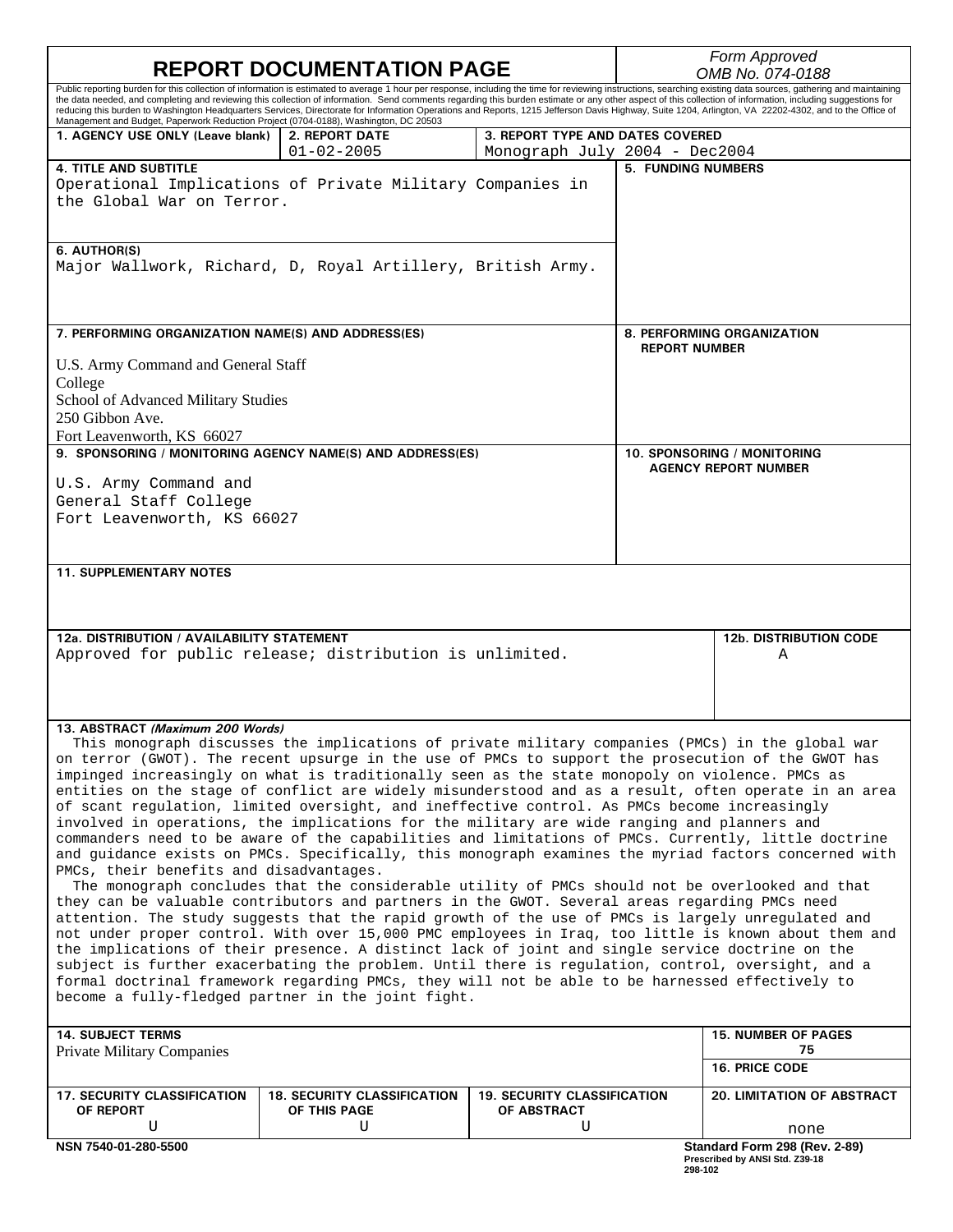# **SCHOOL OF ADVANCED MILITARY STUDIES MONOGRAPH APPROVAL**

Major Richard D. Wallwork. RA.

Title of Monograph: Operational Implications of Private Military Companies in the Global War on Terror.

Approved by:

|                             | Monograph Director                                                                                  |
|-----------------------------|-----------------------------------------------------------------------------------------------------|
| James Willbanks, Ph.D.      | Professor<br>Department of Military<br>History<br>U.S. Command and<br><b>General Staff College</b>  |
| Kevin C. M. Benson, COL, AR | <b>Professor and Director</b><br>Academic Affairs,<br>School of Advanced<br><b>Military Studies</b> |
| Robert F. Baumann, Ph.D.    | Director,<br><b>Graduate Degree</b><br>Program                                                      |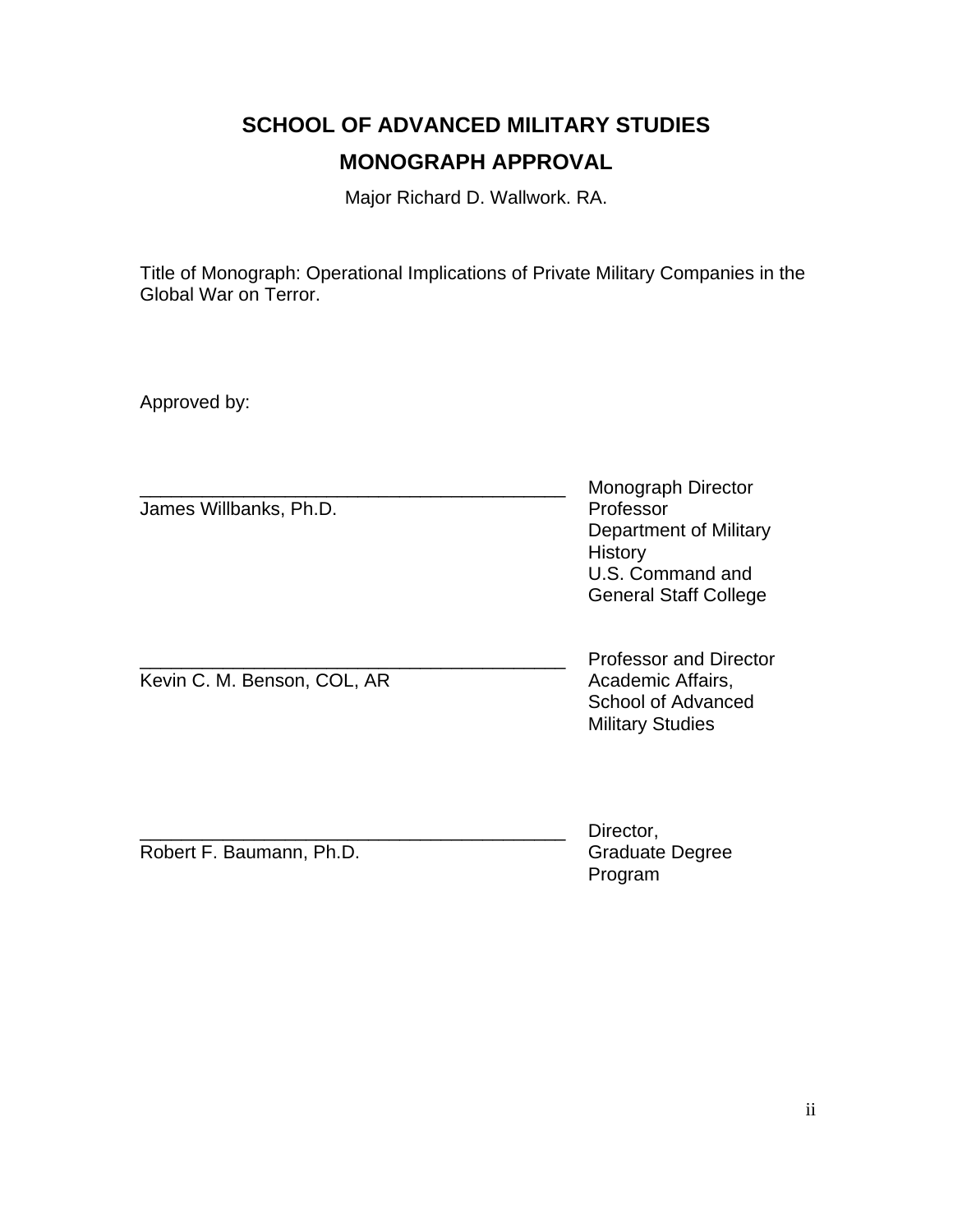# **Abstract**

## OPERATIONAL IMPLICATIONS OF PRIVATE MILITARY COMPANIES IN THE GLOBAL WAR ON TERROR. By Major Richard D. Wallwork, RA, British Army, 75 pages.

 This monograph discusses the implications of private military companies (PMCs) in the global war on terror (GWOT). The recent upsurge in the use of PMCs to support the prosecution of the global war on terror has impinged increasingly on what is traditionally seen as the state monopoly on violence. PMCs as entities on the stage of conflict are widely misunderstood and as a result, often operate in an area of scant regulation, limited oversight, and ineffective control. As PMCs become increasingly involved in operations, the implications for the military are wide ranging and planners and commanders need to be aware of the capabilities and limitations of PMCs. Currently, little doctrine and guidance exists on PMCs. Specifically, this monograph examines the myriad factors concerned with PMCs, their benefits and disadvantages.

 The purpose of this paper is to assess the operational implications of the employment of PMCs. It will analyze the identity and current state of the PMC industry. The hypothesis is that the current level of PMC use is not a deliberate policy decision, but a result of assumptions of the nature of the GWOT and that the current state of legislation and contractual oversight is woefully inadequate. Why are armed civilians operating with legal impunity in Iraq? How much is the military aware of this and why is there no doctrine available for commanders or planners to consult regarding PMCs? Through the application of a strengths, weaknesses, opportunities and threats analysis, the above questions will be answered. The analysis is then presented, primarily, through the lens of the elements of operational design.

 The monograph concludes that the considerable utility of PMCs should not be overlooked and that they can be valuable contributors and partners in the war against terror. Currently though, numerous issues regarding PMCs need attention. The study suggests that the rapid growth of the use of PMCs is largely unregulated and not under proper control. With over 15,000 PMC employees in Iraq, too little is known about them and the implications of their presence, especially by the military. A distinct lack of joint and single service doctrine on the subject is further exacerbating the problem. Until there is regulation, control, oversight and a formal doctrinal framework regarding PMCs, they will not be able to be harnessed effectively to become a fully-fledged partner in the joint fight.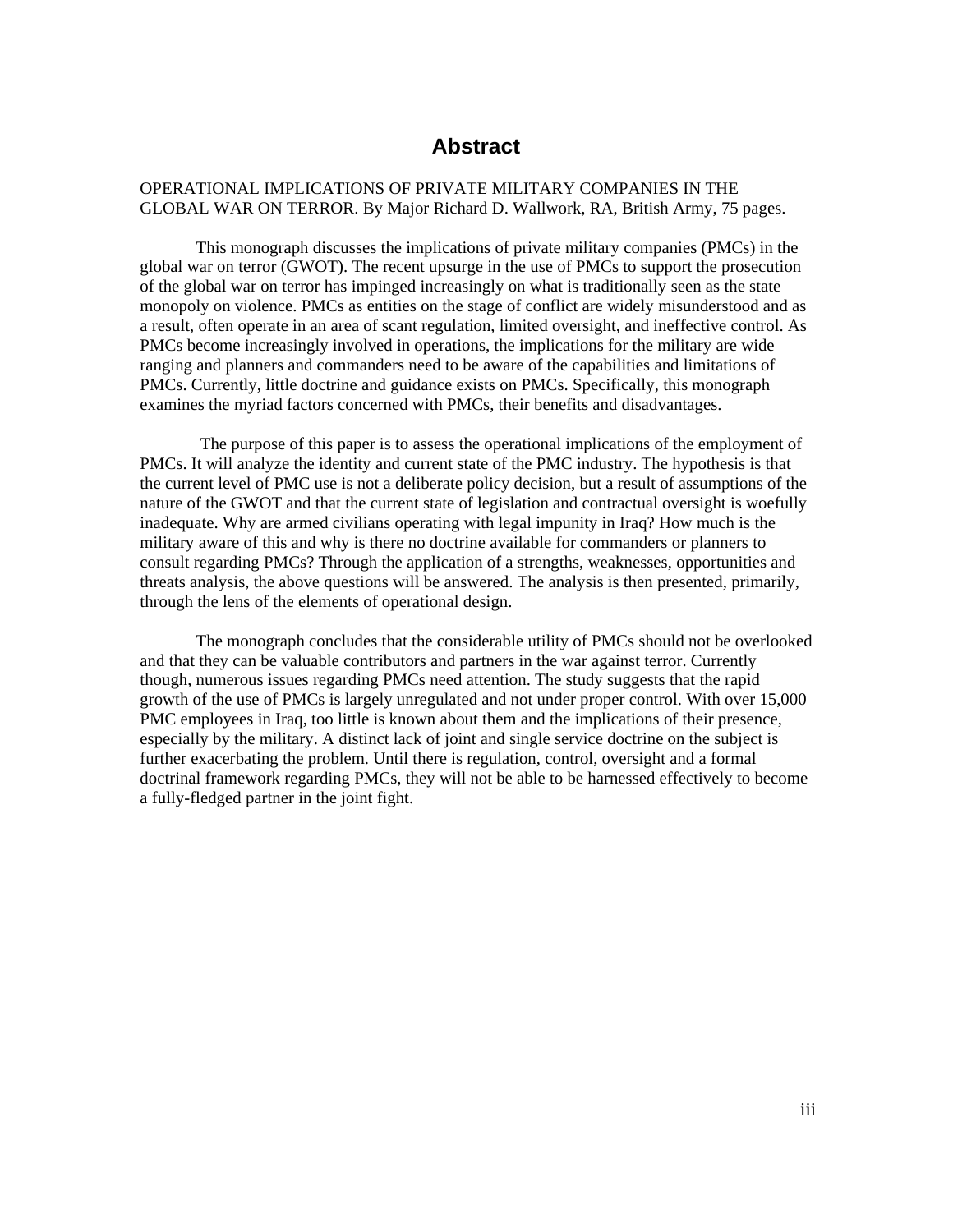# **Acknowledgments**

<span id="page-4-0"></span>My greatest thanks go to my wife Jo without whose patience and understanding, I would not have had the support or time to complete this monograph. The staff at the CARL have been, as ever, indispensable and they also have my thanks for their patient research and sourcing of material. Finally, Dr Jim Willbanks has steered this paper and given the advice needed to see it through to completion - many thanks.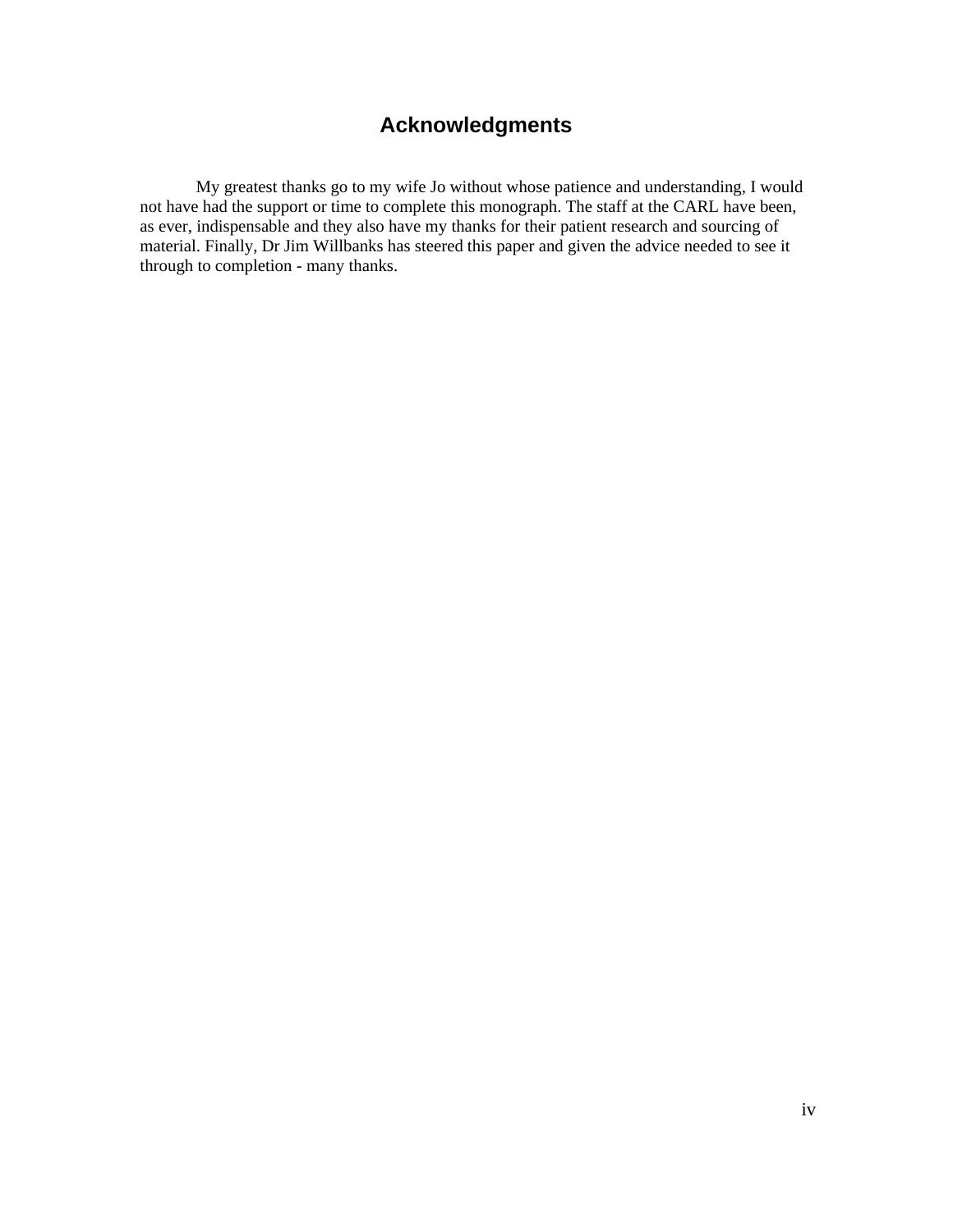# **Table Of Contents**

<span id="page-5-0"></span>

| Page |
|------|
|      |
|      |
|      |
|      |
|      |
|      |
|      |
|      |
|      |
|      |
|      |
|      |
|      |
|      |
|      |
|      |
|      |
|      |
|      |
|      |
|      |
|      |
|      |
|      |
|      |
|      |
|      |
|      |
|      |
|      |
|      |
|      |
|      |
|      |
|      |
|      |
|      |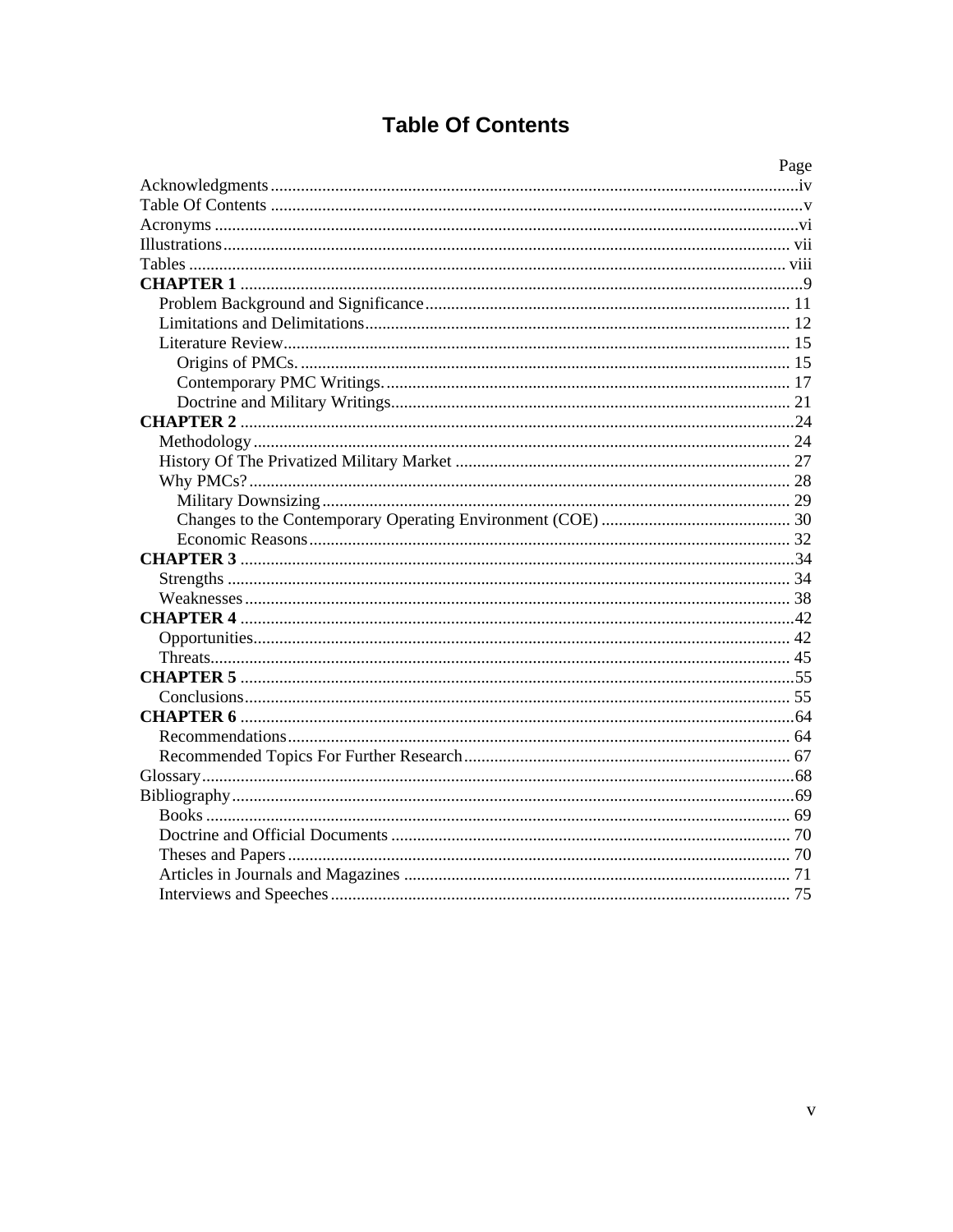# **Acronyms**

<span id="page-6-0"></span>

| <b>AECA</b>   | Arms Export Control Act                           |
|---------------|---------------------------------------------------|
| <b>CACI</b>   | <b>Consolidated Analysis Centers Incorporated</b> |
| <b>COE</b>    | contemporary operating environment                |
| <b>CONUS</b>  | <b>Continental United States</b>                  |
| <b>CPA</b>    | <b>Coalition Provisional Authority</b>            |
| DoD           | Department of Defence                             |
| EO            | <b>Executive Outcomes</b>                         |
| <b>FM</b>     | Field Manual (U.S. Army)                          |
| <b>GWOT</b>   | global war on terror                              |
| <b>IOPA</b>   | <b>International Peace Operations Association</b> |
| <b>ITAR</b>   | International Trade in Arms Regulation            |
| <b>LOGCAP</b> | Logistics Civil Augmentation Program              |
| MEJA          | Military Extraterritorial Jurisdiction Act        |
| <b>MPRI</b>   | Military Professional Resources Incorporated      |
| OEF           | <b>Operation Enduring Freedom</b>                 |
| OIF           | Operation Iraqi Freedom                           |
| <b>PMC</b>    | private military company                          |
| <b>PMF</b>    | private military firm                             |
| <b>PNG</b>    | Papua New Guinea                                  |
| <b>QDR</b>    | Quadrennial Defence Review                        |
| <b>SOFA</b>   | <b>Status of Forces Agreement</b>                 |
| <b>SWOT</b>   | <b>Strengths Weaknesses Opportunities Threats</b> |
| UK            | <b>United Kingdom</b>                             |
| <b>UN</b>     | <b>United Nations</b>                             |
| <b>US</b>     | <b>United States</b>                              |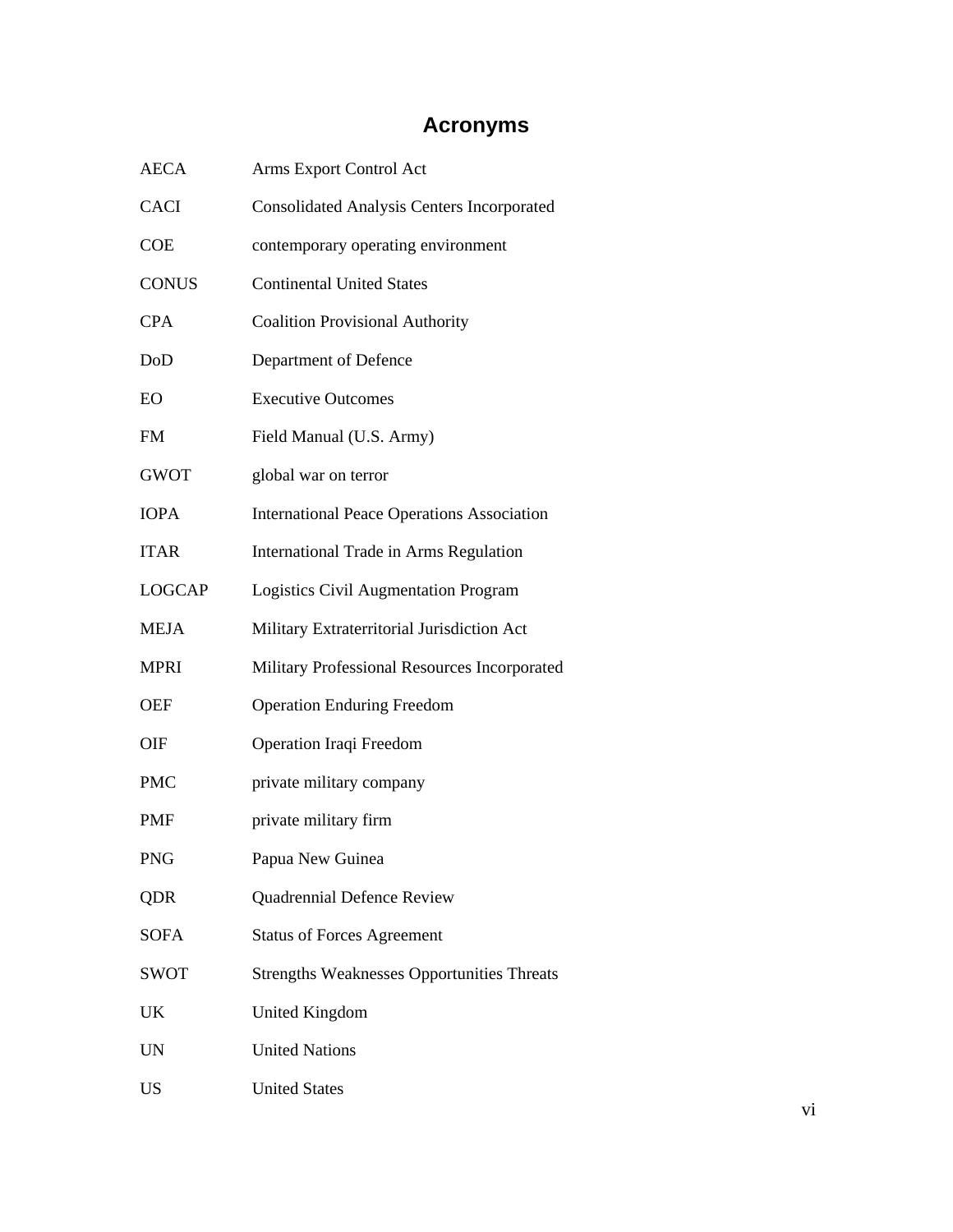# **Illustrations**

<span id="page-7-0"></span>

|  | Page |
|--|------|
|  |      |
|  |      |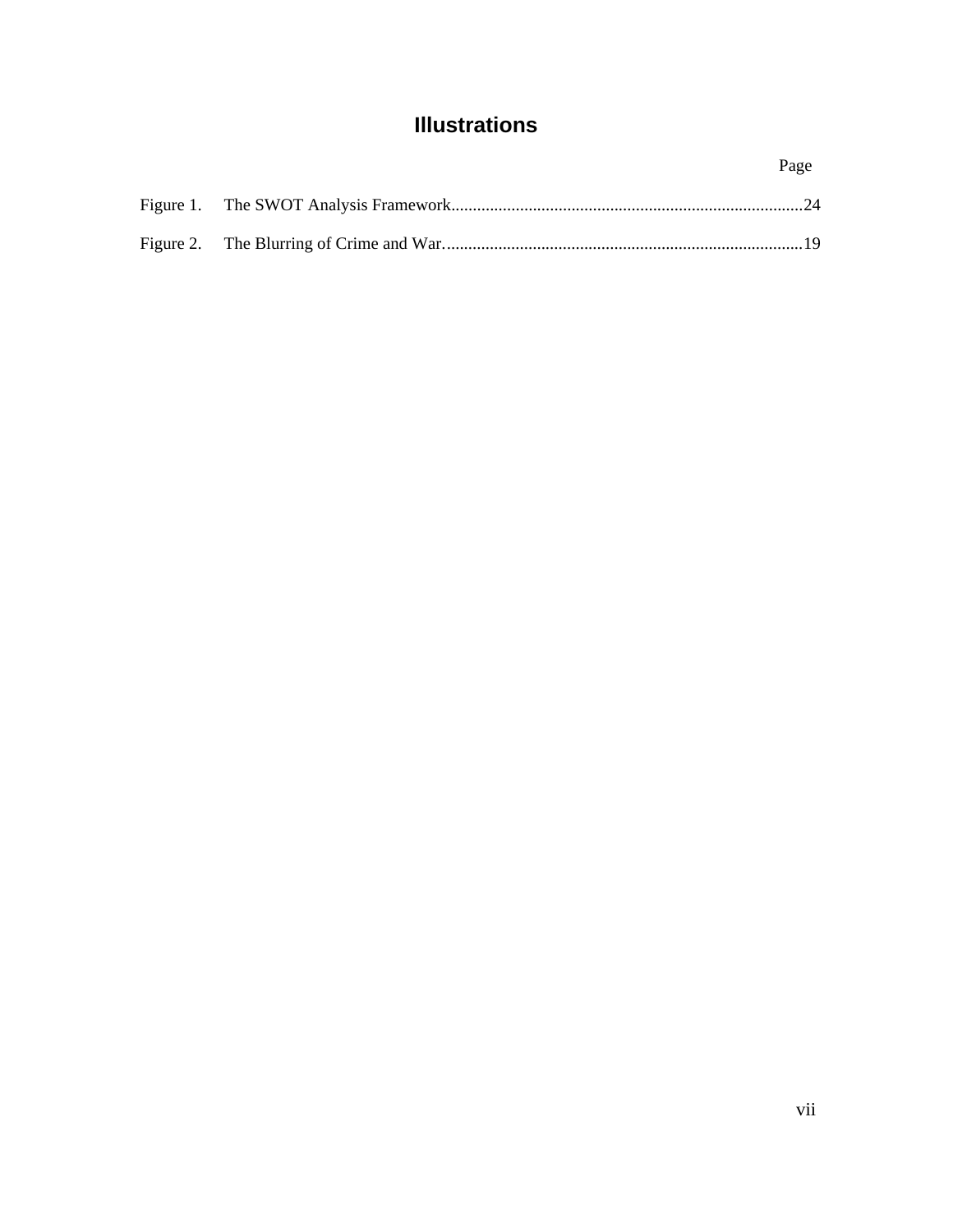# **Tables**

<span id="page-8-0"></span>

|  | Page |
|--|------|
|  |      |
|  |      |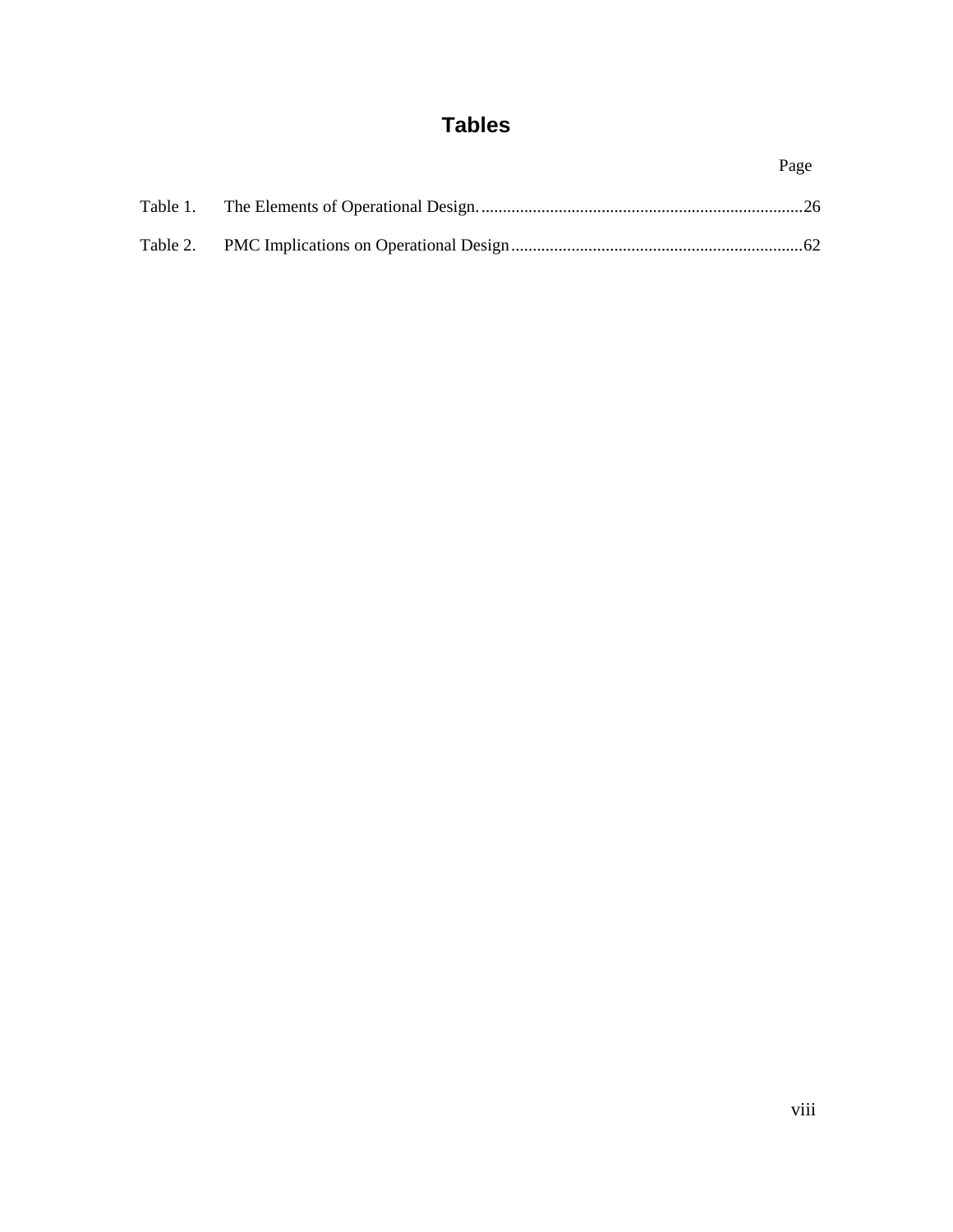# **CHAPTER 1**

<span id="page-9-0"></span>Interconnectedness, the dispersion of power and knowledge that flows from the information revolution, and the eroding legitimacy of armed force are leading toward a multidimensional trend toward privatization within the realms of security and armed conflict. As nations seek ways to attain a surge capacity without the expense of sustaining a large peacetime military, and as they face difficulties recruiting from their own populations, contracting will be an attractive option for filling the ranks. Corporate armies, navies, air forces and intelligence services may be major actors in 2[1](#page-9-1)st century armed conflict. This will open new realms of strategy and policy.<sup>1</sup>

 Operations to liberate, stabilize, and reconstruct Iraq since March 2003 have been supported by previously unseen numbers of Private Military Companies (PMCs) employed by members of the coalition, the Coalition Provisional Authority and of late, the interim Iraqi government.<sup>[2](#page-9-2)</sup> These companies conduct day-to-day operations, often operating alongside "conventional" forces. The employment of PMCs appears to be a growth industry and the current situation is seen by many as the future norm.

 The presence of these seemingly indefinable entities in the area of operations has implications for commanders and operations at all levels, especially considering that many of the worst moments in the Iraq conflict have involved PMCs "outsourced" by the Pentagon; for example the killings and mutilations of PMC employees in Fallujah, and the abuses by PMC employees at Abu Gharib prison.<sup>[3](#page-9-3)</sup> The abuses at Abu Gharib have significantly affected the standing of the coalition both in Iraq and around the world.

 The role of the traditional military has now been impinged upon in many areas. Traditionally, states and governments used their own citizens to secure themselves from threats, either by conscription or by offering fiscal reward to volunteers. "Citizens fought wars in the

<span id="page-9-1"></span><sup>&</sup>lt;sup>1</sup> Steven Metz, "Armed Conflict in the 21st Century: The Information Revolution and Post-Modern Warfare," (Monograph, Strategic Studies Institute, 2000), ix. 2

<span id="page-9-3"></span><span id="page-9-2"></span><sup>&</sup>lt;sup>2</sup> One academic study says the ratio of private contractors to U.S. military personnel in the Gulf is now one to ten, ten times the ratio during the 1991 war. Stephen Evans, "Privatised [sic] wars 'need new laws'," BBC News, 10 May 2004 [article on-line]; available from http://news.bbc.co.uk/1/hi/world/middle\_ east/3699957.stm; Internet; accessed 28 May 2004. The *Economist* termed the conflict "the first privatized war." "Military Industrial complexities," *Economist*, 29 March 2003, 56. 3

<sup>&</sup>lt;sup>3</sup> Peter Singer. "Nation Builders and Low Bidders in Iraq," *New York Times*, 15 June 2004, 1.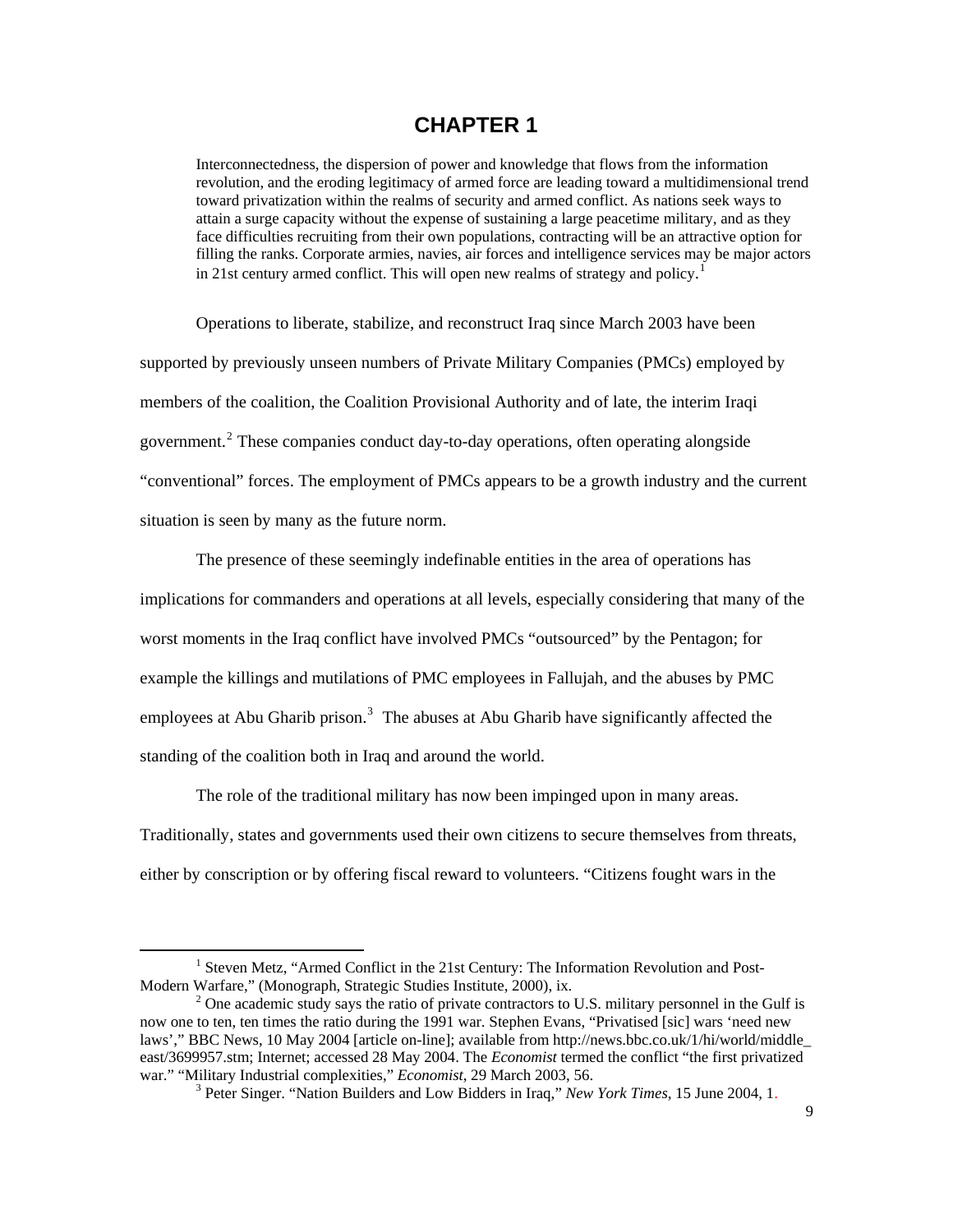name of states out of loyalty, nationality and ideology."<sup>[4](#page-10-0)</sup> We are now seeing considerable numbers of individuals and companies "fighting wars" for profit and personal gain.<sup>[5](#page-10-1)</sup> Toffler suggests, "Why not, when nations have already lost the monopoly of violence, consider creating volunteer mercenary forces organized by private corporations to fight wars on a contract-fee basis for the United Nations?"[6](#page-10-2)

 This monograph will examine the operational implications of PMCs on the battlefield. It will look at current operations in Iraq and Afghanistan, highlight areas in need of review, examine the impact of the lack of doctrine on the subject, make recommendations regarding the subject, and suggest areas for further research.

 The primary research question is, what are the operational implications of PMCs in the global war on terror? The question's simple phraseology belies a degree of complexity in reaching an answer. Thus, several supplementary research questions need to be addressed to ensure arrival at a satisfactory answer to the primary question. What are the strengths, weaknesses, opportunities and threats of PMCs? The answers to this will be covered in Chapters 3 and 4. Another question is whether a lack of regulation, oversight and doctrinal guidance are issues of military concern.

 Tertiary questions form the basis for the analysis. Firstly, are PMCs unduly influencing foreign policy? Secondly, are PMCs a threat to the military? Finally, why have the levels of PMC employment grown as large as they have?

<span id="page-10-0"></span><sup>&</sup>lt;sup>4</sup> Henry Sanchez, "Why Do States Hire Private Military Companies?" Rutgers Business School [on-line]; available from http://newarkwww.rutgers.edu/global/sanchez.htm; Internet; accessed 12 July 2004.

<span id="page-10-2"></span><span id="page-10-1"></span> $5$  There is no definitive figure on the number of PMC employees in Iraq but popular consensus (from a variety of sources) puts the figure at  $15-20,000$ .

Alvin Toffler, *War and Anti-War* (New York: Little, Brown and Company, 1993), 229.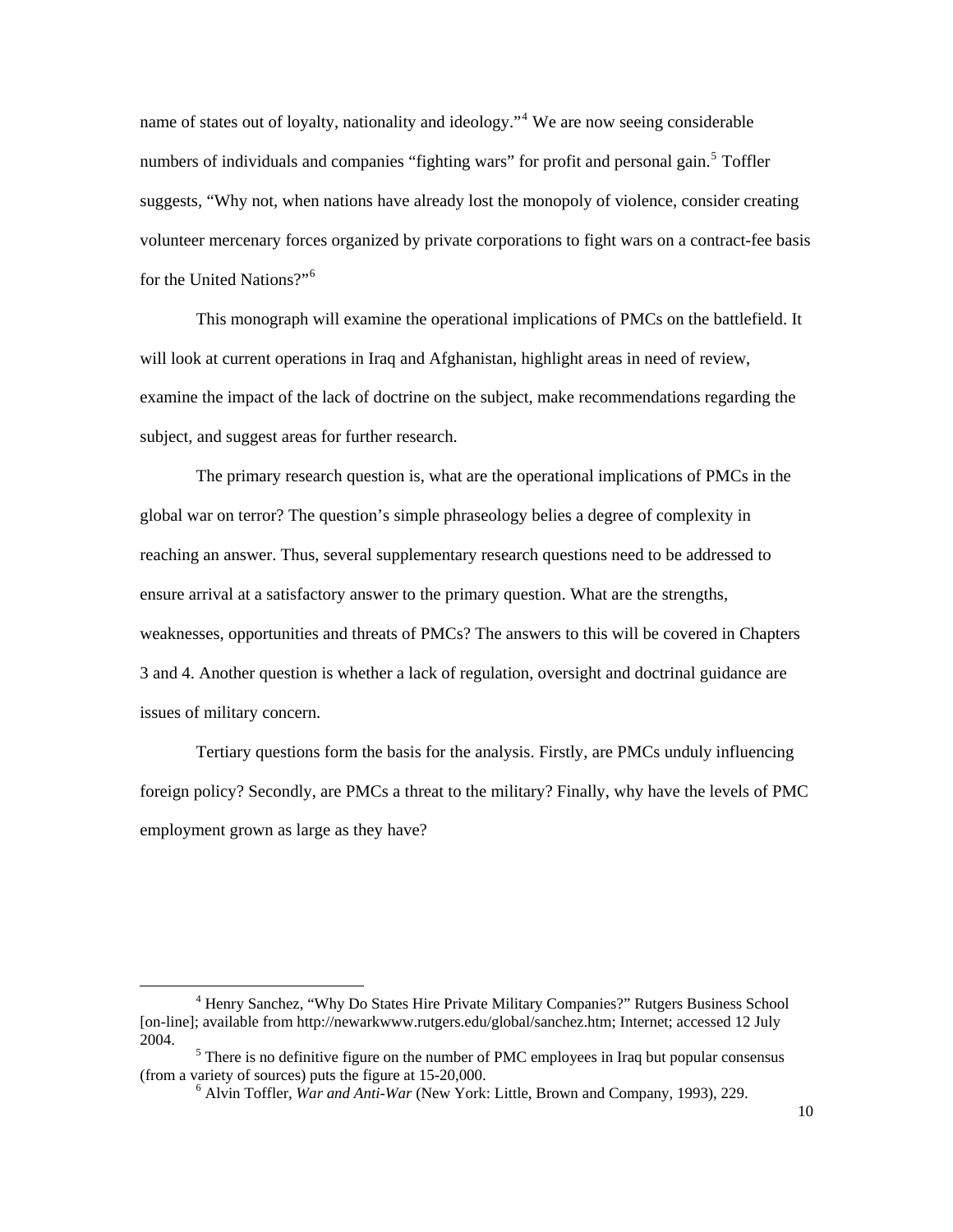### <span id="page-11-0"></span>**Problem Background and Significance**

 $\overline{a}$ 

 The end of Cold War bi-polarity led to the evolution of the current contemporary operating environment in which many weak and emerging states could not guarantee their own security or recruit, train, and sustain an effective military force. Tied to this was, and still is, a perceived reluctance on the part of some of the Western nations to get involved in various regions, as these do not fall within the realm of their vital "strategic interests." There is also a pervasive wish to avoid low intensity conflicts. Many states that were once propped up by the superpowers have subsequently been allowed to fail.<sup>[7](#page-11-1)</sup> This "requirement versus reluctance" gap is what modern PMCs were primarily created to fill. Further post-Cold War effects have seen the wholesale reduction of the amount of standing armed forces in the world. This has had the obvious effect of a reduction in the capability of these forces and thus in the main there is now less capability available to support their respective government's national and foreign policy. The draw-down has also created a large, available pool of trained, experienced military manpower.<sup>[8](#page-11-2)</sup>

 Currently the U.S. Department of Defence (DoD) has gone further than any other country's armed forces to privatize military functions. Never previously has it relied so heavily on outside entities to prosecute operations, leading to the oft-coined phrase "The U.S. cannot go to war without Brown and Root."<sup>[9](#page-11-3)</sup> Over the period 1994-2002, the U.S. DoD let contracts to the value of over \$300 billion to U.S. based firms, colloquially known as the U.S. military's "silent

<span id="page-11-1"></span> $^7$  Doug Brooks, "Messiahs or Mercenaries? The Future of International Private Military Services," *International Peacekeeping (Winter 2000): 132.* 

<span id="page-11-2"></span> $8$  The US military now has one-third of the forces it had at its Cold War peak and the British Army is currently at its smallest since the Battle of Waterloo in 1815. David Shearer, "Private Armies and Military Intervention," *Adelphi Paper* 316, International Institute for Strategic Studies (February 1998): 27. 9

<span id="page-11-3"></span>Kellogg Brown and Root is a subsidiary of Houston-based Halliburton, a multi-national construction and energy service company. The company had provided logistical support to the majority of U.S. Army deployments since 1992. Not a direct military provider as such, the company's success is based on the adage that logistics is the lifeblood of war at the operational and strategic level. KBR employs over 20,000 people and earns gross revenues of over \$6 billion. Leslie Wayne, "America's For-Profit Secret Army," *New York Times,* 13 October 2002.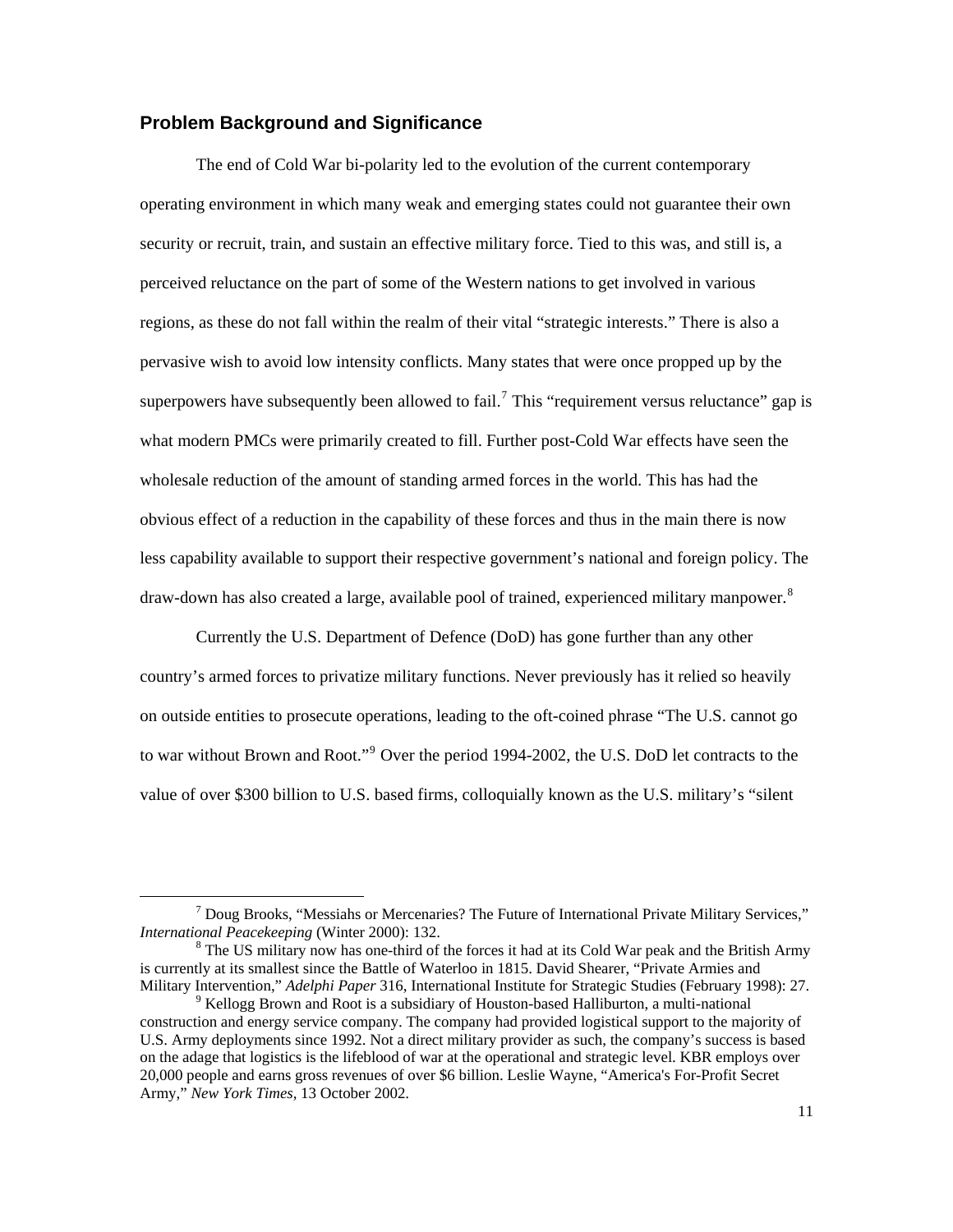<span id="page-12-0"></span>partners" by Senator John Warner of Virginia, chairman of the Armed Services Committee.<sup>[10](#page-12-1)</sup> The benefits gained from the of contractors have been the ability to focus resources into the fighting elements of the military and streamline logistics and supply systems.<sup>[11](#page-12-2)</sup>

 The role of PMCs is currently a subject of some debate concerning regulation and oversight, with the focus firmly on methods of increasing control and regulation, and improving oversight. PMCs are now prevalent in all areas of military operations and operate in many geographical locations. Very infrequently are the atypical mercenaries of Congo in the 1960s and Angola in the 1970s operating today. PMCs today are streamlined corporations designed for one thing - to make money. Gone, to many, is the desultory image of the "dogs of war" operating outside international law. A brief history of the PMC industry will be presented in Chapter 2.

 The military currently has little or no control over the presence of PMCs on the battlefield despite the fact that they are now a fact of life, routinely conducting tasks once considered purely in the military domain, such as quick response teams, evacuation teams and armed escort. The military must come to terms with their presence, operational methodology, and impact in the theatre of operations.

### **Limitations and Delimitations**

 In research, limitations are events that may interfere with the results of a study that the researcher cannot control. Acknowledging limitations up front demonstrates recognition of those elements that may have significant impact on events, planners, and commanders, but which lie outside the scope of this study for the reeasons identified.

 The primary limitation is that no official writings on PMCs above the UNCLASSIFIED level have been used in constructing this monograph. This will allow greater accessibility to the

<span id="page-12-2"></span><span id="page-12-1"></span><sup>&</sup>lt;sup>10</sup> Peter Singer, *Corporate Warriors: The Rise of The Privatized Military Industry* (New York: Cornell University Press, 2003), 15. Not all the contractors can be termed as PMCs but it remains a significant amount of money.<br><sup>11</sup> Ibid., 137.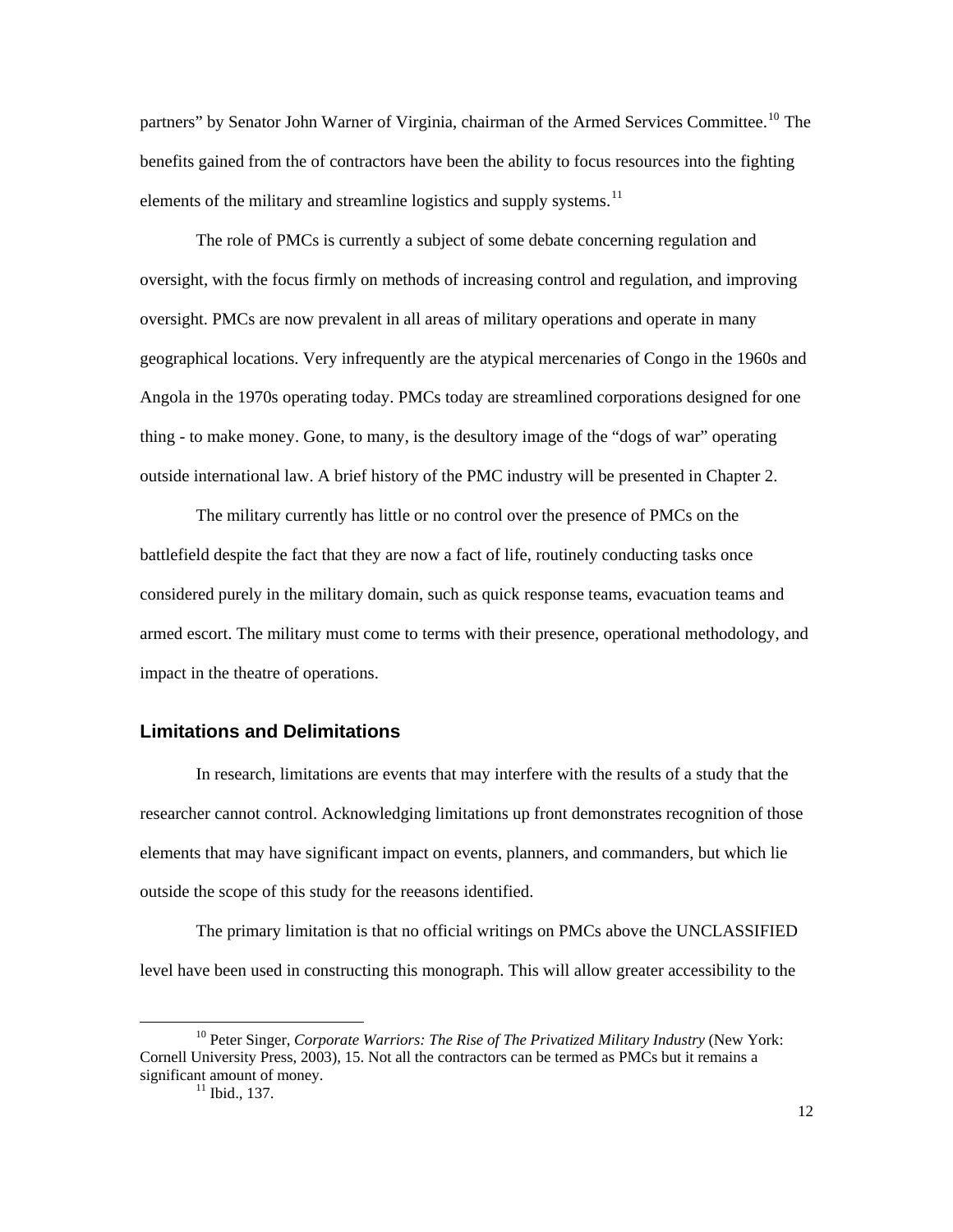RESTRICTED. Sadly this rules out any classified lessons learned from Afghanistan and Iraq to date and on the interplay between PMCs and the military in ongoing operations, if indeed they even exist. Thus, the majority of information used in the paper is from secondary and tertiary source material. Little primary material has been used, given the difficulties in obtaining it and a pervasive unwillingness to discuss the industry amongst those involved in it.

 Another key limitation is the impact of political imperatives, such as the use of PMCs, upon the military hierarchy and their plans. It is clear that the United States military is subordinate to, and exists to support an overarching national security strategy or policy, and that political factors have a major impact on planning and execution. The rise of PMCs in what is largely the military arena is almost certainly not a military initiative and thus constantly reminds us of the subservient role of the military to national policy. It is, however, not the place of this monograph to address the justification or reasoning behind political decisions; the purpose of the study is merely to suggest, from a military perspective, ways to work with and possibly improve these decisions.

 Delimitations are the 'who, what, when and where' of the study. They discuss what is included and excluded. First, the monograph will focus primarily on the strategic and operational levels of war . That said the tactical level has few freedoms beyond those extended them by the higher levels but it is at the tactical level that the challenges of operating with PMCs become most apparent. The experiences of the tactical level therefore remain a relevant part of the study. Second, given the joint and multinational nature of military operations at the strategic and operational level, this paper will refer to the "United States DoD." However, because the United States Army has gone by far the furthest down the road of "privatization," lessons are more applicable to the army than any other service, hence the focus is on the army.

13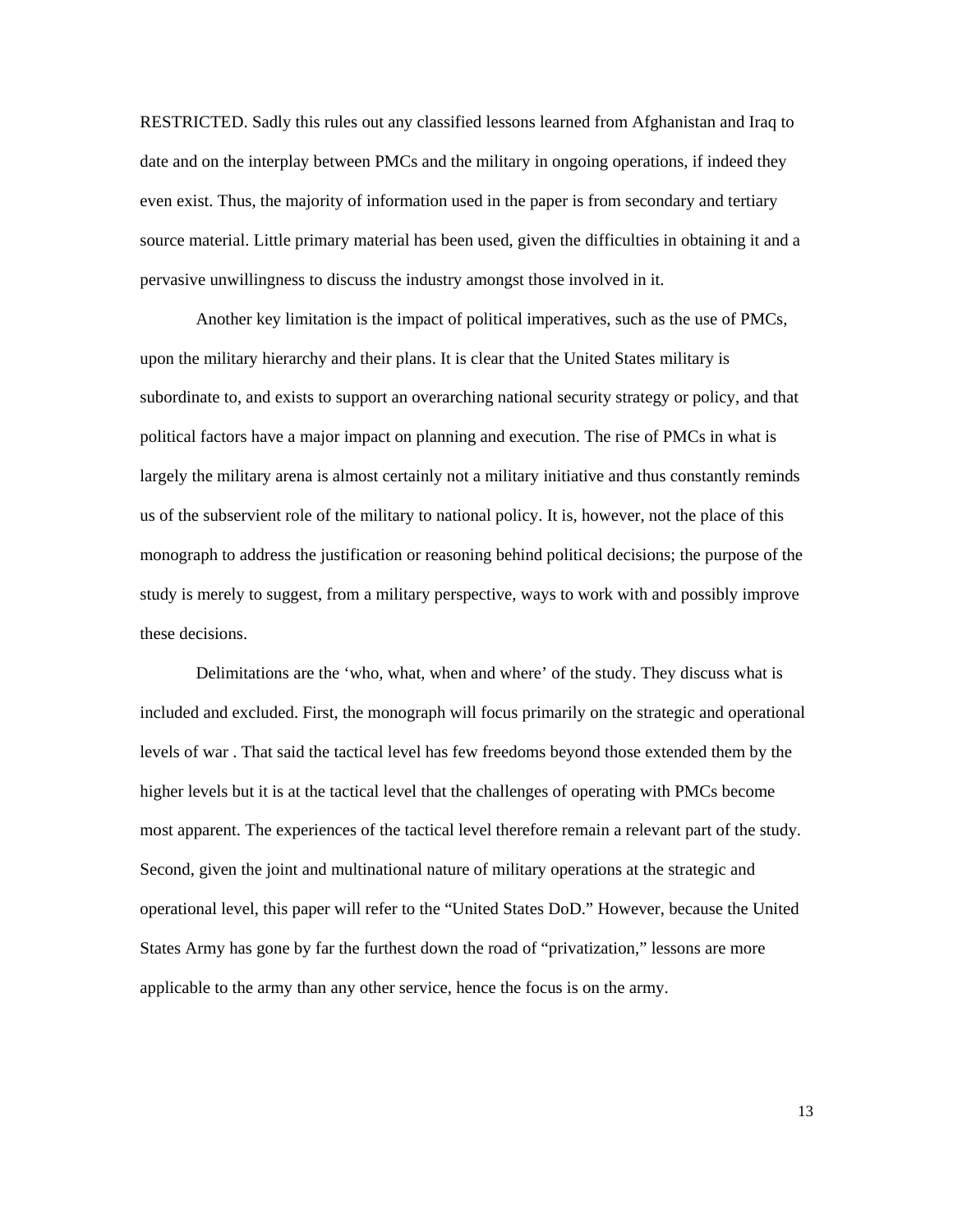The nature of those who work for PMCs is that they are primarily motivated by money. As such this paper will consider the terms mercenary and PMC as largely synonymous. For complete definitions see Appendix 1.

 The range of PMC abilities, services and capabilities are vast. The industry in its entirety provides in many areas almost virtually mirror capabilities to those provided by national militaries. In order to best answer the research question, several key limitations have been imposed. PMCs providing logistic services to the military can be geographically forward but the nature of the services are such (food supply, fuel provision, cleaning etc) they will not be discussed here.<sup>[12](#page-14-0)</sup> The size of the private military industry is such, that addressing it in its entirety is beyond the scope of one paper. Peter Singer in his book *Corporate Warriors: The Growth of the Privatized Military Industry,* postulates a construct to classify PMCs by task and geography (in terms of how close they are to the fighting).<sup>[13](#page-14-1)</sup> Using his term of "Military Providers," this monograph will focus on PMCs involved in frontline operations in the Global War on Terror (GWOT) - i.e. those providing forces with a direct role in hostilities, such as training of military and security forces, front-line advisors, interrogators and security personnel.<sup>[14](#page-14-2)</sup> Further narrowing the scope of the monograph, only those PMCs hired by legitimate governments (the U.S. primarily, in this study) will be examined and as much as possible, focus will remain on the current situation in Iraq and Afghanistan. The monograph will not address the issue of whether or

<span id="page-14-0"></span> $12$  Several key works exist on the contractorization of the U.S. Army LOGCAP function. See Michael F. Stollenwerk, "LOGCAP: Can Battlefield Outsourcing Create Tactical Synergy?" (Monograph, School of Advanced Military Studies, Fort Leavenworth, 1999).<br><sup>13</sup> Location relative to the 'front-line' is becoming less of an issue is the non-contiguous battlefield

<span id="page-14-1"></span>envisioned today. It is even less relevant when considering counter-insurgency operations such as those being prosecuted in Iraq and Afghanistan at the moment. That said - the construct is the most utilitarian way to classify PMCs available.<br><sup>14</sup> There is no total delineation between the types of PMCs and the work they are doing. The

<span id="page-14-2"></span>inevitable overlap will mean much of what is considered in this monograph will also apply to other types of PMC. Military provider firms are defined by their focus on the tactical environment. In a military sense, such firms provide services at the forefront of the battlespace, by engaging in actual fighting, either as line units or specialists and/or direct command and control of field units. Singer 2003, 92.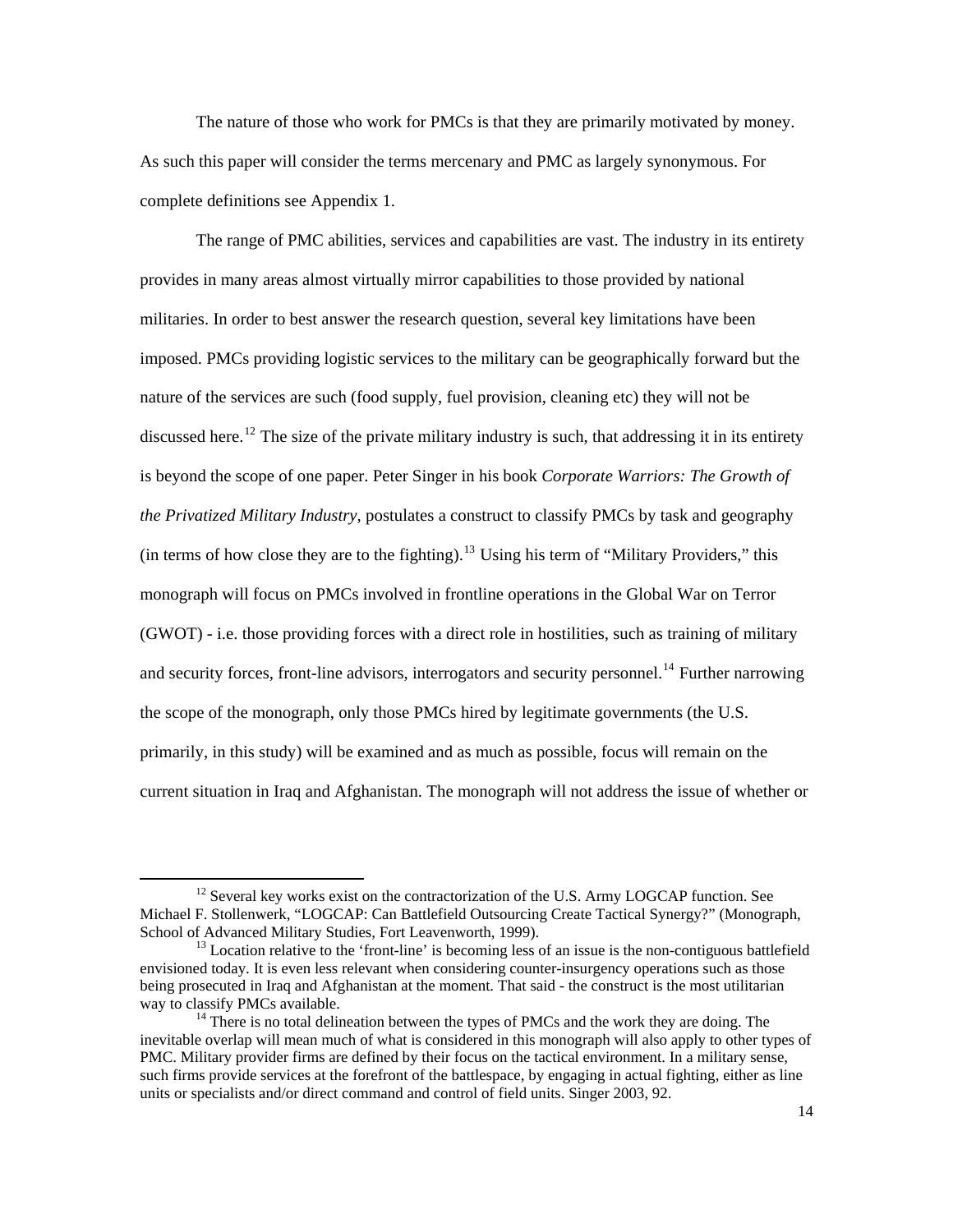<span id="page-15-0"></span>not the U.S. government failed to prepare for the post-hostilities phase of operations in Iraq, which has led to the need for such a large number of PMCs, despite large interest in this issue.

#### **Literature Review**

 The purpose of the literature review is to outline the primary, secondary, and tertiary source material used to research the answer to the main research question and supporting questions. The literature review also serves to highlight noted works on the subjects of PMCs, political-military relationships, legislation and regulation, which may assist in future research of this and similar subjects.

 The literature analyzed addresses the broad background of PMCs, the more contemporary issues of their current utility, their expansion and what, if any, is the future role of PMCs, with the purpose of providing supporting arguments and evidence to answer the primary question. The literature review also addresses specific key supplementary questions. The first area for examination focuses upon the origins and growth of PMCs and how their utility has developed. Like most issues, opinion about PMCs and their utility is divided and attempts have been made to view the problem from both sides. The second area of literature will examine current doctrinal thinking on the use of PMCs and highlight any official papers and writings on the subject. The final area of literature offers an overview of contemporary thought on the PMC market, where it is today, where it is going, and what it may look like in the future.

#### Origins of PMCs.

 $\overline{a}$ 

 Peter Singer in *Corporate Warriors*, covers the nature of the industry from its inception.<sup>[15](#page-15-1)</sup> Importantly, Singer attempts to categorize what is a very diverse collection of companies providing very diverse products and services into a single construct - adding some

<span id="page-15-1"></span><sup>&</sup>lt;sup>15</sup> Peter Singer, *Corporate Warriors: The Rise of The Privatized Military Industry* (New York: Cornell University Press, 2003). Singer is a research fellow at the Brookings Institute, a centrist think-tank.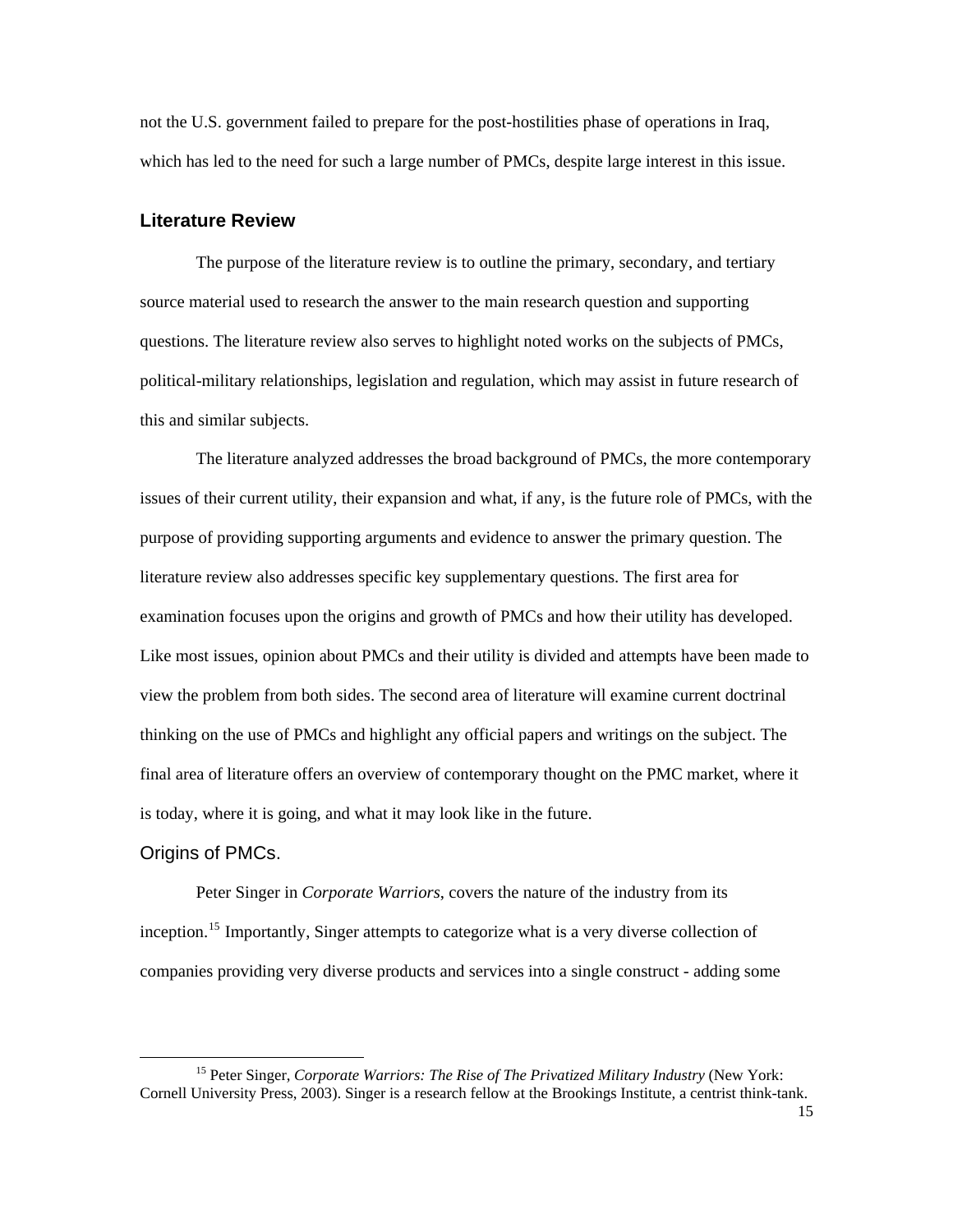order to what Mandel calls the "definitional morass" of private security.<sup>[16](#page-16-0)</sup> The definitions he suggests provide a useful framework for delineating the industry and even though certain firms will sit across some of the delineations, the model allows a good starting point for analysis. Singer also cites specific examples of firms and notes their successes and failures across the range of services provided.

 Many writers on international affairs have commented on PMCs (or their equivalent in other terminology) and their utility. Steven Metz of the Strategic Studies Institute considers their use in "Strategic Horizons: The Military Implications of Alternative Futures" and again in "Armed Conflict in the 21st Century: The Information Revolution and Post-Modern Warfare," as do Alvin and Heidi Toffler in *War and Anti-War*. [17](#page-16-1) These writers make far-reaching suggestions for the employment of PMCs in the future.

 The vast majority of writings on PMCs still focus heavily on Africa and the likes of companies such as Executive Outcomes, Sandline, and others that fall within the typical "dogs of war" type image.<sup>[18](#page-16-2)</sup> The case of Military Professional Resources Incorporated (MPRI) and their operations in Croatia is also one example oft touted.<sup>[19](#page-16-3)</sup> Many writings highlight the very negative image the industry has as a whole and how "uncomfortable" people feel with the idea of the state no longer maintaining a monopoly on violence, and with private companies exporting military capability seemingly with impunity.

<span id="page-16-0"></span><sup>&</sup>lt;sup>16</sup> Robert Mandel, *Armies Without States: The Privatization of Security* (Colorado: Lynne Reinner Publishers, 2002), 127.

<span id="page-16-1"></span><sup>&</sup>lt;sup>17</sup> Steven Metz, "Armed Conflict in the 21st Century: The Information Revolution and Post-Modern Warfare," (Monograph, Strategic Studies Institute, 2000), ix and "Strategic Horizons: The Military Implications of Alternative Futures," (Monograph, Strategic Studies Institute, 1997). Toffler, Alvin, and Heidi Toffler. *War and Anti-War: Survival at the Dawn of the Twenty-first Century*, (New York: Little, Brown and Company, 1993).<br><sup>18</sup> Executive Outcomes originated in South Africa and was the first of the new type military

<span id="page-16-2"></span>provider companies. It ran several successful operations in Sierra Leone and the Congo in the 1990s.

<span id="page-16-3"></span><sup>&</sup>lt;sup>19</sup> MPRI was set up by former U.S. Army General Carl Vuono and boasts many former general officers on its payroll. It is widely known as "Generals Without Borders." The overwhelming success of the Croatian Army in Operation Storm against the Serbs in the Krajina is readily attributed to the efforts and training of MPRI.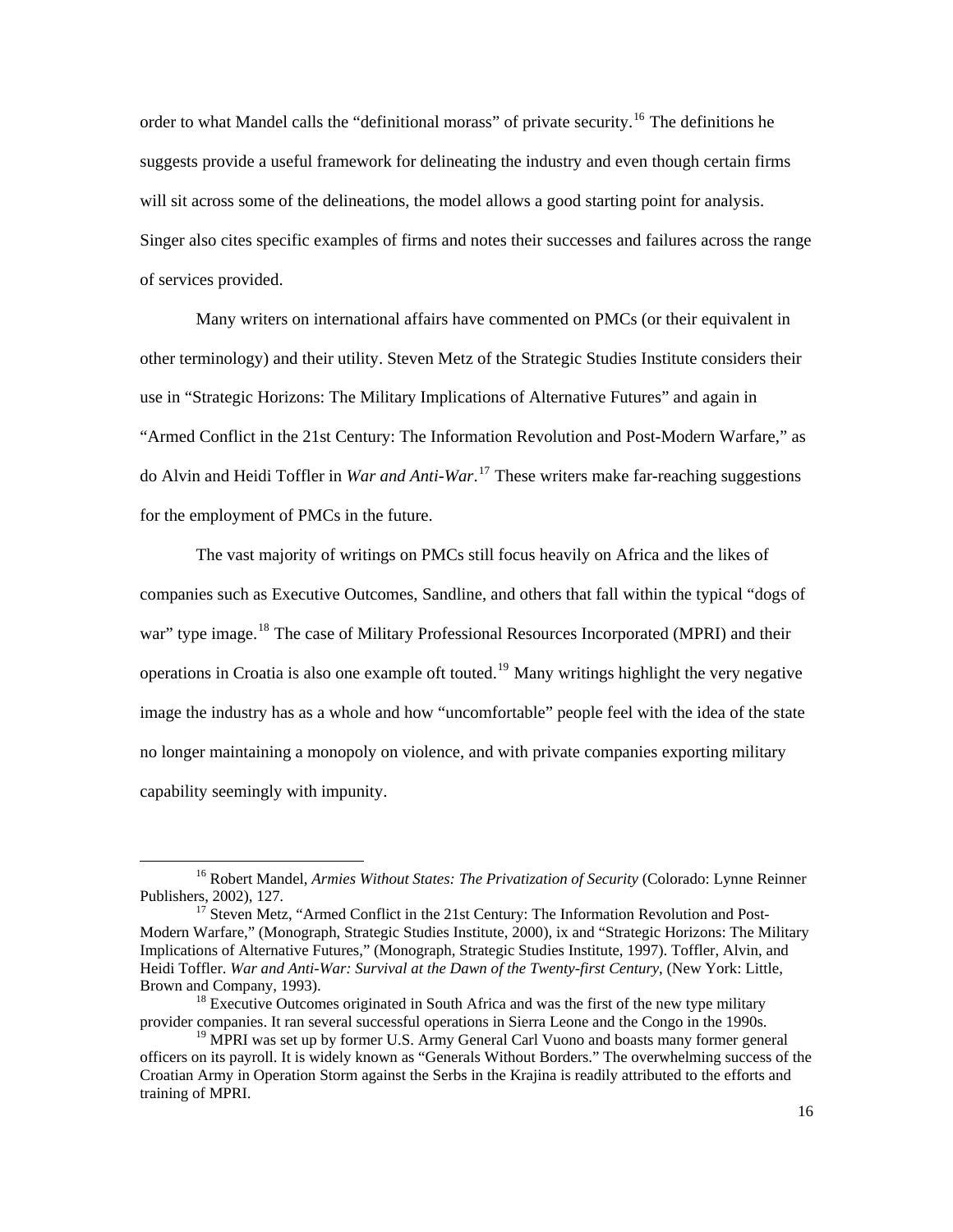<span id="page-17-0"></span> In 1999 Tim Spicer, one time director of Sandline International, wrote his own PMC book, *An Unorthodox Soldier*, largely to explain the incident involving the arming of the Sierra Leone government and the provision of PMC services. This book gives a useful and succinct history of the PMC industry, albeit from a very pro-PMC standpoint.<sup>[20](#page-17-1)</sup> A full history of African mercenaries is well documented in *Mercenaries,* edited by Abel-Fatau Musah of the African Centre for Democracy and Development, which covers mercenary activity in Africa since 1950 and charts the growth of the industry and the companies that thrive on it.<sup>[21](#page-17-2)</sup>

 Eric Hoffer, in *The True Believer*, foresaw in 1951 the dangers associated with the rapid demobilization of armies. He noted that they can flood society with disgruntled misfits who make ideal insurgents, and thus also mercenaries. $^{22}$  $^{22}$  $^{22}$ 

### Contemporary PMC Writings.

 $\overline{a}$ 

The contemporary nature of the issue of PMCs in the GWOT means that writings which relate to the primary and secondary questions are predominantly found in journals, magazines and newspapers. Opinion is naturally wide and varied as to the utility of the current level of PMC activity. Singer is widely quoted in the *Washington Post* and the *New York Times* and many professional journals have run articles recently on PMCs (*RUSI journal, Parameters,* and *International Politics* to name a few).

 The nature and scale of the PMC business have changed beyond recognition over the last ten years and the declaration of the "War Against Terror" set the cash registers ringing around the world, in what Singer quantifies as the bringing together of "an international coalition of the

<span id="page-17-1"></span><sup>20</sup> Timothy Spicer, *An Unorthodox Soldier,* (Edinburgh, UK: Mainstream Publishing Company, 1999). 21 Musah, Abdel-Fatau and J. Kayode Fayemi (eds). *Mercenaries: An African Security Dilemma*,

<span id="page-17-2"></span><sup>(</sup>London: Pluto Press, 2000). 22 Eric Hoffer, *The True Believer: Thoughts on the Nature of Mass Movements*, (New York:

<span id="page-17-3"></span>Harper Perennial, 1951). Eric Hoffer (1902-1983) was an American social philosopher. He wrote nine books and won the Presidential Medal of Freedom.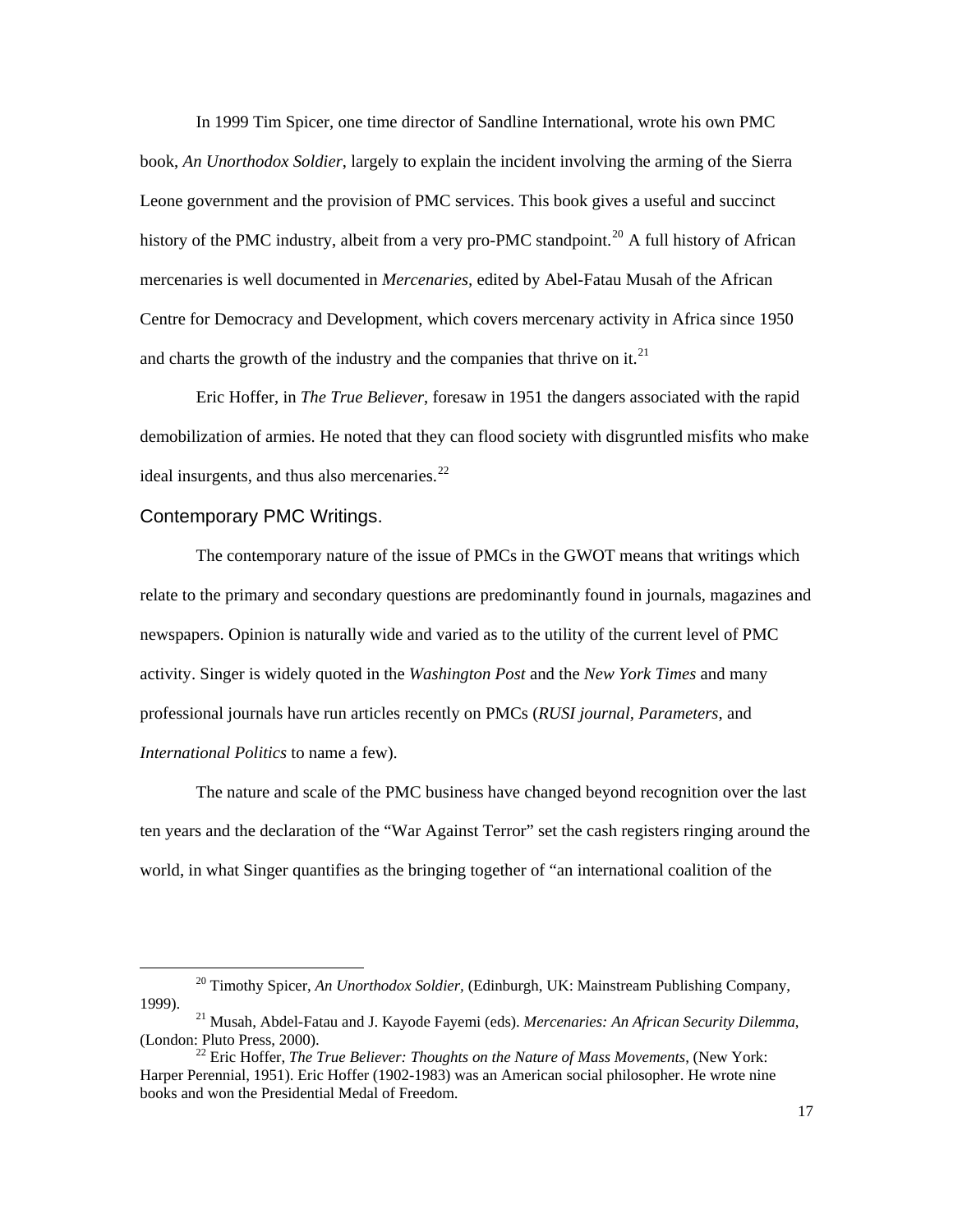billing."<sup>[23](#page-18-0)</sup> The growth of the industry since has been unprecedented, as has the extent of the operations in which PMCs have been involved. Many newspapers and journals have picked up the issue of the growth of the industry and run articles describing it. Few have made any real analysis and one of the few to do so is Spearin's "The Emperor's Leased Clothes: Military Contractors and their Implications in Combating International Terrorism," in *International*  Politics.<sup>[24](#page-18-1)</sup> An assistant professor at the Canadian Forces College, he analyses and critiques the involvement of PMCs in the fight against terrorism.

 A paradigm shift in contemporary international affairs is suggested in several writings in that there is a shift from "government to governance," in view of the amount of power now wielded by corporate entities and how it has impacted upon the power wielded by governments. Elke Krahmann of the Centre for European Studies at Harvard, considers the changes in the nature of government and the contemporary environment in several papers and presentations. Notably, one paper, entitled "Private Firms and the New Security Governance," highlights the changing dynamic between the accepted model of the state monopoly on violence and its slide back (the historic norm according to Krahmann) into the hands of individuals.<sup>[25](#page-18-2)</sup>

 In a similar vein to Krahmann, Robert Bunker an adjunct professor of the University of California, sees history repeating itself and gives credence to this in "Fourth Epoch War," which highlights cyclical periods of non-state soldier/mercenary ascendancy in the west.<sup>[26](#page-18-3)</sup> Bunker shows diagrammatically, in figure 1, his representation of the current operating environment, which is very much indicative of the situation in Iraq and Afghanistan. Bunker suggests that the current operational environment, fighting non-state actors, is taxing the capabilities of traditional

<span id="page-18-1"></span><span id="page-18-0"></span><sup>&</sup>lt;sup>23</sup> Peter Singer, "Role of Security Companies to Become More Visible," *USA Today*, 2 April 2004.<br><sup>24</sup> Christopher Spearin, "The Emperor's Leased Clothes: Military Contractors and Their<br>Implications in Combating Internati

<span id="page-18-3"></span><span id="page-18-2"></span><sup>&</sup>lt;sup>25</sup> Elke Krahmann, "Private Firms and the New Security Governance," *Cooperation and Conflict* 38, no. 1 (March 2002): 15.

<sup>&</sup>lt;sup>26</sup> Robert Bunker, "Fourth Epoch War," *Marine Corps Gazette* 78, no. 9 (September 1994): 20.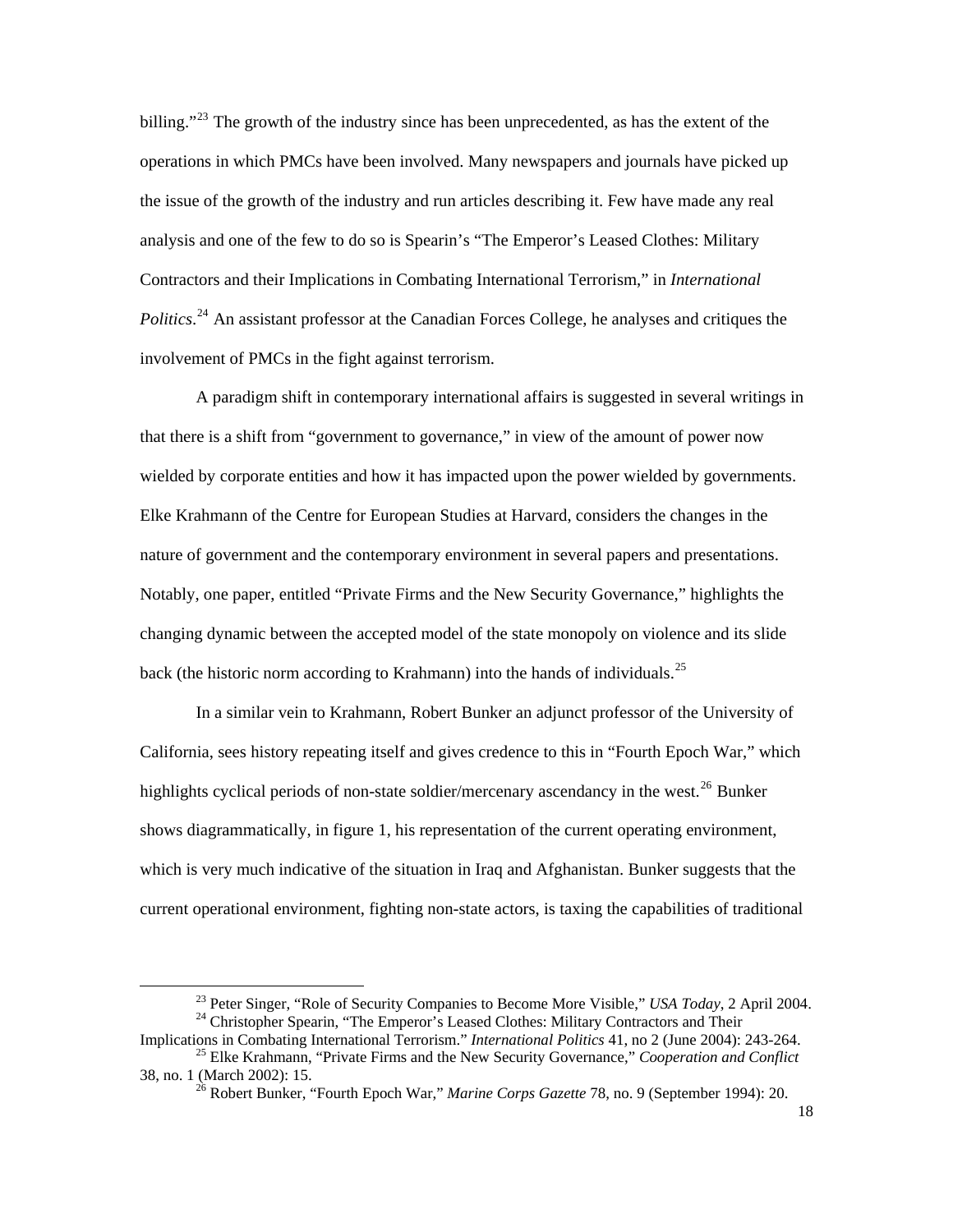<span id="page-19-0"></span>law enforcement and military forces. He writes "It represents a literal playground for criminal-soldiers and mercenaries."<sup>[27](#page-19-1)</sup>



Figure 1. The Blurring of Crime and War.

 Further, he alludes to the fact that traditional notions of victory are no longer relevant, asserting that "we do not need to strive for perfection - all we have to do is get the future less wrong than our opponents."<sup>[28](#page-19-2)</sup>

 Few writers seem to engage in any detail the issue of PMCs working alongside forces from their country of origin or from an allied nation, particularly in the field of military providers. Major developments are that companies are now employed by their own governments (or those of friendly nations) to complete work on their behalf, rather than for a third party nation. This is where the key changes and growth in the industry have occurred over the last five years. Issues

Source: Robert Bunker (ed), Non-State Threats and Future Wars (Portland: Frank Cass, 2003), xxi.

<span id="page-19-2"></span><span id="page-19-1"></span> <sup>27</sup> Robert Bunker, Robert Bunker (ed), *Non-State Threats and Future Wars* (Portland: Frank Cass, 2003), Introduction, xxi.  $^{28}$  Ibid., xx.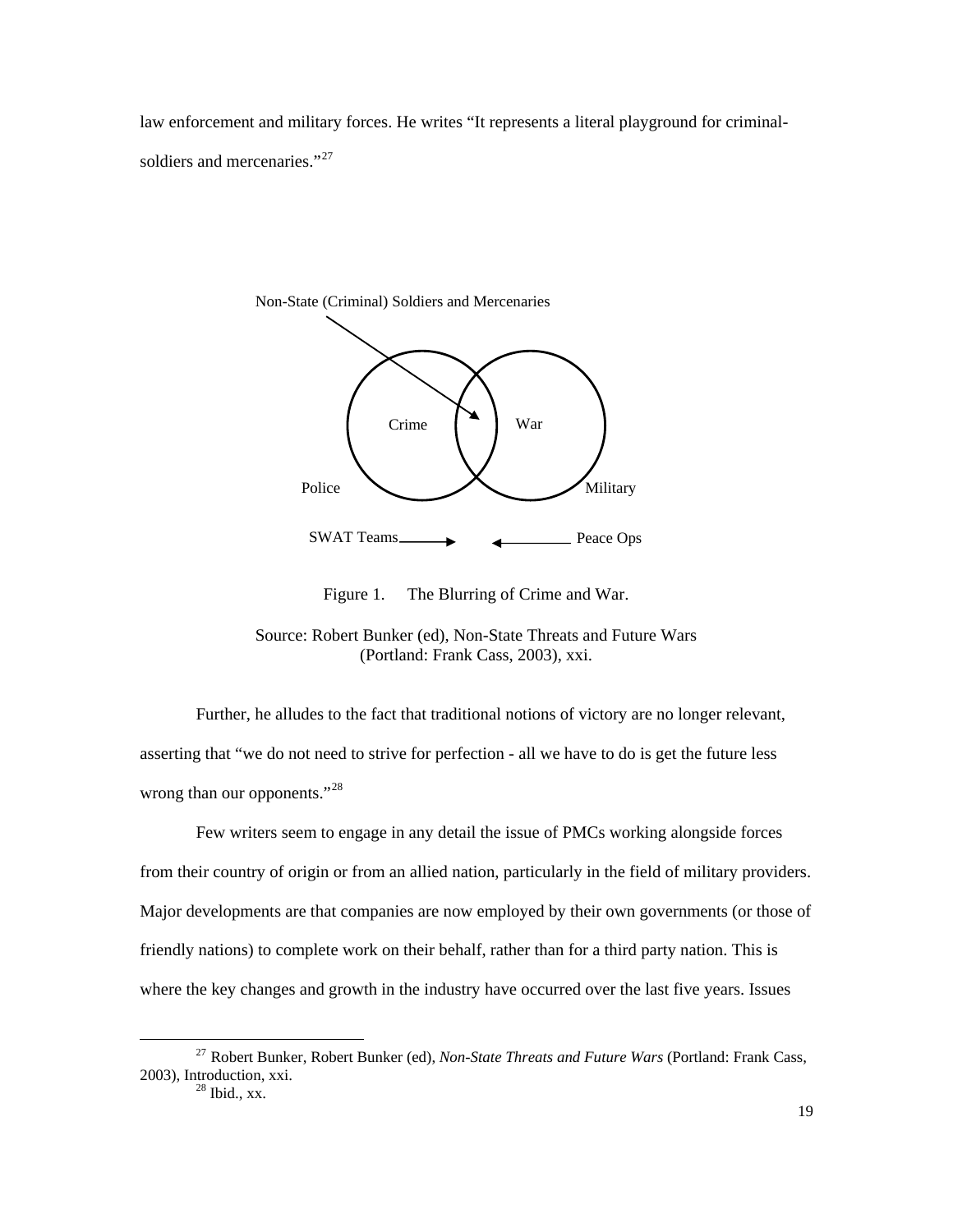such as accountability, transparency, oversight and regulation are always current for PMCs and these issues will be discussed in the analysis section of the monograph.

 Martin Van Creveld further exemplifies the current operating environment and describes it in terms of "Non-Trinitarian warfare." A trinitarian war is one based on a clear division of labor between the government, the armed forces, and the people who pay/suffer/fight and he builds on the concept used by von Clausewitz to show what he called *volkskrieg* (peoples' war)*.* Van Creveld suggests that an imbalance in either the government, the military or of the people, has led to instances where conflicts have been bloodier than was thought possible - Somalia and pre-U.S. invasion Afghanistan are notable cases. In the case of Lebanon, he states that Israel is no closer to "getting a grip on this [kind of] war than they were a decade ago."<sup>[29](#page-20-0)</sup> The presence of non-state actors and PMCs are entities than will continue to make conflict more non-trinitarian in the future. The "trinity" debate is very much linked now with PMCs and corporations, but is sadly beyond the scope of this monograph.

 The debate over regulation of PMCs continues to stir and is considered in many recent articles. In *Armies Without States*, Robert Mandel, professor of international affairs at Lewis and Clark College, puts the lack of regulation down to three broad things: an inability to nail down the problem, the absence of societal consensus, and a lack of clarity about what to do about PMCs.<sup>[30](#page-20-1)</sup> The recent proliferation of PMCs in Iraq and Afghanistan has further added to the issue in that the majority of these companies work directly for governments of the coalition, or the Iraq government. No longer is the problem one of just dealing with companies operating on behalf of third party governments in Africa.

 Writings in the press have generally been critical of the lack of regulation and oversight in the awarding of contracts to PMCs in both OEF and OIF. Singer is quoted regularly in both the

<span id="page-20-0"></span><sup>&</sup>lt;sup>29</sup> Martin van Creveld, "The Transformation of War Revisited," in *Non-State Threats and Future Wars* ed. Robert Bunker (Portland: Frank Cass, 2003), 8.

<span id="page-20-1"></span><sup>&</sup>lt;sup>30</sup> Robert Mandel, *Armies Without States: The Privatization of Security* (Boulder, Colorado: Lynne Reinner Publishers, 2002), 137.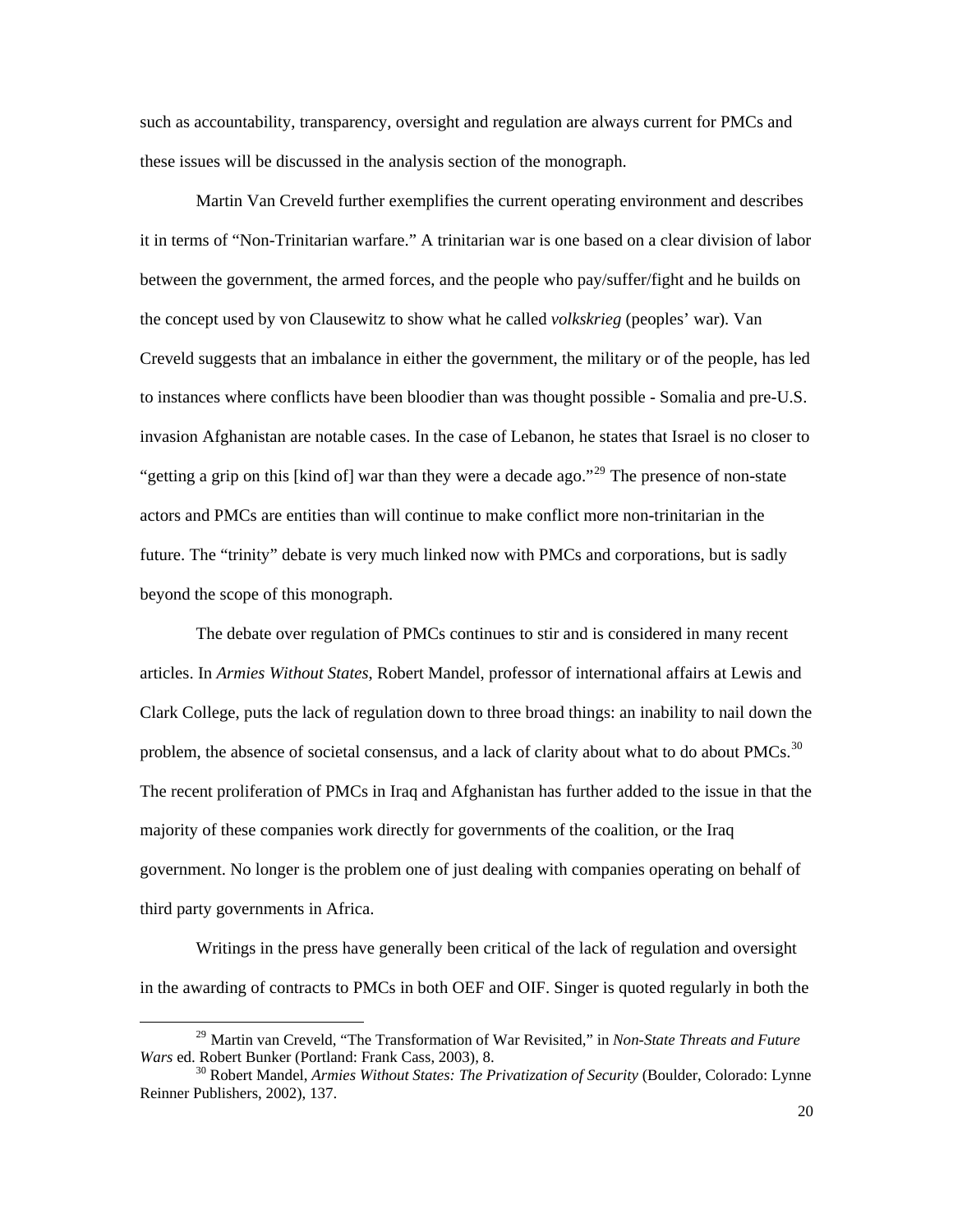<span id="page-21-0"></span>*New York Times* and the *Washington Post*, often criticizing the current in-place systems or lack of them; for example, "This once again shows how far we have pushed it, when you see contracts written this way, they are ignoring a fundamental fact … You are hiring someone to do a military job even though they are not in the military."[31](#page-21-1) A clear change of official policy (expressed in the Quadrennial Defence Review) has been undertaken and executed without apparent public explanation.

Opponents to PMCs publish largely on the web and focus on the issues of accountability and the huge costs involved in hiring them. They often state that 25 percent of the \$18 billion apportioned for Iraqi reconstruction will go to PMCs, and that "PMCs [enable] the White House to obscure the actual cost in terms of men and casualties it is taking to sustain the illegal occupation of Iraq."[32](#page-21-2)

### Doctrine and Military Writings

 $\overline{a}$ 

 Current doctrinal writings include FM-100-3, *Contractors on the Battlefield*. This however, relates only to contractors involved in logistic functions. FM-100-3 was itself actually written by a contractor - unlike the majority of Army publications which are produced in-house. Currently no Joint Doctrine exists on PMCs or contractors on the battlefield.

 The majority of theses and monographs on contractors and privatization from the various war colleges also relate largely to logistic functions.<sup>[33](#page-21-3)</sup> Opinion is divided amongst them as to the future use of contractors and the role they should play. By far the most anti-PMC writing is by

<span id="page-21-1"></span><sup>&</sup>lt;sup>31</sup> Quote refers to the hiring of use of civilian interrogators at the Abu Ghraib prison from the PMC CACI. The contract they were working under was for "inventory management and intelligence analysis." Ellen McCarthy, "CACI Defense Contracts Hazy on Civilian Authority," *Washington Post,* 29 July 2004,

<span id="page-21-2"></span>E5.<br><sup>32</sup> James Conachy, "Private Military Companies in Iraq: Profiting From Colonialism." Axis of Logic. Available from http://axisoflogic.com/artman/publisher/printer\_7202.shtml; Internet, accessed 7 May 2004.<br><sup>33</sup> See Carl Buhler, "When Contractors Deploy: A Guide for the Operational Commander"

<span id="page-21-3"></span><sup>(</sup>Newport, RI: Naval War College, 2000), Christopher D. Croft, "Contractors on the Battlefield: Has the Military Accepted too much Risk?" (Monograph. School of Advanced Military Studies, Fort Leavenworth, Kansas, 2001) and Michael McBride, "The Proliferation of Contractors on the Battlefield: A Changing Dynamic that Necessitates a Strategic Review" (Monograph, Carlisle Barracks, PE: U.S. Army War College, 2003).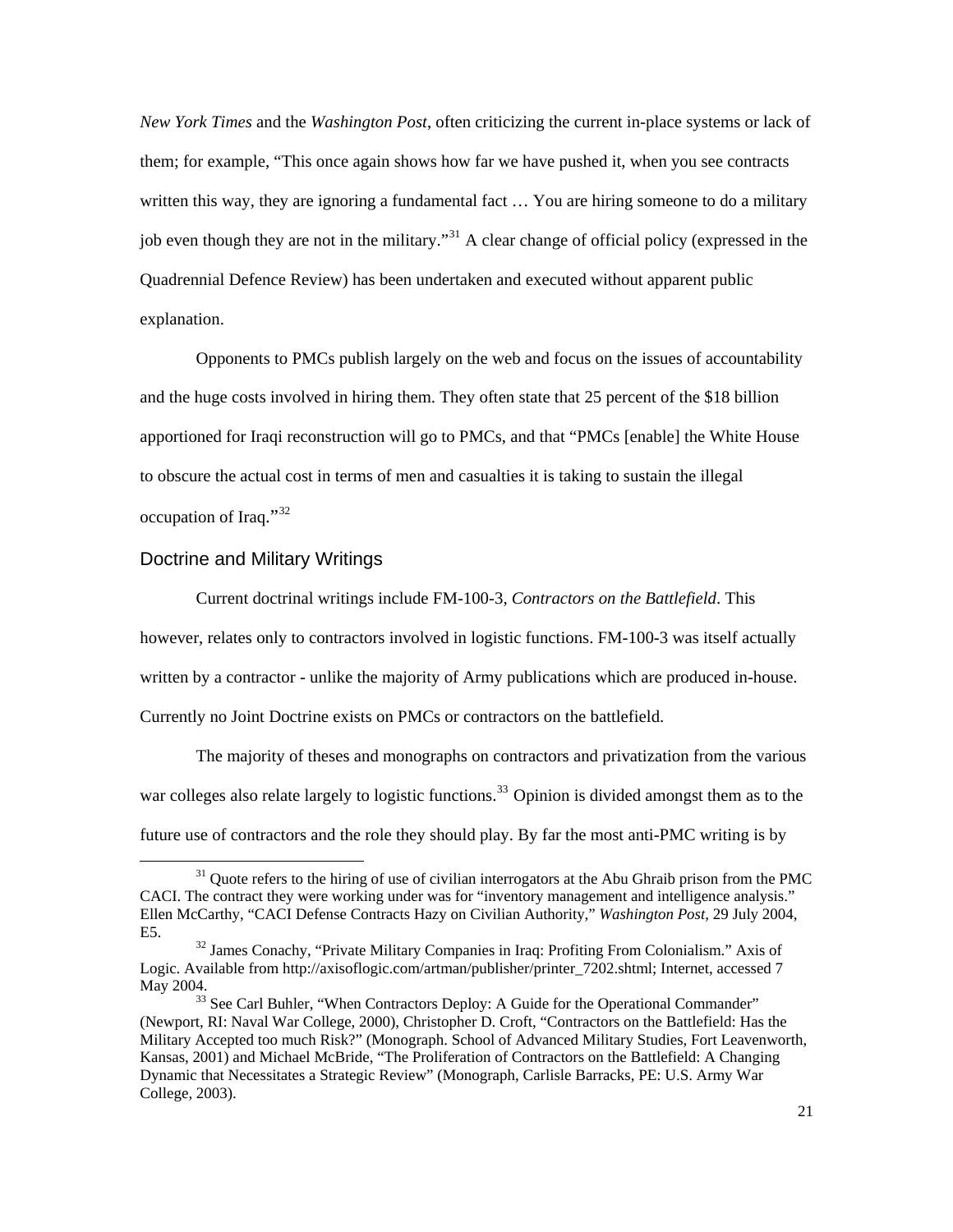Bruce Grant of the U.S. Army War College who argues against any use of PMCs by foreign governments saying it "fundamentally redefines the military within society... public trust would become a thing of the past," essentially arguing that the U.S. military and no one else must fill these roles.<sup>[34](#page-22-0)</sup> Policy and practice, it appears, has overtaken his argument.

 The Department of Defence Quadrennial Defence Review (QDR) of September 2001 established current U.S. government policy towards PMCs. Although not seemingly contemporary, it is still the most "current" policy document of its nature and essentially sets the conditions for the employment of PMCs. It states: "Functions indirectly linked to warfighting capability must be shared by the public and private sectors. In these areas, DoD will seek to define new models of public-private partnerships to improve performance."<sup>[35](#page-22-1)</sup> Further, "Functions" not linked to warfighting and best performed by the private sector... In these areas, DoD will seek to privatize or outsource the entire functions or define new mechanisms with private firms or other public agencies."<sup>[36](#page-22-2)</sup> The ODR refers to warfighting and yet a definition of "warfighting" is not forthcoming in either U.S. Army or Joint publications. A wider understanding of the implications of its use in the previous statement can only be alluded to. It can certainly be posited though that the current level of PMC involvement in the GWOT has severely outpaced the QDR comments. Whether this is a deliberate policy decision, or merely an unplanned response to the lack of security in post-war Iraq, remains to be seen. However, Singer states, "In an era where jointness is the dominant buzzword for transforming the Pentagon, the US military is ignoring a crucial disconnect [regarding the use of  $PMCs$ ].<sup>[37](#page-22-3)</sup> This leads further to the belief that the rapid

<span id="page-22-0"></span> $34$  Bruce Grant, "U.S. Military Expertise for Sale: Private Military Consultants as a Tool of Foreign Policy." (Strategy Research Project, U.S. Army War College, 1998), 23.

<sup>&</sup>lt;sup>35</sup> United States Department of Defense. *Quadrennial Defense Review Report*, 2001, 53. <sup>36</sup> Ibid., 54.

<span id="page-22-3"></span><span id="page-22-2"></span><span id="page-22-1"></span> $37$  Peter Singer, "Outsourcing the War." The Brookings Institution, 16 April 2004 [on-line]; available from http://www.brook.edu/views/articles/fellows/singer20040416.htm; Internet; accessed 12 July 2004.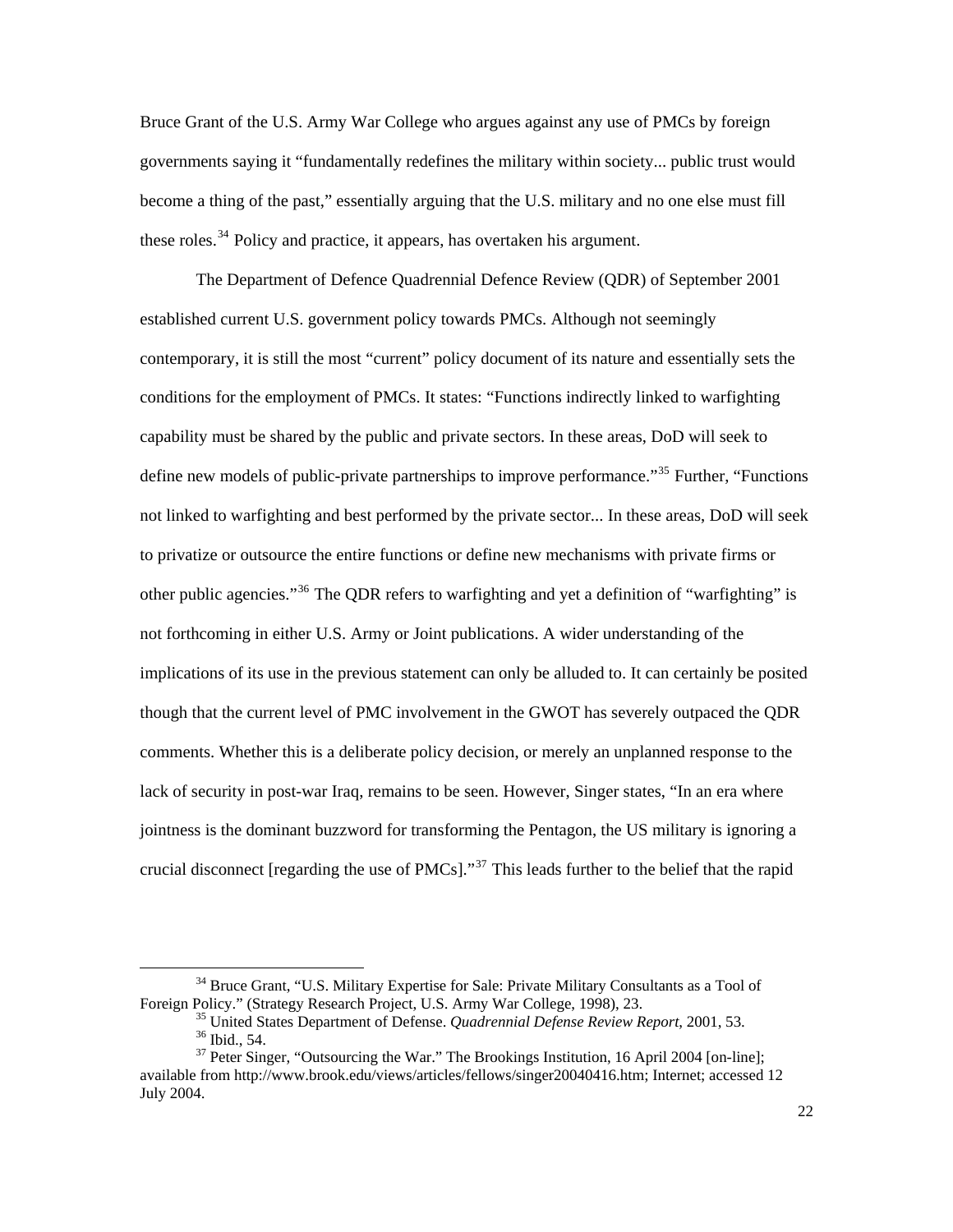increase of PMC use is a policy decision rather than a knee jerk reaction to an unforeseen operational situation.

 The supporting literature enables an assessment of the operational implications of PMCs. Moreover, the literature provides a reference point from which to develop answers to the supplementary questions.

 The literature identifies that much money has gone into PMCs but does not counter this by offering that this money has been wisely spent or the outcomes of the increased levels of PMC employment has been seriously considered. A military perspective is yet forthcoming (or freely available) on the implications of PMCs in the form of doctrine or lessons identified.<sup>[38](#page-23-0)</sup>

The primary and secondary sources provide different perspectives on the extent to which the likely nature of the future employment of PMCs may take. Options for regulation are discussed in detail, as is the further eroding the state's perceived monopoly on violence. The literature allows readers to see the history of PMCs and the image that history has crafted for the industry. Finally, the literature analyzes the contemporary operations of PMCs in Iraq and Afghanistan.

<span id="page-23-0"></span><sup>&</sup>lt;sup>38</sup> Lessons identified is the British Army term for "lessons learned," as they seldom are.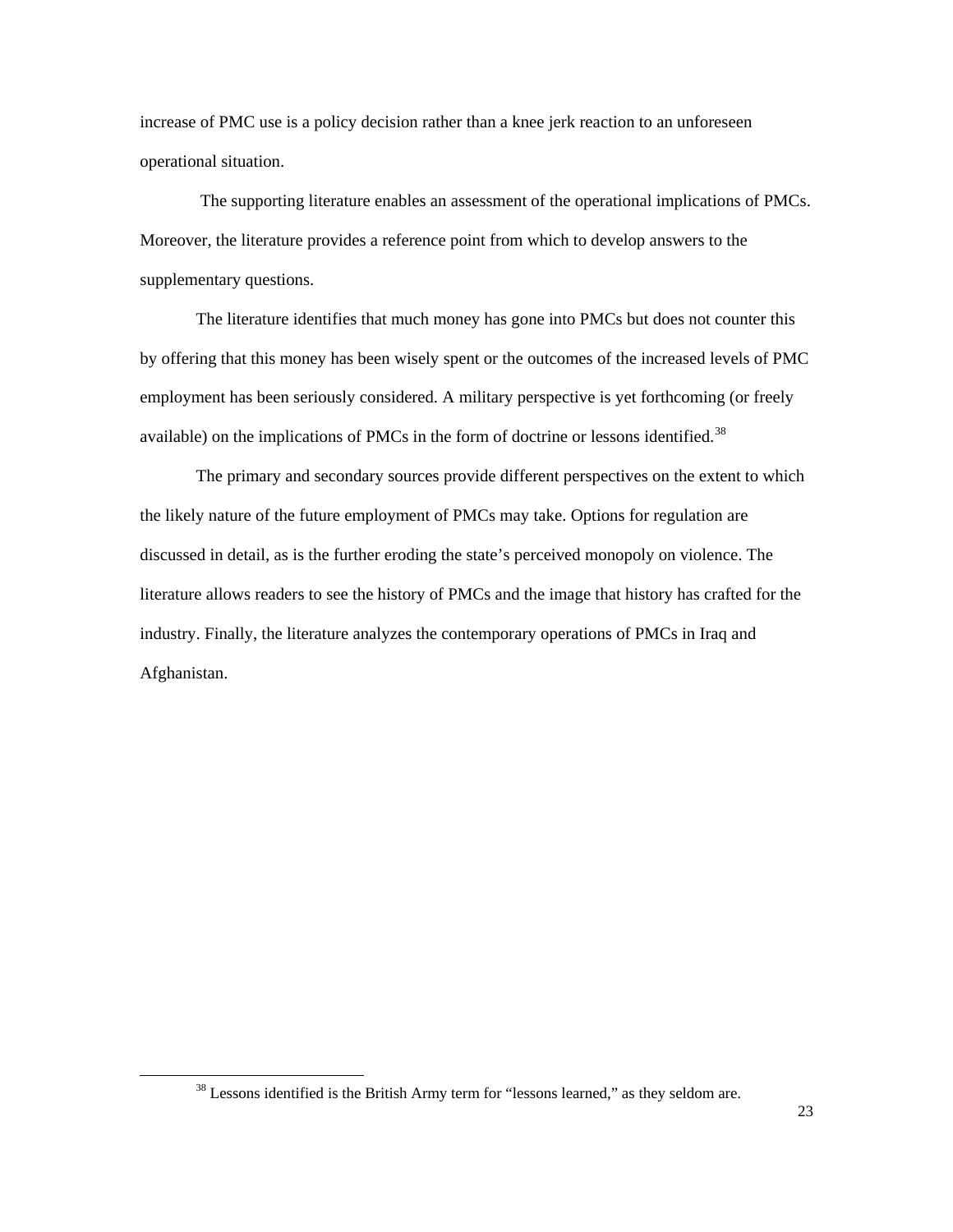# **CHAPTER 2**

## <span id="page-24-0"></span>**Methodology**

 The business model of a SWOT analysis (Strengths, Weaknesses, Opportunities, Threats) will be used to dissect the current state of the PMC market and highlight failings and opportunities. Significant amounts of material exist to allow the topic to be sufficiently researched, information gathered, analyzed and presented.

 This data will allow analysis and synthesis of information relative to military planners at the operational and strategic level. From this analysis, operational implications will be highlighted using the elements of operational design as specified in doctrine. The SWOT analysis is a method readily used in business to perform analysis to assist in the development of strategies.



**SWOT Analysis Framework** 



 The results of the SWOT analysis will be deconstructed for their operational implications. In examining what is meant by operational implications, the elements of operational design are a utilitarian way of breaking down the issue into its component parts. FM 3-0 lists these elements as End State, Centre of Gravity, Decisive Points and Objects, Lines of Operation,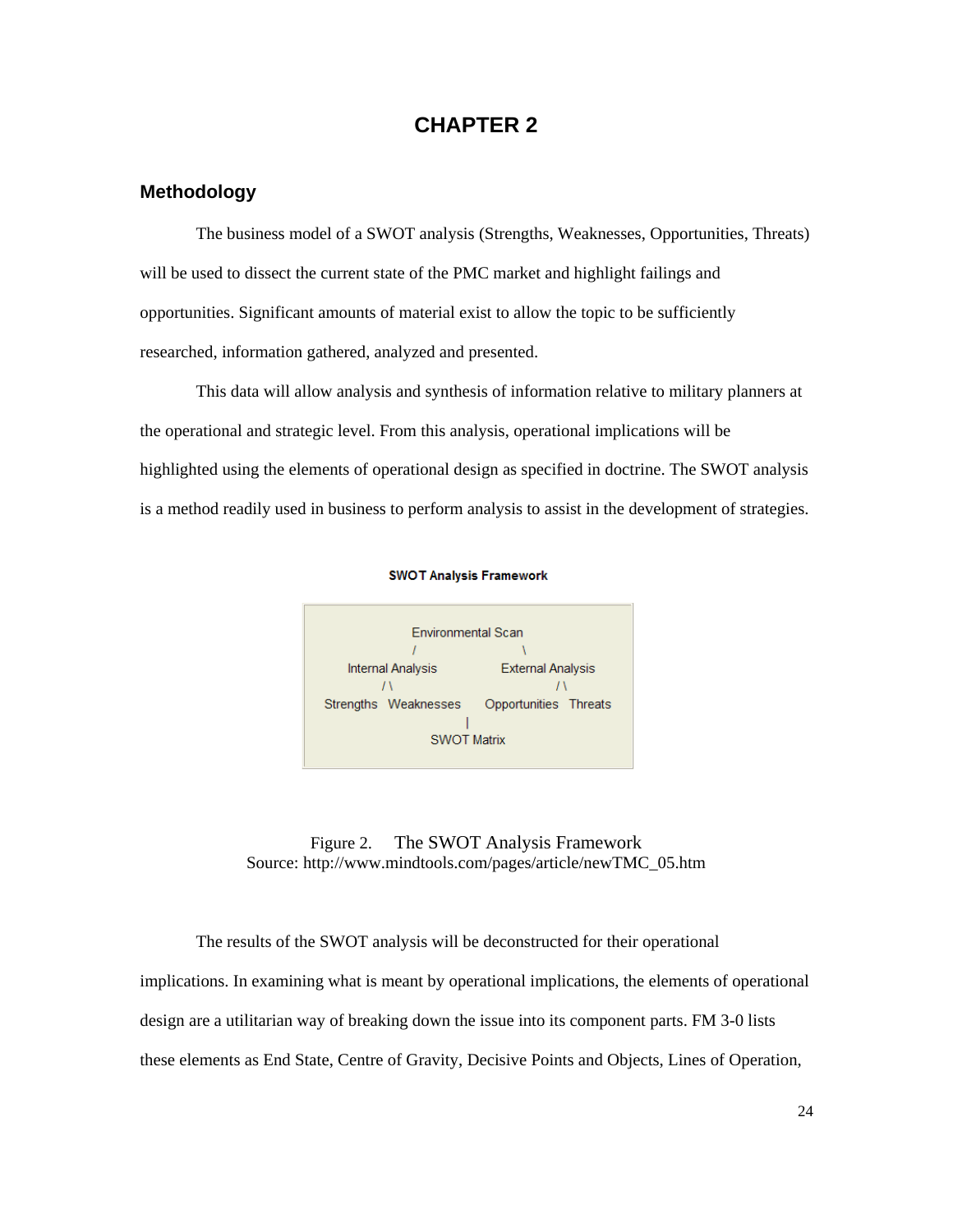Culminating point, Operational Reach, Approach and Pauses, Simultaneous and sequential operations, Linear and non-linear operations, and Tempo. Each will be briefly defined below in both U.S. Army and U.S. Joint Doctrine terms (to firstly show the differences and thus possible implications for operations and secondly to allow a balanced view of the factors). How, where and if they relate to the issues of PMCs, will be covered in subsequent chapters.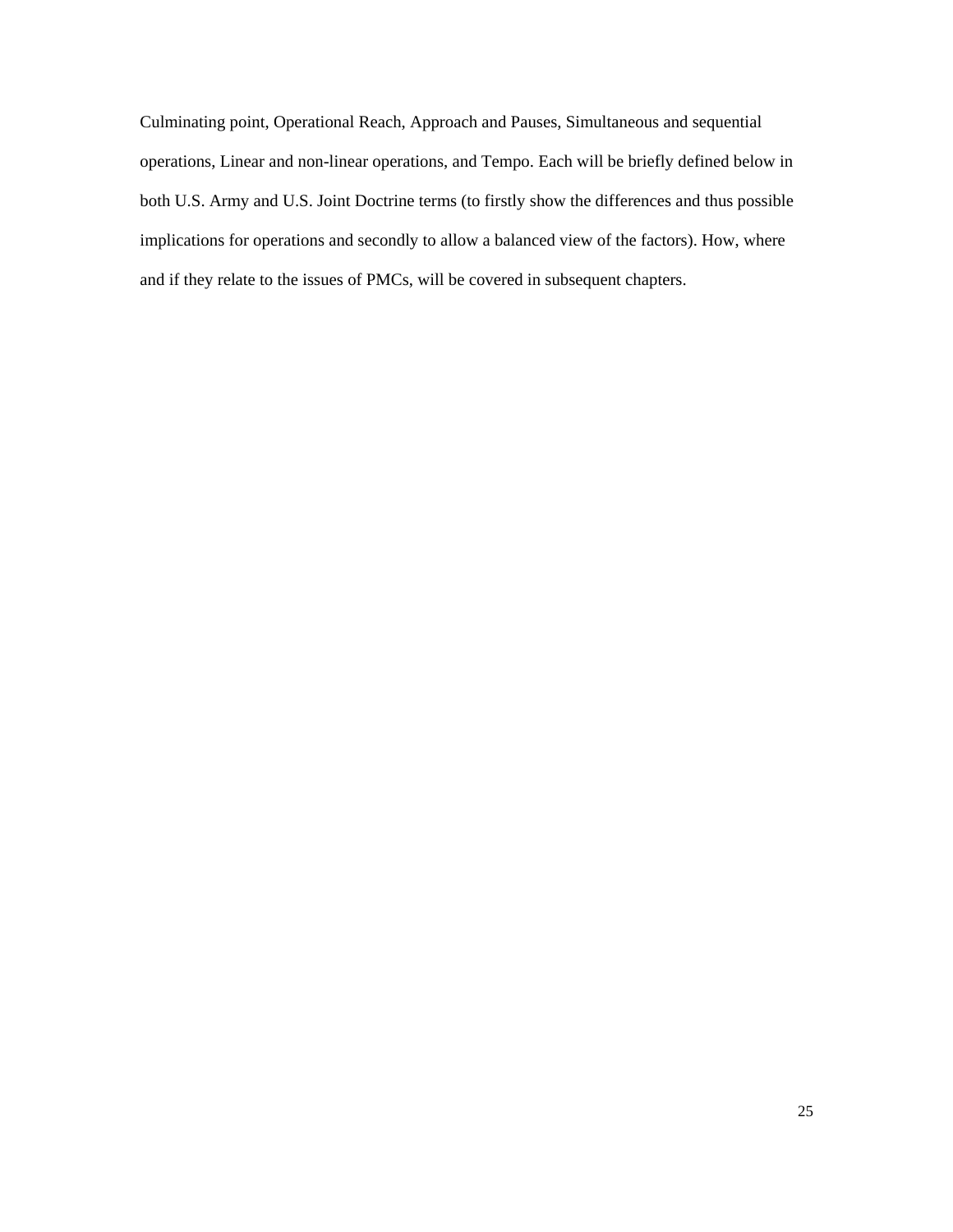<span id="page-26-0"></span>

| <b>End-state</b>          | At the operational and tactical levels, the conditions that, when achieved,        |
|---------------------------|------------------------------------------------------------------------------------|
|                           | accomplish the mission. At the operational level, these conditions attain the      |
|                           | aims set for the campaign or major operation (FM 3-0).                             |
|                           | The set of required conditions that defines achievement of the commander's         |
|                           | objectives (JP 3-18).                                                              |
| <b>Centre of Gravity</b>  | Those characteristics capabilities, or sources of power from which a               |
|                           | military force derives its freedom of action, physical strength, or will to fight  |
|                           | (FM 3-0). Those characteristics, capabilities, or sources of power from which a    |
|                           | military force derives its freedom of action, physical strength, or will to fight  |
|                           | $(JP 3-0).$                                                                        |
| <b>Decisive Points</b>    | A geographic place, specific key event, critical system or function that           |
|                           | allows commanders to gain a marked advantage over an enemy and greatly             |
|                           | influence the outcome of an attack (FM 3-0). A geographic place, specific key      |
|                           | event, critical system, or function that allows commanders to gain a marked        |
|                           | advantage over an enemy and greatly influence the outcome of an attack             |
|                           | $(JP 3-0).$                                                                        |
| <b>Lines of Operation</b> | Lines that define the directional orientation of the force in time and             |
|                           | space in relation to the enemy. They connect the force with its base of            |
|                           | operations and its objectives (FM 3-0). Lines that define the directional          |
|                           | orientation of the force in time and space in relation to the enemy. They connect  |
|                           | the force with its base of operations and its objectives (JP 5-0).                 |
| <b>Simultaneous and</b>   | The Army aims to execute simultaneous operations. They place a premium on          |
| sequential operations     | intelligence and overwhelming combat power. Sequential operations achieve          |
|                           | their end state by phases (FM 3-0). No Joint definition.                           |
| Linear and non-           | Describes the difference between operating in non-contiguous areas throughout      |
| linear operations         | the AO. Stability and support operations are normally non-linear. They are not     |
|                           | mutually exclusive (FM 3-0). No Joint definition.                                  |
| Operational reach,        | PAUSE : A deliberate halt taken to extend operational reach or prevent             |
| operational approach      | culmination (FM 3-0). No Joint Definition.                                         |
| and operational           | REACH: The distance over which military power can be employed decisively           |
| pause                     | (FM 3-0). The distance and duration across which a unit can successfully           |
|                           | employ military capabilities (JP 3-0).                                             |
|                           | APPROACH: The manner in which a commander attacks the enemy center of              |
|                           | gravity (FM 3-0). No Joint definition                                              |
| <b>Tempo</b>              | The rate of military action. (FM 3-0). No Joint definition.                        |
| <b>Culminating Point</b>  | In the offense, that point in time and space where the attacker's effective        |
|                           | combat power no longer exceeds the defender's, or the attacker's momentum is       |
|                           | no longer sustainable, or both. In the defense, that instant at which the defender |
|                           | must withdraw to preserve the force (FM 3-0). The point at which a force no        |
|                           | longer has the capability to continue its form of operations, offense or defense.  |
|                           | a. In the offense, the point at which continuing the attack is no longer possible  |
|                           | and the force must consider reverting to a defensive posture or attempting an      |
|                           | operational pause. b. In the defense, the point at which counteroffensive action   |
|                           | is no longer possible. (JP 3-0).                                                   |

Table 1. The Elements of Operational Design.

Sources - Field Manual 3-0, Operations, U.S. Army. Washington, D.C.: HQ Department of the Army. June 2001, 5-6 and U.S. Department of Defense, Joint Publication 3-0, Doctrine for Joint Operations. Washington, DC: Department of Defense, 2001.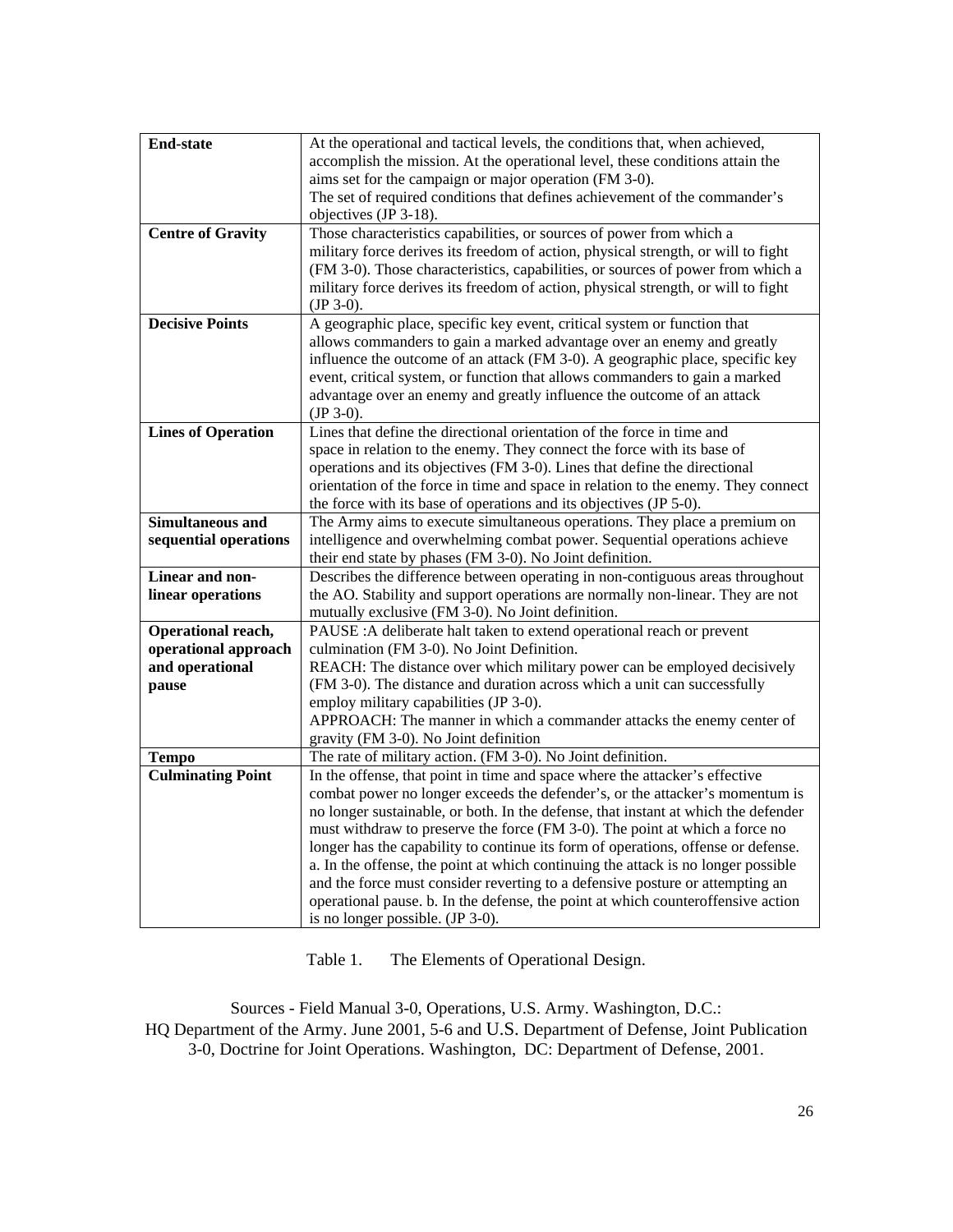### <span id="page-27-0"></span>**History Of The Privatized Military Market**

The history of "hired guns" goes back to the start of the history of conflict.<sup>[39](#page-27-1)</sup> In ancient Greece, hired personnel fought for Greek city-states and crewed the triremes of the Athenian navy. Machiavelli writes of the condottieri, the city state mercenaries, in detail and spells out the pitfalls of relying on those "who served whoever would pay, without disgrace." <sup>[40](#page-27-2)</sup> Throughout Europe, armies traditionally relied on hired hands to maintain their military strength and it was only in a few regions that citizens of the state became involved in its military affairs.

 Following the emergence of the concept of the nation state post the peace of Westphalia in 1648; national armies soon became the norm. Soldiers for hire did not disappear however and remained prevalent in several countries. Private colonial companies, such as the Dutch and English East India Companies, maintained large armies to secure their territories and trade routes, albeit under contract to the governments of their respective countries.

 During the American War of Independence, the British government hired a force of some 30,000 Hessian soldiers from Germany to assist in fighting insurgents who themselves hired Prussian advisors to train them in modern military tactics. By the mid-1800s though, the use of hired soldiers was rapidly diminishing. All that really remained in the state-sanctioned arena of note were the French Foreign Legion and the Gurkhas employed by the British Army.

 Following the Second World War, the era of decolonization began in earnest and the withdrawal of the colonial powers brought with it opportunities for private military business. Africa, largely at the centre of de-colonialization, witnessed the greatest number of mercenary operations and by the 1990s saw the transition from ad-hoc irregular groupings in the 1950s and 1960s to the more modern Executive Outcome-type companies. The details of mercenary actions

<span id="page-27-1"></span><sup>39</sup> A full history of mercenary activities is well covered by Janice E. Thomson in *Mercenaries, Pirates and Sovereigns: State-Building and Extraterritorial Violence in Early Modern Europe,* (New Jersey: Princeton University Press, 1994). <sup>40</sup> Machiavelli, *The Prince,* trans Daniel Donno (New York: Bantam Books, 1984), 27. Condottieri

<span id="page-27-2"></span>was the Italian name for those hired by the city-states working for "condotta" (companies of mercenaries).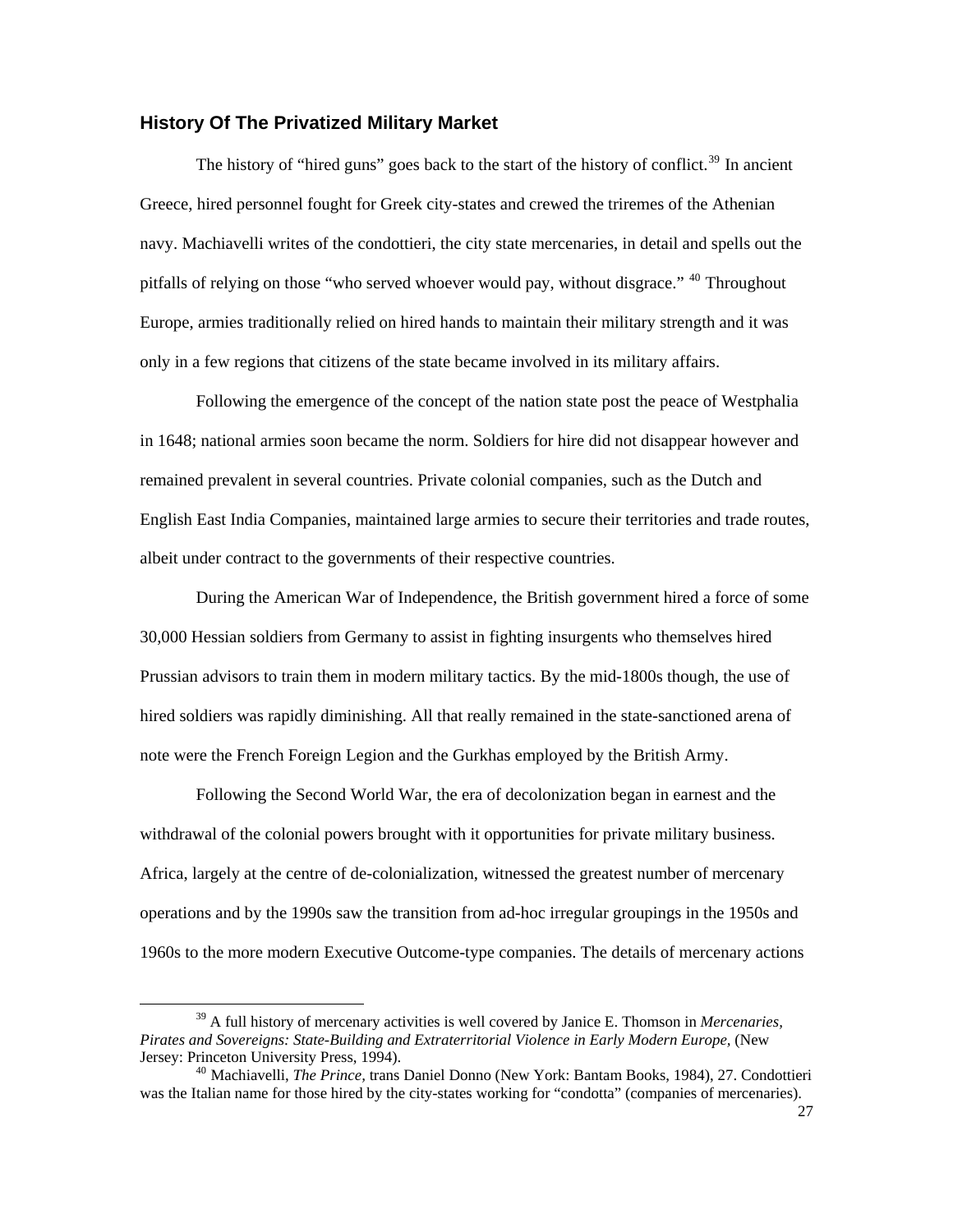<span id="page-28-0"></span>in Africa are too numerous to cover in this paper. $41$  Mercenary operations in Africa were the genesis for many of the companies we see today and also for the negative image of the industry, thanks largely to the genre of which films from which came *The Dogs of War* and *The Wild Geese*. [42](#page-28-2)

 Civilians working with the military in logistic and service functions grew largely out of the need for specialist advice and skills. From serving on battleships in World War Two maintaining guns and sights, to servicing aircraft during the Vietnam conflict, the presence of contractors has been seen as a force multiplier and a necessity. The key change now though, is the crossing of previously uncrossed lines in the modern field of conflict and the question needs to be asked why? We have seen over history the mercenary move from frontline to support functions and now they are moving back into the realms of the frontline.

 Since 1991 and Operation Desert Storm/Desert Shield, the use of PMCs in the U.S. military has grown dramatically. The profusion of companies (many run by former general officers) continues to grow to serve the seemingly insatiable desire to privatize certain functions of the military.

## **Why PMCs?**

 $\overline{a}$ 

Eric Hoffer rightly identified in  $1951^{43}$  $1951^{43}$  $1951^{43}$  one of the reasons behind the growth of PMCs, that of military downsizing. Several other reasons exist for the existence of these entities and they will be covered in the following sections.

<span id="page-28-1"></span><sup>&</sup>lt;sup>41</sup> For a full and detailed history of mercenaries in Africa see Musah, Abdel-Fatau and J. Kayode Fayemi (eds). *Mercenaries: An African Security Dilemma*, (London: Pluto Press, 2000).

<span id="page-28-3"></span><span id="page-28-2"></span>Fayemi (eds). *Mercenaries: An African Security Dilemma*, (London: Pluto Press, 2000). 42 John Irvin, dir, *The Dogs of War*, 1981. Andrew V. McLaglen*,* dir, *The Wild Geese,* 1978. Several key operations are of "headline grabbing" note. Executive Outcome's fighting and stabilizing Sierra Leone in 1995/96, MPRI's involvement in training the Croat Army in 1995 and its success against the Serbs in the Kraijna in Operation Storm, and Sandline operations in Sierra Leone in 1997/98 that led to a British Government scandal and the so called "Sandline Affair." 43 See page 17.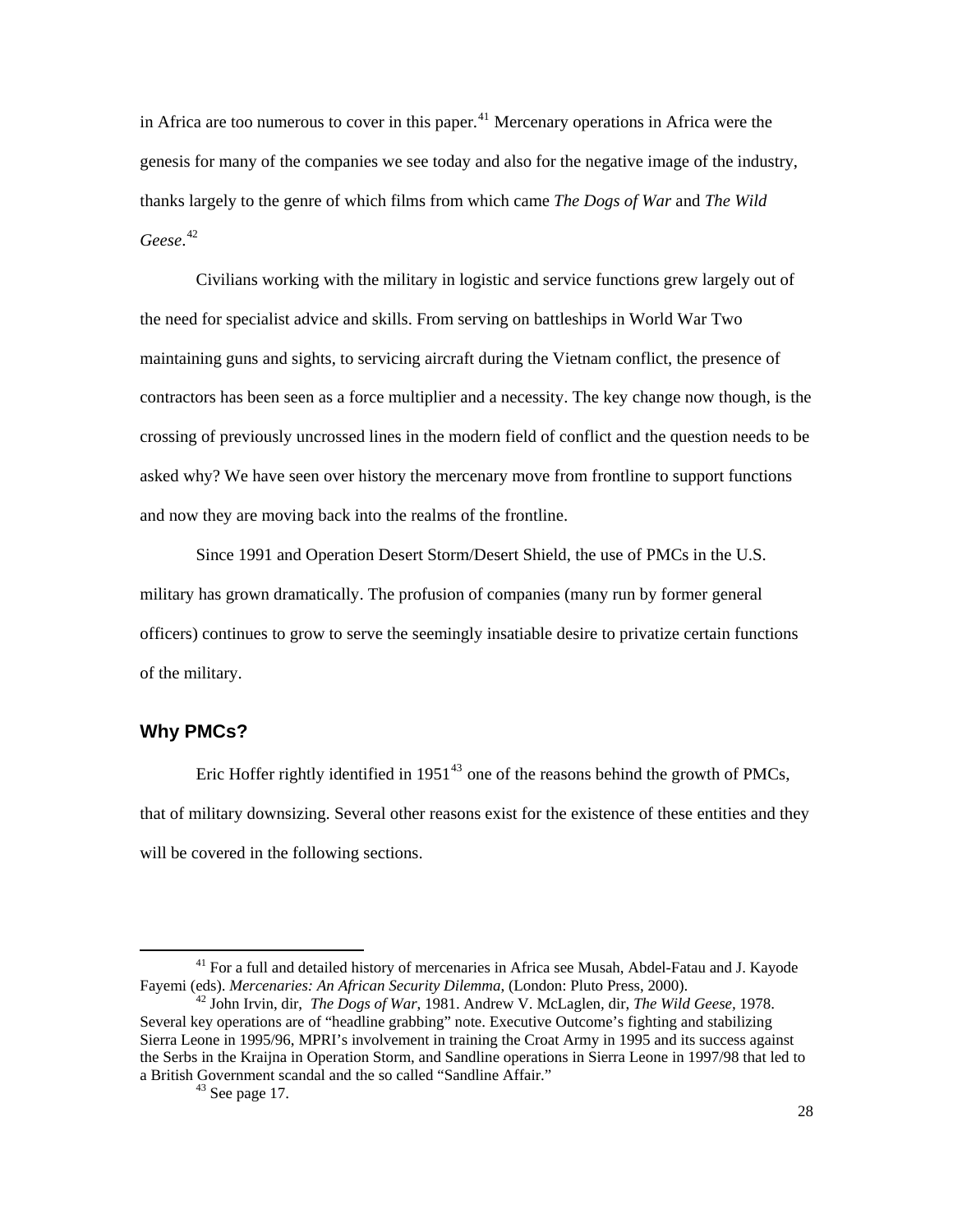### <span id="page-29-0"></span>Military Downsizing

 $\overline{a}$ 

 The end of the cold war resulted in an increase in redundant military manpower. Eben Barlow sums up the situation well: "The end of the cold war left a huge vacuum and I identified a niche in the market."<sup>[44](#page-29-1)</sup> The numbers tell it all; in 1969 the U.S. Army had a strength of 1.5 million men and by 1991 that number was less than half.<sup>[45](#page-29-2)</sup> This was coupled with a reduction in military budgets of around 40 percent. Large numbers of trained individuals were thus available for employment.

 There has been a continuing trend in the downsizing and reduction of "tail" units in order to maintain "teeth" units at the required levels. This has created opportunities for PMCs. For example the Canadian armed forces recently outsourced its entire supply chain, including weapons maintenance and transportation to the British firm Tibbett and Britten.<sup>[46](#page-29-3)</sup>

 Reductions in force size, however, have paradoxically coincided with a growing demand to intervene in conflicts, especially over the last fifteen or so years. Current U.S. military transformation initiatives are calling for "lighter and more agile forces," arguably accelerating the trend towards the use of PMCs.<sup>[47](#page-29-4)</sup> Increasingly, writings are suggesting that foreign policy goals often exceed military capability and sustainability, which again arguably creates further demand for PMCs. Proponents of PMCs argue that as they employ mostly ex-military and especially ex-Special Forces personnel, countries (notably the U.S.) hiring them are simply getting a further return on the original investment they spent in training these people, and at a much cheaper price than using their own military.

<span id="page-29-1"></span><sup>44</sup> Eben Barlow, former South African soldier and founder of PMC Executive Outcomes, quoted in Peter Singer, Corporate Warriors: The Rise of The Privatized Military Industry, (New York: Cornell University Press, 2003), 101. 45 These reductions were reflected in militaries around the globe. Since 1988 the Pentagon has

<span id="page-29-2"></span>closed 97 military installations saving \$17 billion instantly and \$7 billion annually. Mary Cooper, "For Warring Nations, A Tradition of Armies Bought, Not Built," *Congressional Quarterly Weekly,* 18

<span id="page-29-4"></span><span id="page-29-3"></span>September 2004, 2196.<br><sup>46</sup> Peter Singer, "Should Humanitarians Use Private Military Services?" *Humanitarian Affairs Review*, (Summer 2004): 15.

<sup>&</sup>lt;sup>47</sup> Stephen Fidler and Thomas Catan, "The Jobs of War," *Financial Times*, 11 May 2004.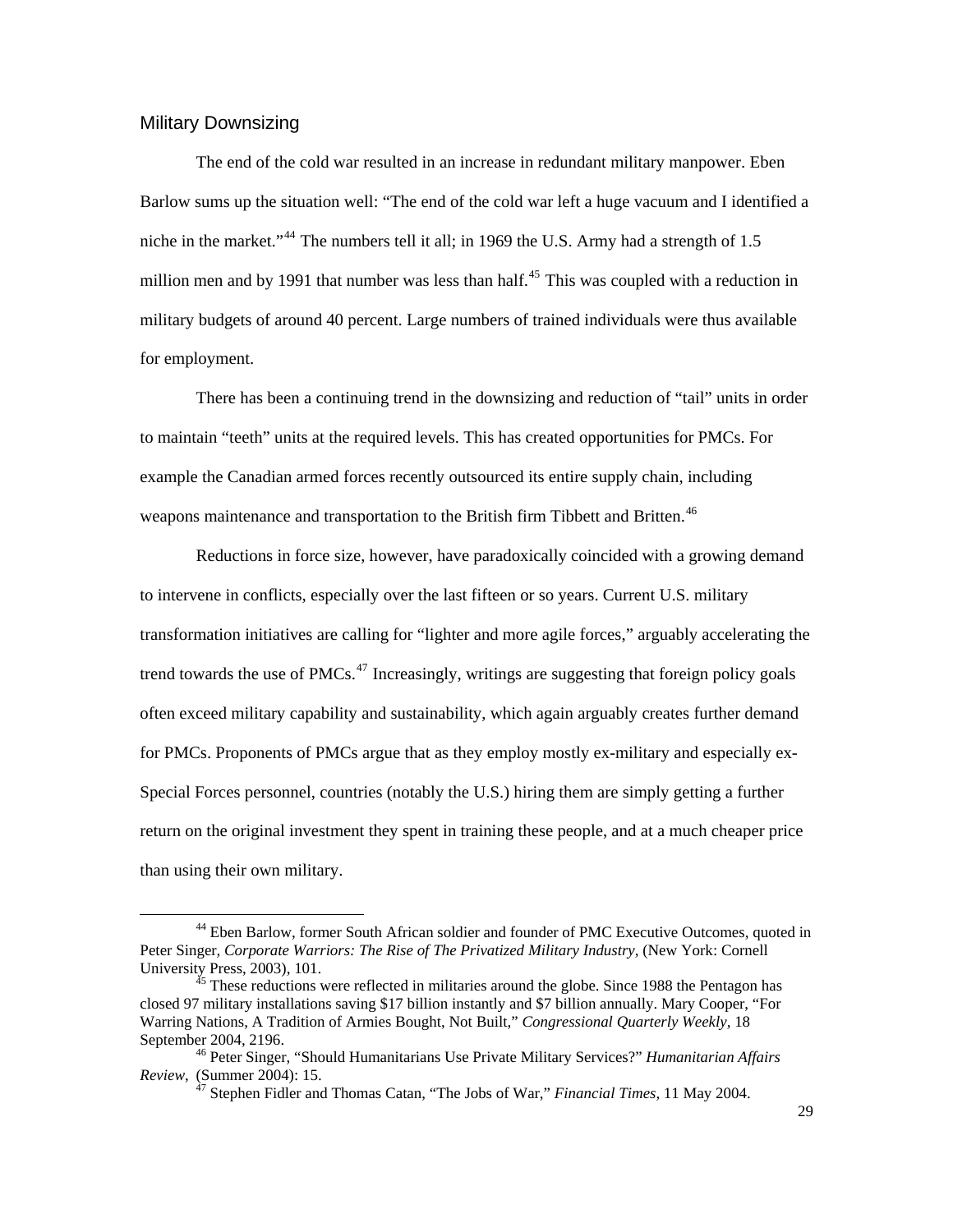<span id="page-30-0"></span> Professor Fredland of the U.S. Naval Academy takes this argument further, maintaining "National defence is very resource costly, so there is potential for large savings by taking advantage of the high-powered incentives residing in market transactions. While the tools used to conduct defense activities - the weapons and support systems - are universally privately produced, public agencies, for the most part, maintained a monopoly on the use of the tools."[48](#page-30-1)

### Changes to the Contemporary Operating Environment (COE)

 Elke Krahmann posits that the end of the cold war has given way to the emergence of a new system of "security governance," that is a shift from state-centered bias and bipolar superpower competition towards a complex system of functionally differentiated networks which involve public and private actors at multiple levels; essentially a shift from government to governance.<sup>[49](#page-30-2)</sup>

Michael Evans of the Royal Military College of Australia, sees much the same thing but puts it:

In the 1990s there appears to have been a major transition in international relations away from a mainly state centered system toward one marked by greater interdependence and interconnectedness. Together these two forces appeared to have altered the context within which modern states operate, bringing about an apparent redistribution of power among states, markets and civil society.<sup>[50](#page-30-3)</sup>

 Fundamentally, demand for PMCs was created by the international community's failure to meet demands for assistance coming from many third world states.<sup>[51](#page-30-4)</sup> There pervaded at one time a lesser willingness to undertake peacekeeping missions by Western nations in the light of the failed mission to Somalia and the "Balkan quagmire." PMCs offered countries opportunities for action whilst many stood still. For example, the UN considered using a PMC to intervene in

<span id="page-30-1"></span><sup>&</sup>lt;sup>48</sup> Eric Fredland, "Outsourcing Military Force: A Transactions Cost Perspective on the Role of Military Companies," *Defence and Peace Economics* 15, no. 3 (June 2004): 210.

<span id="page-30-2"></span> $49$  Governance is defined by Krahmann as the structure and processes which enable a set of public and private actors within a specific issue area to coordinate their interdependent needs and interests through the making and implementation of binding policy decisions in the absence of central political authority. Elke Krahmann, "Private Firms and the New Security Governance." *Cooperation and Conflict* 38, no.1 (March 2002): 8. 50 Micheal Evans, "From Kadesh to Kandahar," *Naval War College Review* LVI, no.3 (Summer

<span id="page-30-3"></span>

<span id="page-30-4"></span><sup>2003), 133. 51</sup> Timothy Spicer, *An Unorthodox Soldier* (Edinburgh, UK: Mainstream Publishing Company, 1999), 52.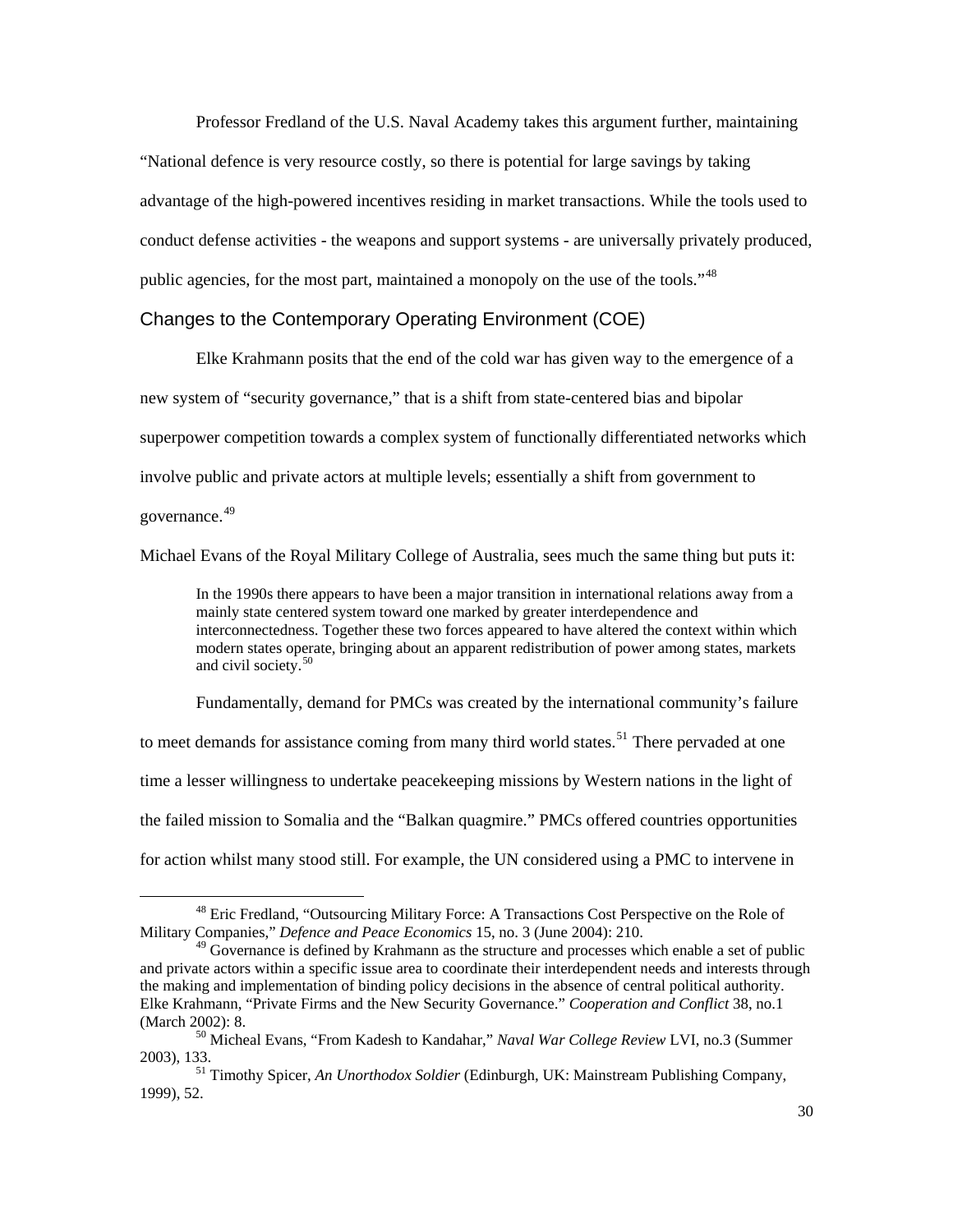the Rwandan genocide in the mid-1990s. UN Secretary General Kofi Annan decided against it saying, "The world may not be ready to privatize peace." $52$ 

 In these conditions of reduced international willingness, PMCs allowed intervention in areas where governments and most companies feared to go. Governments can send PMCs where it cannot officially send its own troops, and it is able to further its foreign policy goals. Furthermore, PMCs operate in a realm of limited oversight and debate and they often give governments the ability to deny direct participation. There is however no hiding some obvious foreign policy goals and it can paradoxically lead to what Paul Jackson of the International Development Department at Birmingham University, calls a "subversive foreign policy without responsibility." He continues, "The failure of the U.S. to commit ground troops to the Balkans, while at the same time supporting the activities of MPRI, amounted to the U.S. pursuing foreign policy objectives without deploying its own army, and being subject to the accountability that would have been demanded."<sup>[53](#page-31-1)</sup> The bottom line is that less attention is paid to dead contractors than dead soldiers.<sup>[54](#page-31-2)</sup> According to Krahmann, the current rise of the PMC market is no surprise, she writes that "the provision of centralized security … seems to have been the exception rather than the rule, in geographical as well as historical terms."<sup>[55](#page-31-3)</sup> Adding to this is the perceived reduction of the state's loss of the monopoly on violence. Singer concludes, "The industry's general prosperity is a direct result of the weakening of state controls, not only in certain geographic zones of the world, but also over certain functional military areas."[56](#page-31-4)

 The relevance of PMCs hired by the U.S. government during Operation Iraqi Freedom (OIF) is influenced by the fact that of the thirty-one troop-contributing nations helping in Iraq,

<span id="page-31-1"></span><span id="page-31-0"></span><sup>&</sup>lt;sup>52</sup> André Verlöy, "Making a Killing," *New Internationalist* 367 (May 2004): 23.<br><sup>53</sup> Paul Jackson, "War is Much Too Serious Thing to be Left to Military Men: Private Military Companies, Combat and Regulation." *Civil Wars* 5, no. 4 (Winter 2002): 36.<br><sup>54</sup> No accurate figures exist for the number of PMC employees killed and injured as no one agency

<span id="page-31-3"></span><span id="page-31-2"></span>is responsible for coordinating their activities. 55 Elke Krahmann, "Private Firms and the New Security Governance," *Cooperation and Conflict*

<span id="page-31-4"></span><sup>&</sup>lt;sup>56</sup> Peter Singer, *Corporate Warriors: The Rise of The Privatized Military Industry* (New York: Cornell University Press, 2003), 170.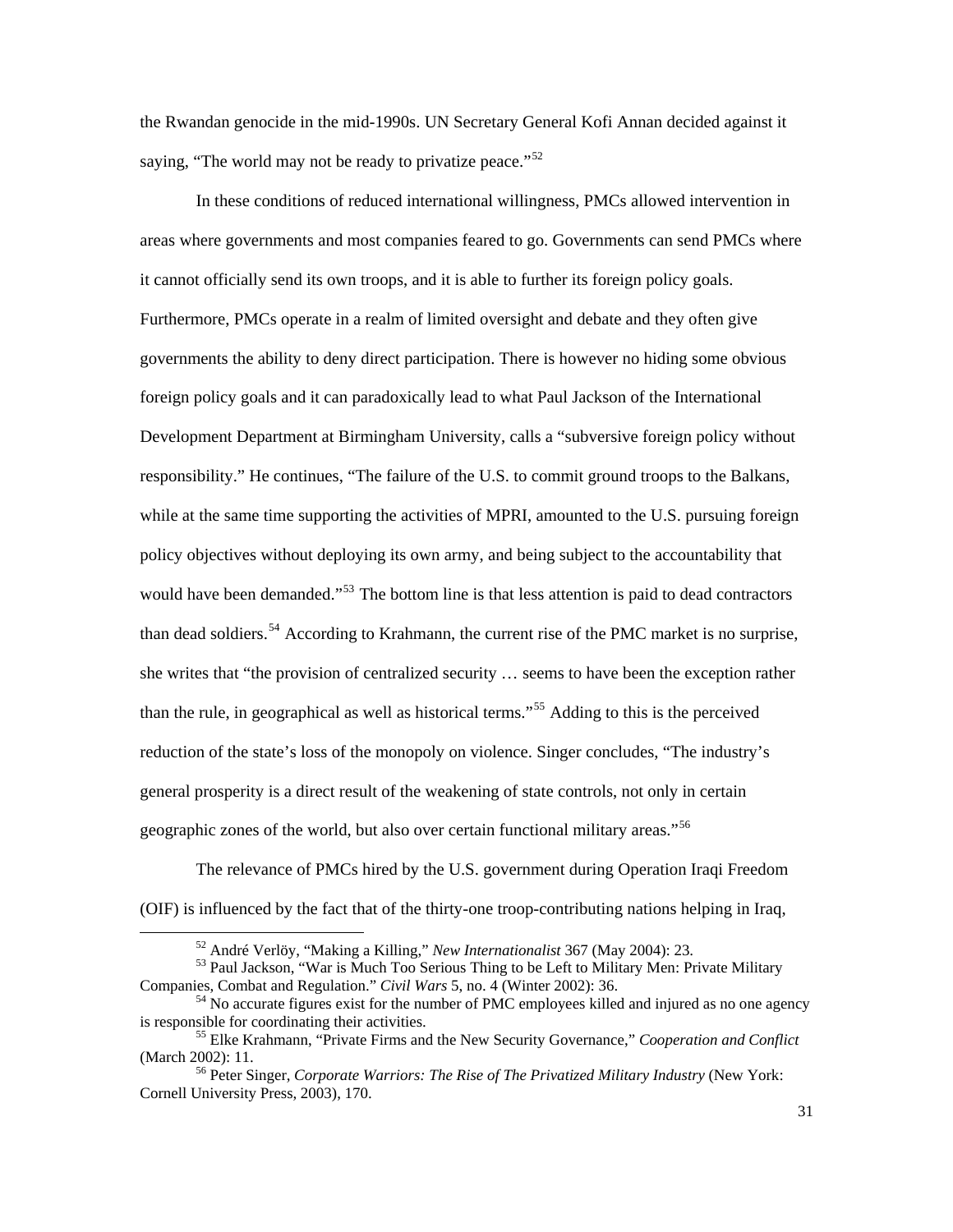<span id="page-32-0"></span>only six of those have over 500 troops deployed. The rest will thus not have the full range of support facilities available and, political benefits aside, and can oft be seen as a distraction. Christopher Spearin of the Canadian Forces College contends that contractors have greater importance than these nations in preserving the U.S.-led presence.<sup>[57](#page-32-1)</sup> Add to this the fact that PMCs collectively are now the second largest coalition entity on the ground in Iraq, and their relevance is clearly apparent.

#### Economic Reasons

 PMCs are characterized now by a low level of permanent employees and a low asset base, hiring forces only when and where they need them in order to minimize running costs. They are also able to quickly put forces into the field. Executive Outcomes (EO) in 1998 reportedly had a full time staff of thirty but could mobilize a full infantry battalion in around fifteen days.<sup>[58](#page-32-2)</sup> In addition EO could raise up to 2000 more soldiers.<sup>[59](#page-32-3)</sup> MPRI maintains a database of  $12,500$ personnel, 95 percent of which are ex-U.S. Army. To Singer, "The private military industry revolves around an unusual synthesis of economic motivations and political military exigencies,"<sup>[60](#page-32-4)</sup> and to Mulholland of *Jane's Defence Weekly*, "proponents of outsourcing argue that turning over activities to contractors saves the government money because it enables the military to maintain a smaller force by harnessing the greater efficiency of the private sector."<sup>[61](#page-32-5)</sup> Further advocates of outsourcing argue that it simultaneously maintains high levels of service, saves the military money, and lets private companies turn a profit.

 The economics of outsourcing are not always as clear-cut as they may first appear. The privatization of public services in the past has raised many concerns about the viability of the

<span id="page-32-1"></span> $57$  Christopher Spearin, "The Emperor's Leased Clothes: Military Contractors and Their Implications in Combating International Terrorism." *International Politics* 41, no. 2 (June 2004): 253.

<span id="page-32-2"></span><sup>&</sup>lt;sup>58</sup> Herbert Howe, "Global Order and Security Privatization." *National Defence University Strategic Forum*, no. 140 (May 1998): 4.

<span id="page-32-3"></span><sup>59</sup> Peter Singer, *Corporate Warriors: The Rise of The Privatized Military Industry* (New York: Cornell University Press, 2003), 105.<br><sup>60</sup> Ibid., 151.

<span id="page-32-5"></span><span id="page-32-4"></span><sup>61</sup> David Mulholland, "Halliburton Row Fuels Outsourcing Concern." *Jane's Defence Weekly*, 3 Dec 2003, 31.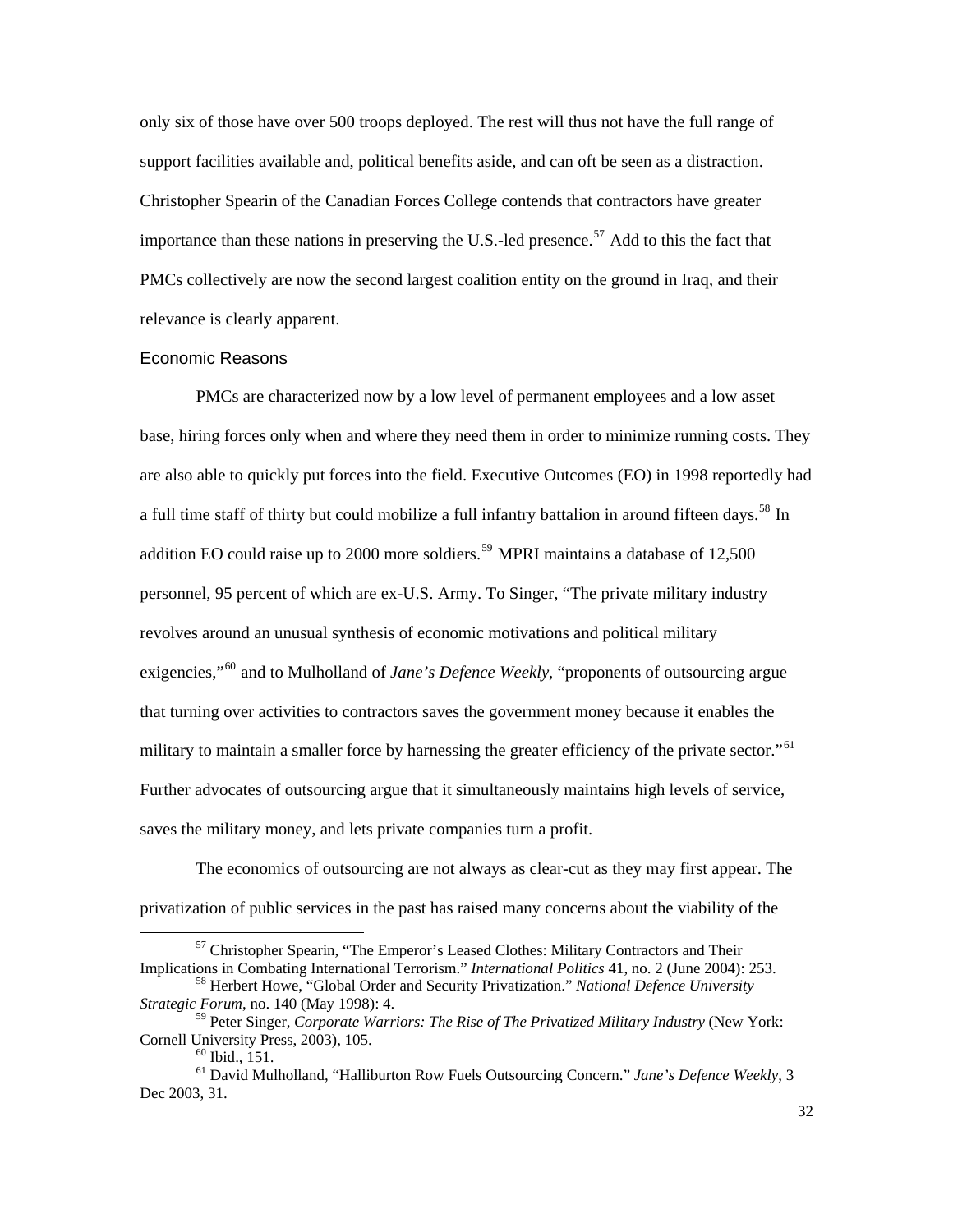process in that it can (obviously) succeed and fail.<sup>[62](#page-33-0)</sup> Coupled with this can be the error of poor contract specification and monitoring. Numerous cases exist of PMCs attempting to make money illegally by exceeding the parameters of their contracts. "Cost-plus" contracts, that is those where contractors charge customers for their expenditure plus an agreed percentage (typically around 2 percent), can also lead to huge cost overruns if not adequately administered. These contracts produce no incentive whatsoever for companies or their sub-contractors to reduce costs or operate efficiently.

 The use of PMCs in the U.S. military has evolved and grown over the last twenty years. Beginning with the outsourcing of logistic tasks that peaked with the LOGCAP function, contractors are now starting to encroach on the traditional "core tasks" the military so highly values.<sup>[63](#page-33-1)</sup> Myriad reasons exist for this position and several well held ideas underpin this state of affairs. The use of PMCs will continue to expand (in line with U.S. DoD policy), more traditional military roles will be eroded, and there will be a further dilution of the once perceived state monopoly as the keepers and providers of violence and security.

<span id="page-33-0"></span><sup>62</sup> Ann Markusen, "The Case Against Privatizing National Security." *Governance* 16, no. 4 (October 2003). Markusen states that privatization alone is not sufficient to warrant efficiencies. She argues that it is the presence of competition that drives efficiencies. Her paper is somewhat overtaken by events as she dismisses out of hand the contracting out of combat operations. A phenomenon now witnessed it Iraq. <sup>63</sup> The Logistics Civil Augmentation Program (LOGCAP) is a U.S. Army initiative for peacetime

<span id="page-33-1"></span>planning for the use of civilian contractors in wartime and other contingencies. These contractors perform selected services to support U.S. forces in support of DoD missions. Use of contractors in a theater of operations allows the release of military units for other missions or to fill support shortfalls. This program provides the Army with additional means to adequately support the current and programmed forces. See http://www.amc.army.mil/logcap.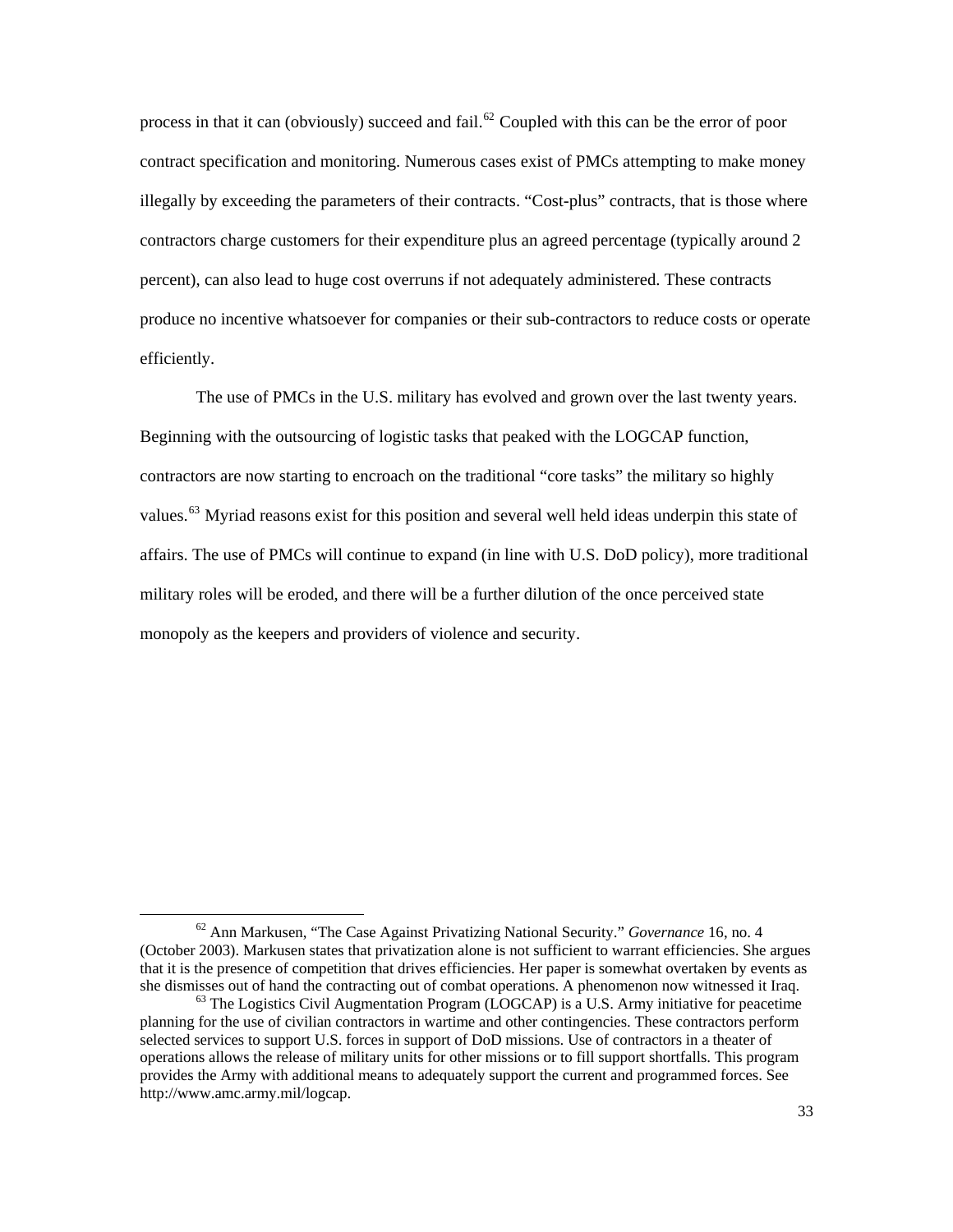# **CHAPTER 3**

<span id="page-34-0"></span> The primary research question asks what are the operational implications of private military companies in the global war on terror? Before answering this question, it is necessary to examine several supplementary questions, the answers to which will provide the framework and evidence for discussion of the primary question. The first of these questions addresses the industry as a whole, and in adding to the work in the previous chapter, will highlight the strengths and weaknesses of the PMC industry. In essence, what do they bring to the fight and what are their immediate shortcomings?

## **Strengths**

 $\overline{a}$ 

PMCs are businesses and as such exist to make money. Future business is essential to their survival and thus it is incumbent upon them to perform well, fulfill expectations, obtain repeat business, and maintain a positive image of the business as a whole. Repeat business alone is why many in the industry see no need for regulation. They see "self policing" as inherent in the very nature of the PMC business and all that is necessary to maintain order, standards and legitimacy. Informal professional bodies also exist to establish codes of conduct and forums for discussion etc.<sup>[64](#page-34-1)</sup>

 The employment of PMCs can bring many benefits. Ex-military officers run a great number of the companies and as such they have a reasonable understanding of the nature of military operations in an environment of conflict. Many recently retired officers who work for PMCs maintain good contacts with those still serving in the military, should be up to date on current thinking, and are often able to reach back for advice or information if necessary.

<span id="page-34-1"></span><sup>64</sup> The International Peace Operations Association (IPOA) is such a body. It claims that, "The association was founded to institute industry-wide standards and a code of conduct, maintain sound professional and military practices, educate the public and policy-makers on the industry's activities and potential, and ensure the humanitarian use of private peace keeping services for the benefit of international peace and human security." Members of the IPOA include MPRI, Armor Group and Air Scan. See http://www.ipoaonline.org/. The impartiality of such associations must however be questioned.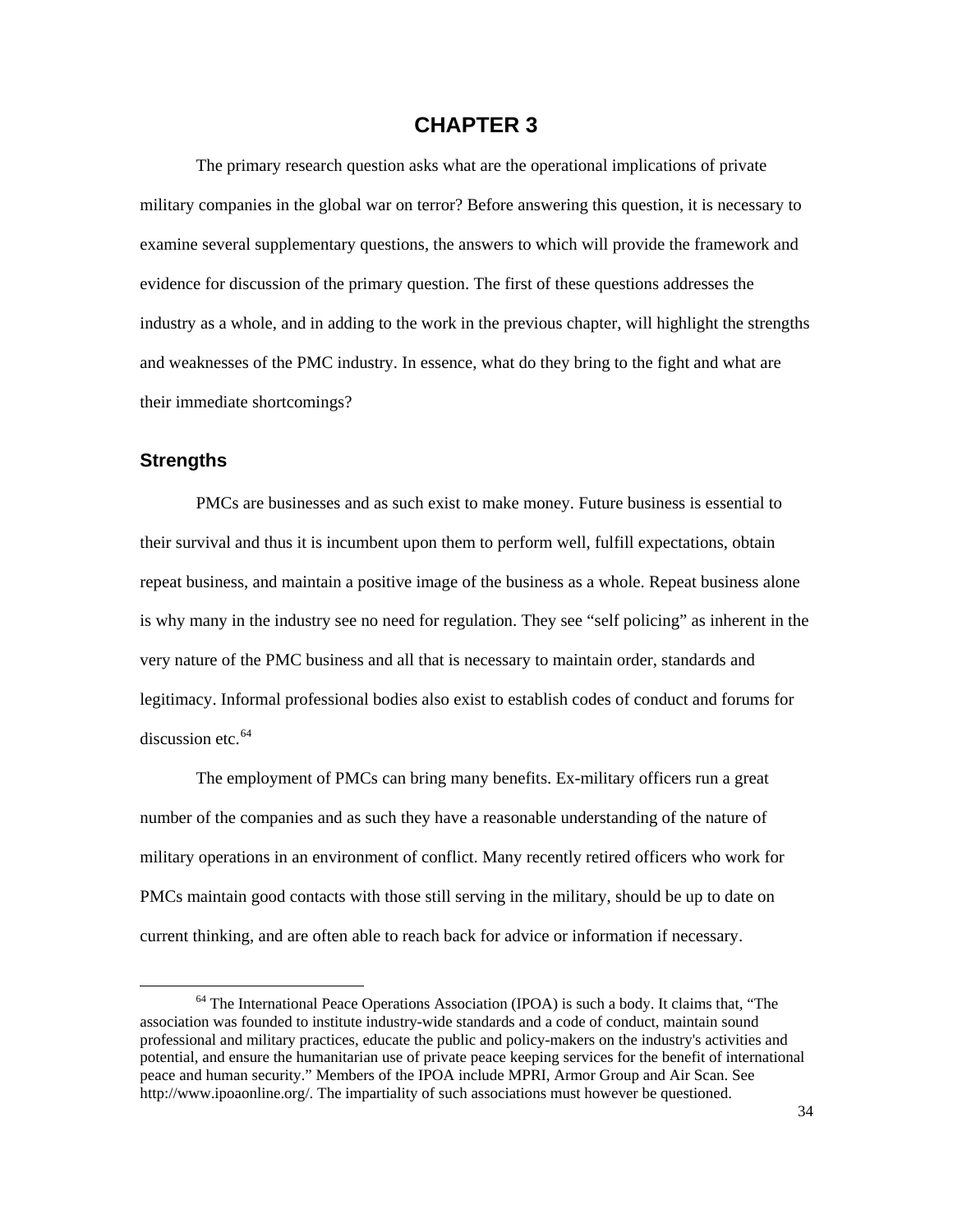PMCs can be viewed differently than national militaries by those involved in crises. Often PMCs are able to demonstrate objectivity as opposed to having a perceived political bias and accompanying baggage in support of a specific mandate. In a peacekeeping scenario this can often be a major force multiplier.

 At first examination, PMCs seem very tactical in nature, and seem to provide solutions to only tactical problems. The more they are examined however, they can be seen as tools of *de facto* foreign policy. PMCs also offer short notice buffers for systems that are not "well buffered."<sup>[65](#page-35-0)</sup>

 The capabilities offered by PMCs are myriad and in many cases are available more rapdily than those using normal military channels. Speed is often a premium in the peace keeping and nation building arenas. In the field of intelligence gathering and analysis, private companies have often proved to be quicker than many government organizations.<sup>[66](#page-35-1)</sup>

 The capability of many NATO nations to get to a crisis in good time and in good order is seriously lacking. Many PMCs pride themselves on the speed of their responses and it has become one of the key benchmarks in the industry. Custer Battles, a PMC from McClean Virginia, won the contract to guard Baghdad airport in 2003 by agreeing to get the contract underway in just twenty-one days. It seems that this factor alone got them the contract. Add to this the all round flexibility of PMCs and often they can appear more utilitarian than many NATO countries in mounting and sustaining expeditionary operations and working as part of a coalition. Freedman of King's College London, even argues with respect to assets, deployability and ability

<span id="page-35-0"></span> $<sup>65</sup>$  Buffering is an analogy of Dietrich Dörner. Systems that are well buffered can absorb a lot of</sup> abuse and yet remain workable, that is they have considerable inherent redundancy. The employment of PMCs improves the buffering of the military system - at least in the short term. *The Logic of Failure* (New York: Metropolitan Books, 1996), 138.<br><sup>66</sup> In 1995, for example, the CIA held a competition on information gathering for a fictional

<span id="page-35-1"></span>operation. A private company won and the CIA's team was last. See Singer 2003, 99-100.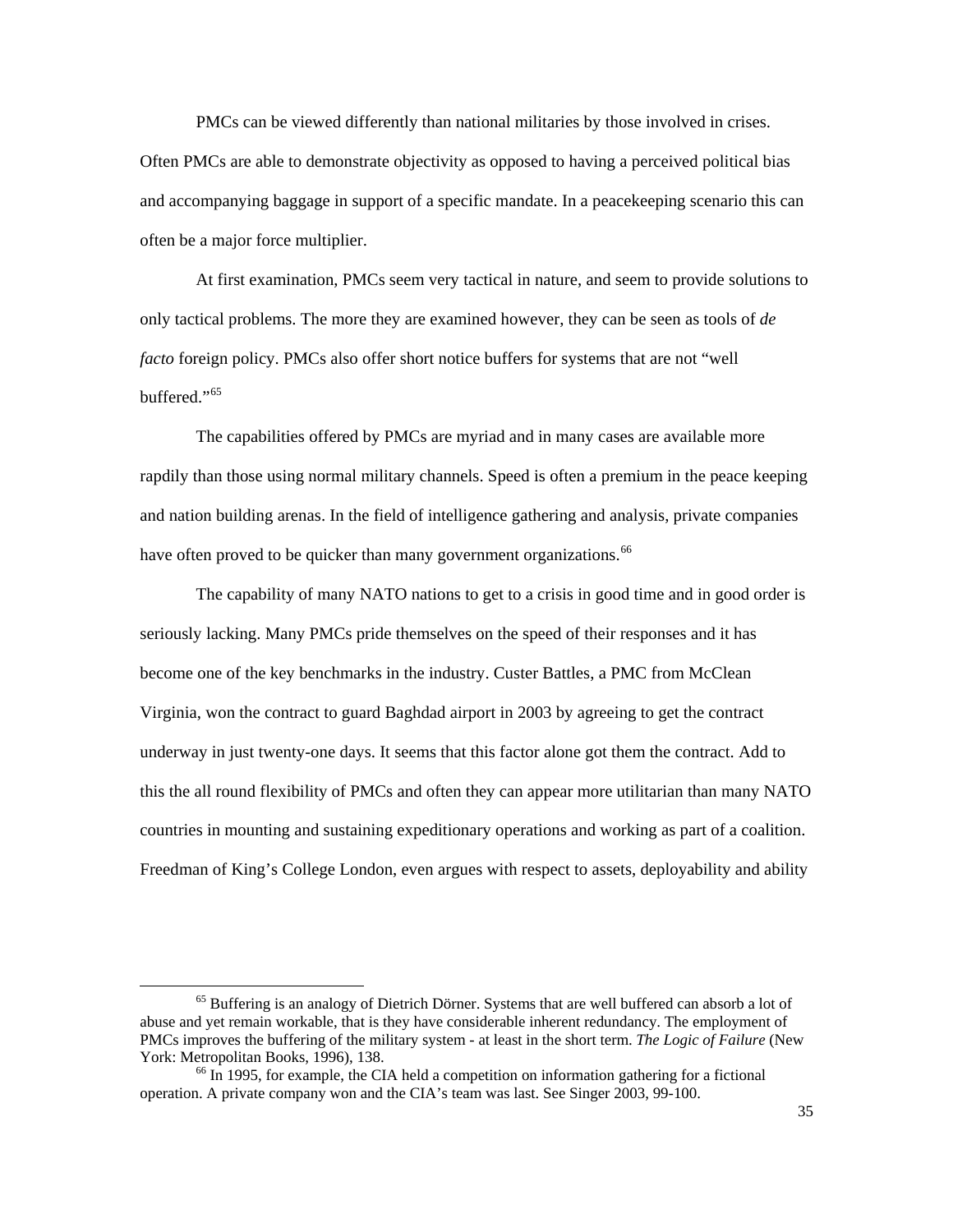"that military contractors are ever more becoming a serious ally of the United States."[67](#page-36-0) Political arguments aside, from a practical point of view it then may follow that only those allies of the U.S. that are technically up to the job and modern enough to be interoperable, will be taken seriously in the future. Spearin also adds that many contractors are more interoperable than many of the allies of the U.S., contending that many existing alliance structures serve only to add barriers to operations and often promote lowest common denominator agreements, a trend made clear even before the operations in Iraq began in places such as Kosovo and Bosnia.<sup>[68](#page-36-1)</sup> Many countries may wish to assist in coalition operations and often a promise of troops is not sufficient if they cannot get to a theatre and sustain themselves once there. He suggests the response to the NATO request for forces following the Article V evocation for Afghanistan was "underwhelming."<sup>[69](#page-36-2)</sup>

 Singer highlights that in Iraq, PMCs cover many areas that the military is simply too overstretched to deal with. In many cases he suggests it is actually easier to hire contractors to do work and by pass "red tape," than to go through the usual processes. $^{70}$  $^{70}$  $^{70}$ 

 PMCs can be extremely cost effective and in an era of tighter budgetary control, they can offer tremendous savings in many areas. The *Financial Times* suggests that Executive Outcomes (EO) had running costs at 4 percent those of the United Nations (UN) and their contract with the government of Valentine Strasser in Sierra Leone cost between \$35 million and \$60 million. The UN had operating costs of \$607 million a year.<sup>[71](#page-36-4)</sup> The EO operation restored stability to Sierra Leone and set the conditions for free elections, as well as surprising all observers as to the speed and success of the operation. Few PMCs maintain a large fulltime staff and are able through the

<span id="page-36-0"></span><sup>&</sup>lt;sup>67</sup> Lawrence Freedman, "The Revolution in Strategic Affairs," *Adelphi Paper* 318, International Institute of Strategic Studies (April 1998): 23.

<span id="page-36-1"></span> $<sup>68</sup>$  Christopher Spearin, "American Hegemony Incorporated: The Importance of Military</sup> Contractors in Iraq." *Contemporary Security Policy* 24, no. 3 (December 2003): 35 <sup>69</sup> Ibid., 251.

<span id="page-36-3"></span><span id="page-36-2"></span><sup>70</sup> Peter Singer, "Security Analyst Peter Singer," interview by Terry Gross (11 May 2004), *Fresh* 

<span id="page-36-4"></span><sup>&</sup>lt;sup>71</sup> Stuart McGhie, "Briefing: Private Military Contractors," *Jane's Defence Weekly* 37, no. 21 (22 May 2002): 24.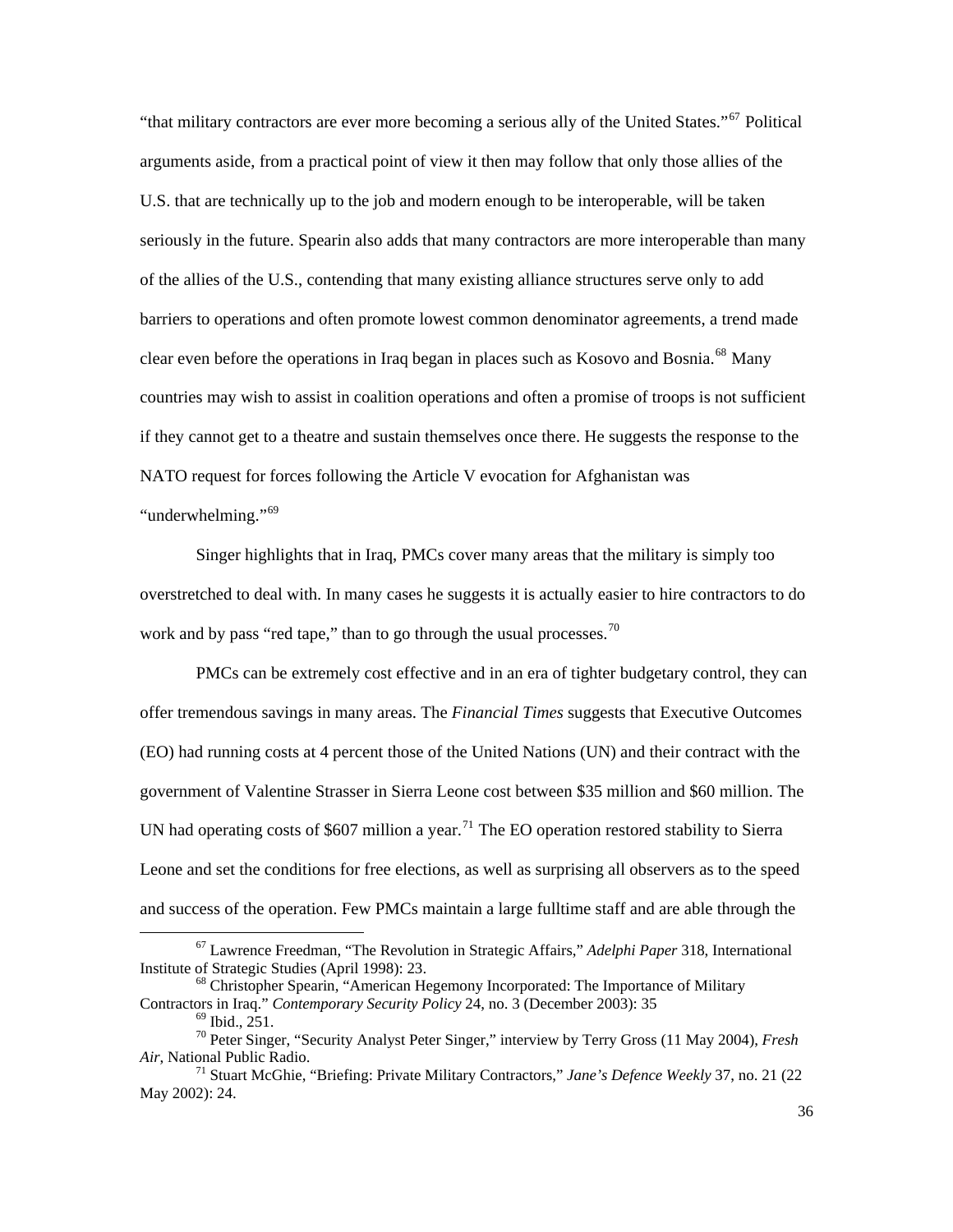retention of "associates" to sustain a ready field of qualified expert personnel that can be sifted through in short shrift to select teams capable of fulfilling specific contracts. At a contract's end, the money flow will cease and governments are not burdened with the costs of redeployment, housing, medical expenses and pensions. The failure to respond by the UN to many problems in an effective and timely manner only adds to the argument that PMCs provide a potential alternative for stability and support operations, reinforcing the opinion of writer Robert Kaplan in 2000 that "the world's most efficient peace keeping force belongs not to the UN or even to the great powers but to ... Executive Outcomes."<sup>[72](#page-37-0)</sup>

 Determination to use PMCs is further demonstrated by the fact that the U.S. government is seeking similar exemptions for PMCs to what its armed forces get from Article 98 of the International Criminal Court.<sup>[73](#page-37-1)</sup> These legal guarantees can be seen by PMCs as good for business as it demonstrates government commitment to their future use. This may well backfire though as Colombia recently refused to capitulate to the above exemption for non-military personnel and as a consequence the U.S. cut off funding for military assistance in July 2003, ergo money to hire PMCs to operate in Colombia.<sup>[74](#page-37-2)</sup>

 Contractors are not counted under a force cap. Use of PMCs is a way of increasing the deployed capability whilst remaining inside the force cap. For example, PMCs hired for operations in Colombia to fly border patrols and train the Colombian military do not fall under the 400 men U.S. force cap in that country originally put in place by the Clinton administration. The extra 15-20,000 men deployed from PMCs in Iraq do not come under the force cap and significantly; many of them are not paid for out of the DoD budget as they are contracted by other government departments.

<span id="page-37-1"></span><span id="page-37-0"></span><sup>&</sup>lt;sup>72</sup> Robert Kaplan, *The Coming Anarchy* (New York: Random House, 2000), 81.<br><sup>73</sup> Exemptions from Article 98 mean that U.S. armed forces cannot be tried for crimes committed on operations by the country in which the crimes

<span id="page-37-2"></span> $^{74}$  Christopher Spearin, "The Emperor's Leased Clothes: Military Contractors and Their Implications in Combating International Terrorism." *International Politics* 41, no. 2 (June 2004): 255.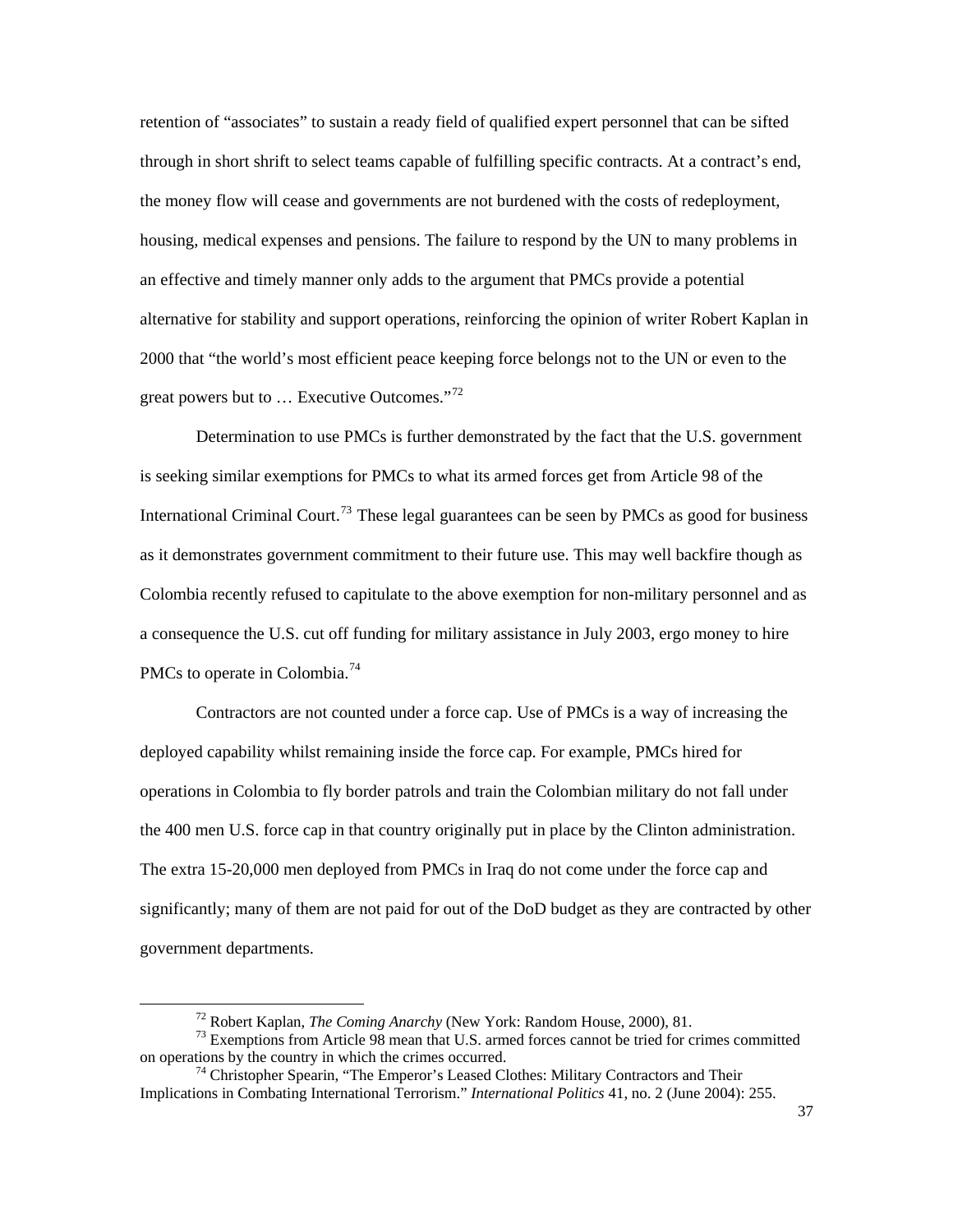## **Weaknesses**

 $\overline{a}$ 

 A pervasive negative image exists regarding those involved in what appear to be militarytype operations outside the sphere of the legitimate military forces of a nation state. This difficult to overcome image exists largely due to the legacy of mercenary actions in the 1960s and 1970s (mostly) in Africa and somewhat thanks to the media and Hollywood. This situation is further inflamed now given the tacit acceptance of the PMC as a legitimate entity in the foreign policy arena (for example the mentioning of contractors in the QDR). It is oft suggested that the U.S. government is simply using PMCs to exercise foreign policy away from oversight, regulation, out of the arena of public debate.<sup>[75](#page-38-0)</sup>

 Some perceive that given that PMCs are motivated solely by money, they may have a vested interest in prolonging and maintaining a given conflict to maximize their profitability. Countering this is the view that to survive through future business, PMCs need a reliable reputation and proven track record. The increasing awareness of the utility of PMCs by policy makers and legislators though will ideally drive the demand for increased oversight and value for money, which will negate much of this concern.

 Bureaucratic delays can negate one of the key strengths of PMCs - their ability to deploy quickly. Given that the time imperative in many crises is critical, mission failure may result from such delays. UN pontification and lack of U.S. support prevented a proposed deployment of Sandline to Rwanda in 1996 on peacekeeping duties during the civil conflict. Sandline does not claim they would have stopped the killing but some of the 700,000 to 1 million deaths could have

<span id="page-38-0"></span><sup>&</sup>lt;sup>75</sup> Peter Singer accuses Donald Rumsfeld of holding back the truth on the use of PMCs. In a reply to letter from Congressman Ike Skelton asking about PMCs, the Secretary of Defence replied playing down the use of PMCs and in his attached list of those companies being used, he failed to include Titan and CACI. Both these companies had employees at Abu Gharib accused of involvement in prisoner abuse. "Book Traces Military-Industrial Complex," interview by Robert Siegel (3 May 2004), *All Things Considered*, National Public Radio.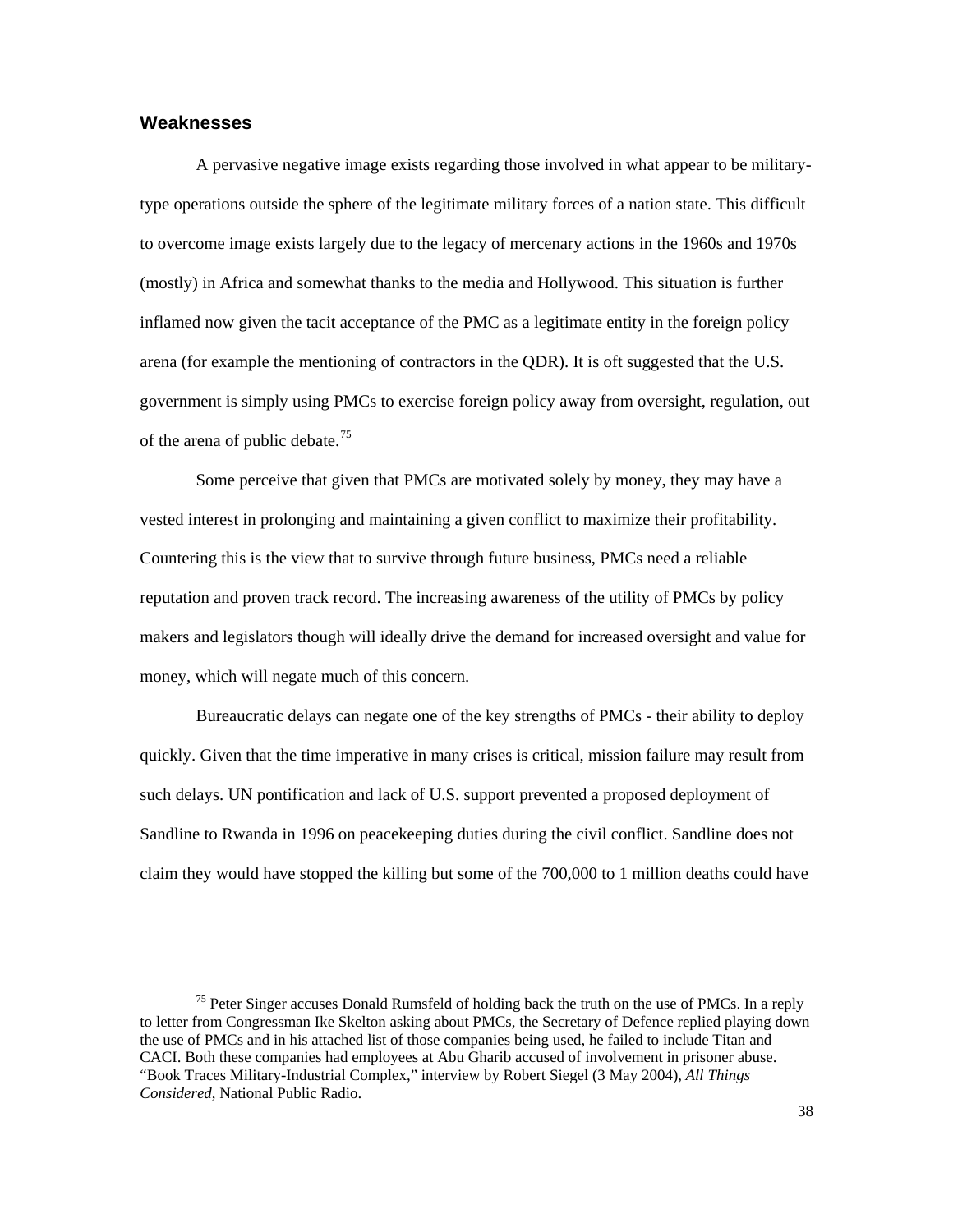been prevented with the deployment of as few as  $5000$  men<sup>[76](#page-39-0)</sup>. Perceptions need to be altered to fully allow PMCs to be accepted in certain key roles where they may well be able to contribute.<sup>[77](#page-39-1)</sup> The idea that national militaries are the only entities that can become involved in conflict can severely hamper PMC involvement in peacekeeping and peace enforcing operations.

 Despite the ability of PMCs to maintain a surge capability, the growth of the PMC market in Iraq caught many by surprise. The demand for PMC services outstripped the available capacity and this resulted in a rapid and widespread expansion of the industry. Many start-up companies obtained work in Iraq and the numbers of personnel needed could not be found from the usual sources. Consequently, a dilution of the quality level of those normally employed has been observed. Many have not met the alleged usual self-imposed standards of the industry. In the case of the Abu Gharib prison contract, the interrogators that CACI offered the DoD were supposed to be trained interrogators with secret security clearance.<sup>[78](#page-39-2)</sup> The Taguba report in response to the alleged abuses at the prison found that some of those employed by CACI had neither security clearance nor training as interrogators. [79](#page-39-3) One interrogator was found to be truck driver. Lack of supervision remains one of the major problems with PMCs and the fact that the hiring of "interrogators" is contradictory to current doctrine, in that contractors "should not perform mission essential roles," of which arguably, interrogation of enemy combatants is. $\frac{80}{100}$  $\frac{80}{100}$  $\frac{80}{100}$ 

 Former Special Forces soldiers working for PMCs typically earn \$800-\$1500 per day in Iraq.[81](#page-39-5) Some companies, in order to reduce costs and in the absence of alternatives, have been hiring ex-British Army Gurkhas from Nepal and former Fijian soldiers and paying them a lot less.

<span id="page-39-0"></span><sup>76</sup> Mike Denning, "A Prayer for Marie: Creating an Effective African Standby Force," *Parameters*

<span id="page-39-2"></span><span id="page-39-1"></span><sup>34,</sup> no. 4 (Winter 2004-5): 102.<br><sup>77</sup> Stephen Fidler and Thomas Catán, "The Jobs of War," *Financial Times*, 10 August 2003.<br><sup>78</sup> Consolidated Analysis Centers Incorporated is a PMC involved primarily in technology issues.<br>

<span id="page-39-3"></span><sup>&</sup>lt;sup>79</sup> Extracts of the Taguba report are available in open sources on the net. See http://www.agonist. org/annex/taguba.htm. The report also cites "egregious acts and grave breeches of international law."<br><sup>80</sup> United States Department of Defense. *Quadrennial Defense Review Report*, 2001, 53.<br><sup>81</sup> For example, a four-man ex

<span id="page-39-5"></span><span id="page-39-4"></span>Boom," *The Economist* 370, no. 8368 (27 May 2004), 55.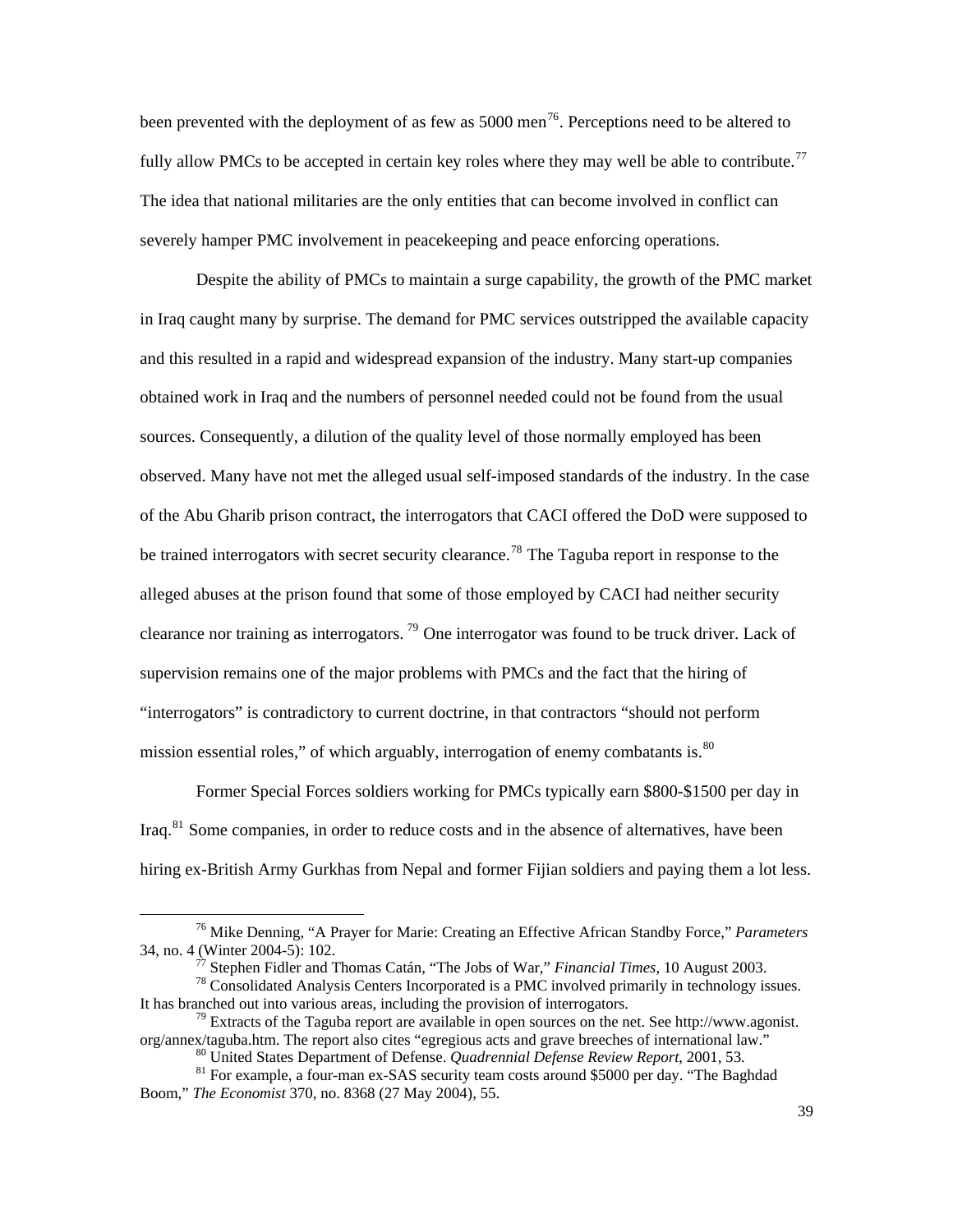Other companies have resorted to hiring from a hard core of "unsavory" individuals with checkered pasts, the implications of which are far reaching. $82$ 

 PMCs have enjoyed over the last few years a *de facto* non-combatant status. Recent events such as the killing of four Blackwater security contractors in Fallujah on 31 March 2004 have certainly removed this assumption from the minds of those working for PMCs. Implications now arise over where the line is drawn in the combatant/non-combatant status of PMC employees and indeed their recognition as such by various parties.

 The apparent lack of accountability of PMCs can be seen as either a strength or a weakness depending from where the issue is viewed. PMC personnel largely work in a "legal black hole," especially in Iraq. Not only was immunity given to them by Paul Bremmer, head of the Coalition Provisional Authority before the transition of authority, but little seems to have changed in the interim. The whole issue of regulation is complex and many governments appear to dodge the issue. South Africa is one of the few countries with regulations in place concerning the use of PMCs. The regulation issue will be covered further in the next chapter.

 From a military perspective the weaknesses of the PMC industry raise several issues. Firstly, PMCs have a different, and often convoluted chain of command. They are responsible primarily to their employers and their contract. The corporate and individual levels of responsibility wield more power than they do in the military. Secondly, they are not part of the military even though they are often part of military operations. Finally remains the issue that PMC employees are held to different standards of accountability than the military personnel they

<span id="page-40-0"></span><sup>&</sup>lt;sup>82</sup> Erinys, a U.K. PMC, hired Francois Strydom and Deon Gouws who both have links to former South African Police and counterinsurgency units from the apartheid regime. Strydom was unfortunately killed by a roadside bomb in Baghdad. A former British soldier hired by Armor Group was exposed by an Irish newspaper as having been thrown out of the British Army for involvement with the IRA. He had been working in and around British bases in Basra.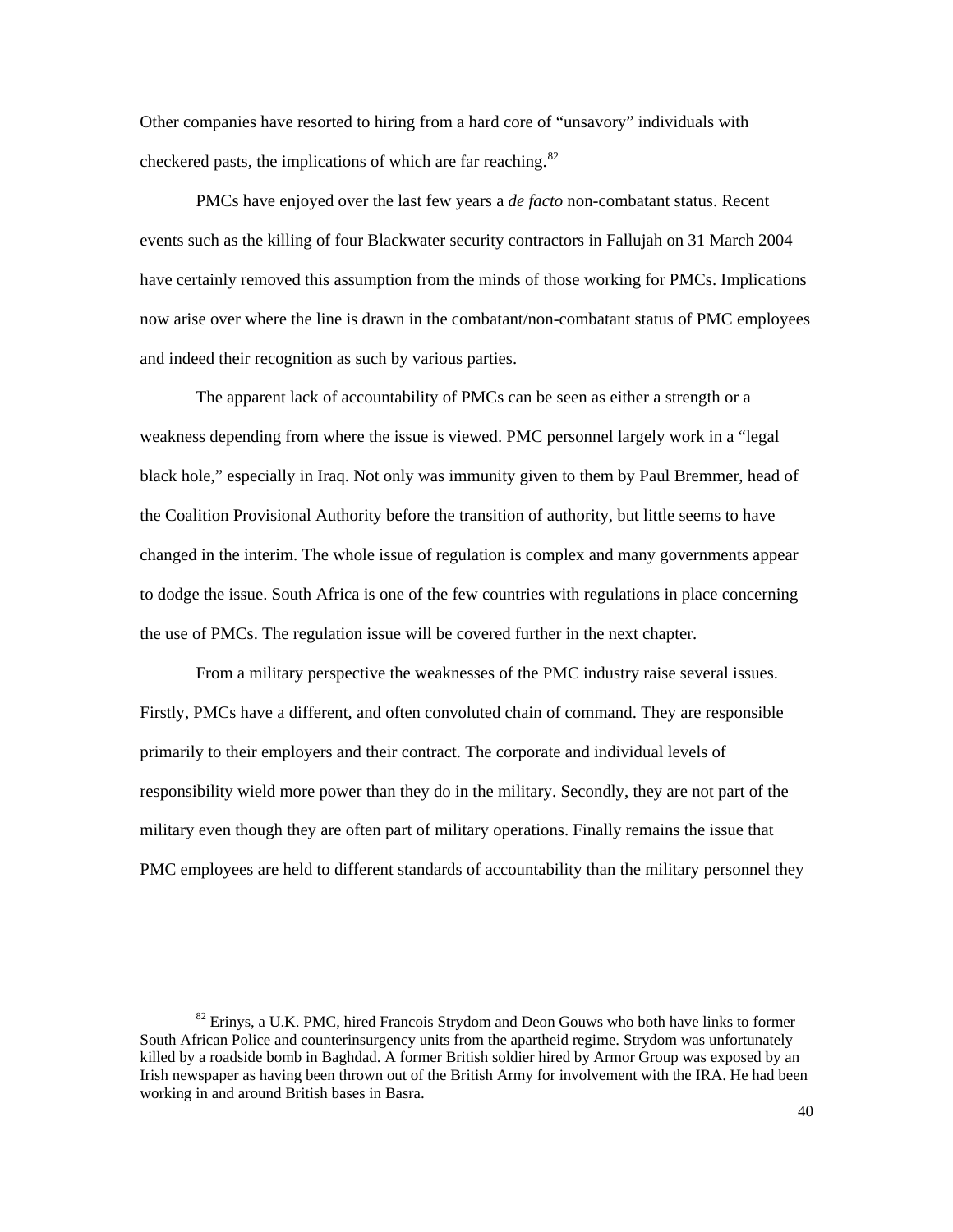are working alongside and the morale effects this can have.<sup>[83](#page-41-0)</sup> The credibility of the industry is very much at stake over these types of issues.

<span id="page-41-0"></span><sup>83</sup> Army personnel from Abu Gharib have faced the full weight of the Uniform Code of Military Justice. Six soldiers are facing court-martial and a further seventeen have been suspended from duty. CACI/Titan employees have faced nothing so far. Peter Singer, "Book Traces Military-Industrial Complex," interview by Robert Siegel (3 May 2004), *All Things Considered*, National Public Radio.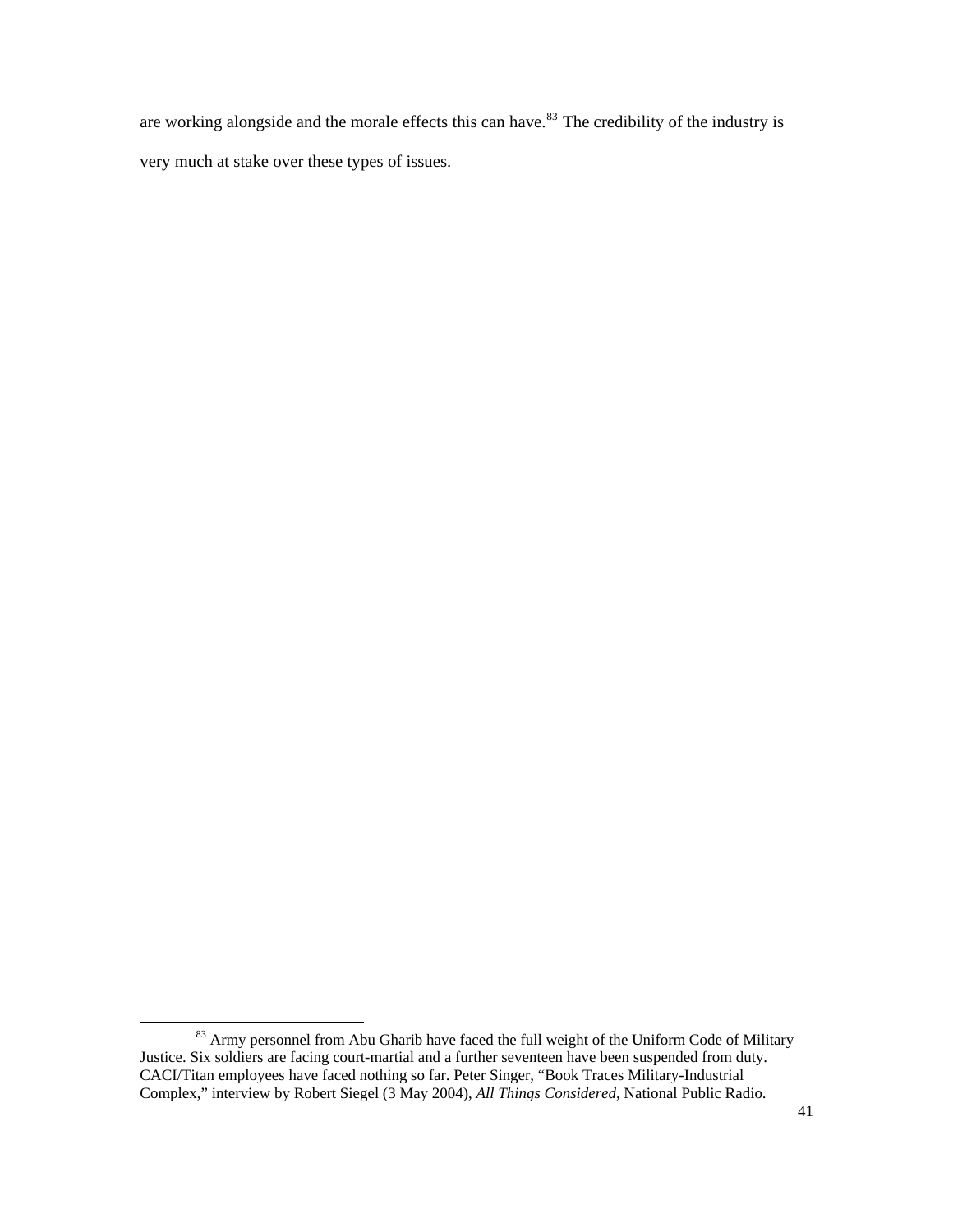# **CHAPTER 4**

 This chapter will build on the previous chapter in examining several supplementary questions to provide the framework and evidence for discussion of the primary question. In addressing the "military provider" area of the industry, this chapter will highlight the opportunities and threats facing the PMC industry.

## **Opportunities**

 $\overline{a}$ 

 Since 1994, the U.S. DoD has entered into 3601 contracts with twelve PMCs worth over \$300 billion. Since the commencement of the GWOT, in simplistic terms, the expectations of U.S. foreign policy versus capabilities of the U.S. military can only mean more business for PMCs given the oft complained "overstretch" of U.S. forces and the avowed policy of not using the draft by the Bush administration. According to D.B. Des Roches, spokesman for the Pentagon's Defence Security Cooperation Agency, "the war on terrorism is the full employment act for these guys."<sup>[84](#page-42-0)</sup> The market appears ready for wider employment of PMCs and the key for companies to access future international contracts will be to develop good reputations for efficiency, ethics and humanitarianism.<sup>[85](#page-42-1)</sup>

 Since the tacit acceptance by the U.S. government in the 1990s of the utility of PMCs, despite many opinions to the contrary, the political climate is now such, as is the attitude to privatization, that the utilization of these companies is politically acceptable and is widely supported.<sup>[86](#page-42-2)</sup> Companies are rushing to take the opportunities presented to them by the DoD not only overseas, but also in the Continental United States. For example, the DoD contracts out 4300

<span id="page-42-0"></span><sup>84</sup> Esther Schrader, "US Companies Hired to Train Foreign Armies," *Los Angeles Times*, 14 April 2002. 85 Doug Brooks, "Messiahs or Mercenaries? The Future of International Private Military

<span id="page-42-1"></span>Services." *International Peacekeeping: Managing Armed Conflicts in the 21st Century* 7, no. 4 (Winter 2000): 141.<br><sup>86</sup> Arguably the first instance of tacit acceptance of PMCs occurred in the mid-1970s with the

<span id="page-42-2"></span>Vinnell Corporation gaining congressional approval to train the Saudi Armed Forces. See Dan Briody, *The Iron Triangle: Inside the Secret World of the Carlyle Group*. New Jersey: John Wiley and Sons, 2003.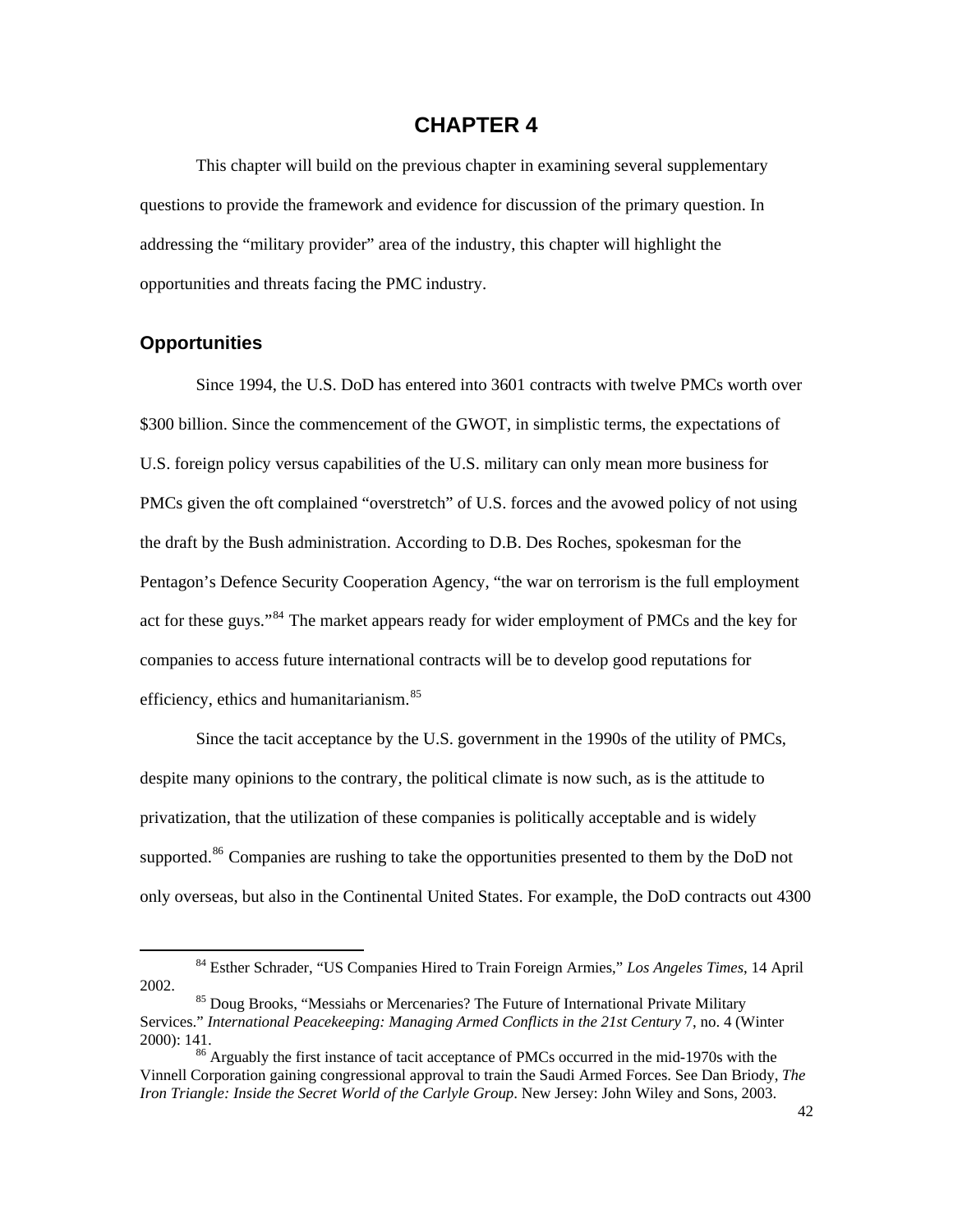private security jobs to guard Army bases in contracts worth around \$1.2 billion. This fact has raised concern amongst the Senate Armed Services committee, especially over the guarding of sensitive sites that contain, for example, chemical and nuclear weapons.<sup>[87](#page-43-0)</sup>

 Regarding the question of regulation, it is important to remember that PMCs are filling a role that governments have wanted filled due to reductions in their standing capability. Developing states will continue to have a need for these companies irrespective of possible international constraints.<sup>[88](#page-43-1)</sup> PMCs arguably provide a better way to deal with transnational threats that call for paramilitary type operations that the U.S. government is unequipped to fight. Capabilities such as offensive information warfare, for example, represent a non-core activity that poses a cultural problem for the military. PMCs in very specialized fields allow the military to maintain its core competencies and not focus on fringe activities for which it may not be suited.<sup>[89](#page-43-2)</sup> In many specialized functions, PMCs may even provide a better service than the military (see footnote 63).

 The task of providing stability forces in the aftermath of a conventional fight is a task that the U.S. military has proved ill-equipped, ill-trained and unable to perform adequately. The lack of "constabulary" type soldiering and the failure to secure the economic and infrastructure assets of Iraq has "led to widespread destruction and a devastating loss of momentum and moral authority."<sup>[90](#page-43-3)</sup> Dedicated PMC forces could have been given these tasks early on in the planning, thus freeing up soldiers for other tasks. The destruction of much needed infrastructure had a serious impact on operations. Employment of PMCs can operationally reduce the number of military personnel required, minimize the need to call up reservists, lessen the publicity directed

<sup>&</sup>lt;sup>87</sup> T. Christian Miller, "Army Turns to Private Guards," *Los Angeles Times*, 12 August 2004, 1.<br><sup>88</sup> Kevin O'Brien, "PMCs, Myths and Mercenaries: The Debate on Private Military Companies,"

<span id="page-43-1"></span><span id="page-43-0"></span>*Journal of The Royal United Services Institute for Defence Studies* 145, no. 1 (2000): 63.

<span id="page-43-2"></span><sup>&</sup>lt;sup>89</sup> Eugene B. Smith, "The New Condottieri and US Policy: The Privatization of Conflict and Its Implications," *Parameters* 32, no. 4 (Winter 2002-03): 104.

<span id="page-43-3"></span><sup>90</sup> Robert Orr, *Winning the Peace: An American Strategy for Post-Conflict Reconstruction* (Washington D.C.: Centre for Strategic and International Studies Press, 2004), 298.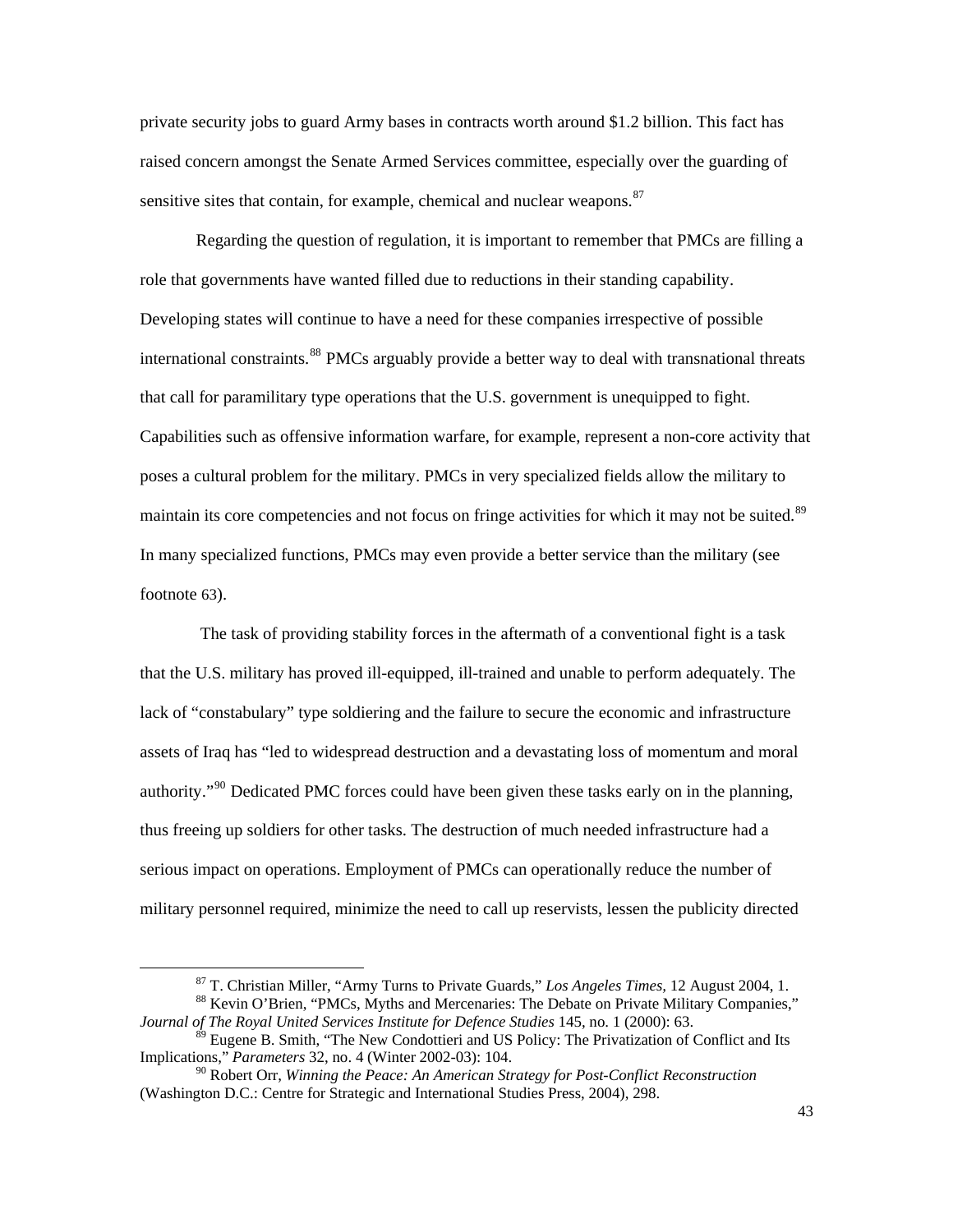at the deaths of "Americans," and still allow for a substantial pursuit of U.S. foreign policy goals overseas.<sup>[91](#page-44-0)</sup> Over 100 military contractors have been killed so far in Iraq and around 300 injured. These 350 casualties do not appear in the public record.<sup>[92](#page-44-1)</sup> Deaths of contractors typically receive scant public attention - such as those killed while conducting counter-drug operations in Columbia with DynCorp.

 One of the starkest and most contentious developments in 2004 has been the seeming move to put in place some sort of control and coordination structure on the operations of PMCs in Iraq. In May, a contract was awarded to the British company Aegis Defense Services by the U.S. government. The contract was set up to provide services including the forming a "clearing house" for intelligence information and acting as a coordination hub for the fifty or so PMCs and contractors in theatre. This will hopefully save lives and lead to better operations.<sup>[93](#page-44-2)</sup> In vetting those deploying to theatre, via Aegis, the DoD is effectively imposing some regulation on the market, that is, a *de facto* form of regulation. This should be welcomed. Sadly, much of the publicity regarding this development appears to be negative, for a variety of reasons. Firstly, Aegis is a British company and U.S. companies are upset at missing the business. Perhaps hiring a British company to oversee the others is exactly the point in that they may be easier to maintain objectivity while remaining free from any possible U.S. political ties. Secondly, Aegis is a new company with no track record in this field.<sup>[94](#page-44-3)</sup> Thirdly, the company won the contract in a very quick bidding process and won a "cost-plus" contract that many see as open to abuse and spiraling costs. Critics felt the bidding process was cut short, removing proper oversight; Aegis

<span id="page-44-0"></span> $91$  Of note is the U.S. forces withdrawal from Saudi Arabia in 2003 but the leaving behind of a sizeable PMC contingent; the *de facto* force.

<span id="page-44-1"></span><sup>&</sup>lt;sup>92</sup> Peter Singer, "Book Traces Military-Industrial Complex," interview by Robert Siegel (3 May 2004), *All Things Considered*, National Public Radio.

<span id="page-44-3"></span><span id="page-44-2"></span><sup>93</sup> Matthew Quirk, "Private Military Contractors: A buyer's guide," *The Atlantic* 294, no. 2 (September 2004): 39. Aegis Defense Services received a contract for providing security for the Program Management Office monitoring the reconstruction effort in Iraq for \$293 million for three years (2004). The contract calls for up to seventy-five two-man security teams trained in "mobile vehicle warfare" and "counter-sniping," and puts Aegis in charge of coordinating all the private security contractors in Iraq.

 $94$  Less than a few years old, Aegis worked primarily on maritime issues, not security work.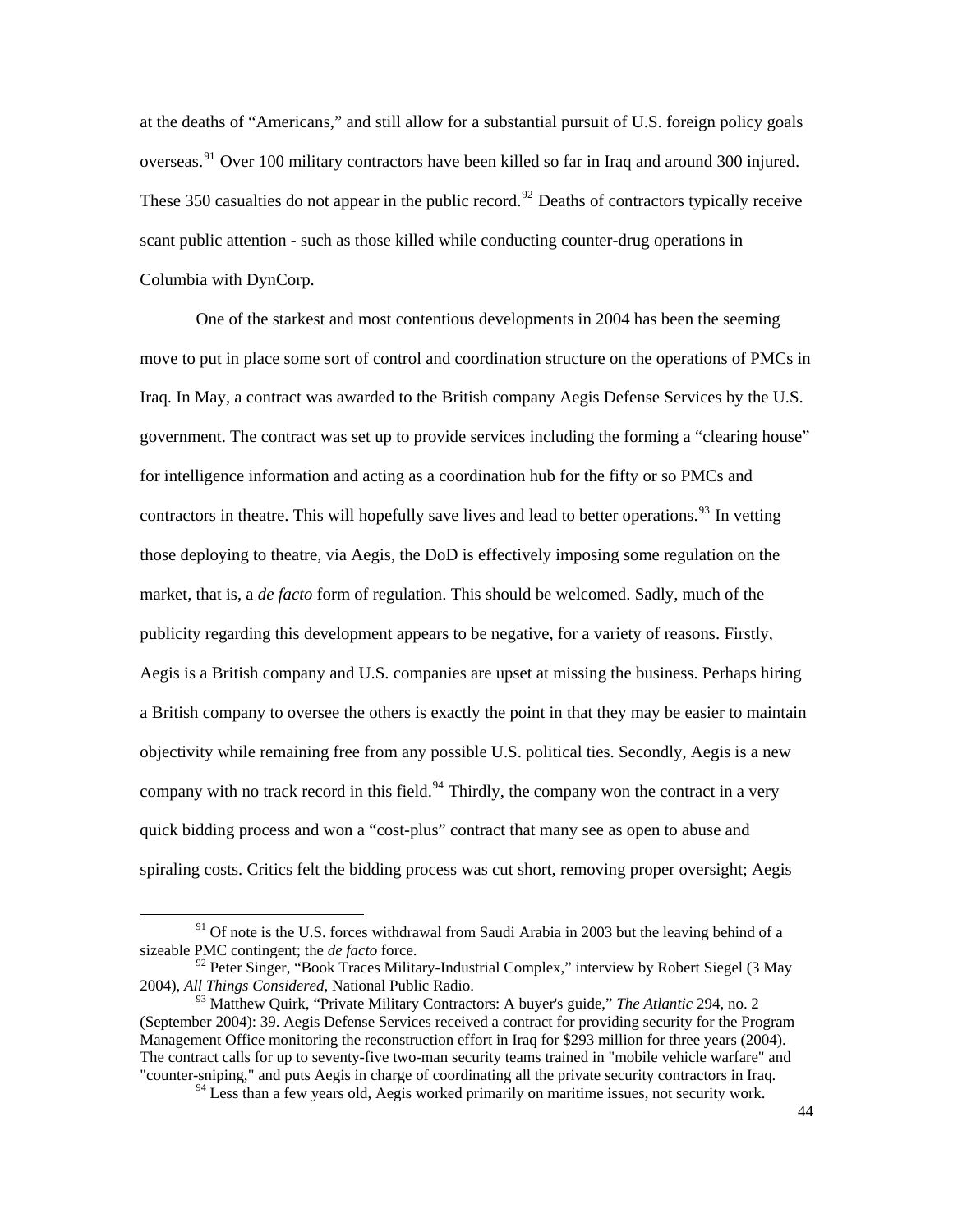does not appear on the DoD's list of recommended security companies. According to the BBC, "Two things make the appointment controversial. Aegis has no experience of operations on this scale, or even in Iraq. And the firm is led by Tim Spicer..."<sup>[95](#page-45-0)</sup> Companies who feel they should have won the contract have launched appeals to have the decision redressed through both direct political means via friendly politicians, and through the various lobby groups they employ to influence policy and contracts. The situation remains unresolved although investigations into the issue are ongoing.

 Several high profile examples of reluctance by the international community and the United Nations to intervene in the affairs of failing poor countries has raised questions about their ability to do so effectively in a timely fashion. PMCs offer countries, on both sides, possible solutions to some of these events. An understanding of the capability of PMCs here may offer a suitable alternative to the use of national militaries in this role.<sup>[96](#page-45-1)</sup>

 As militaries continue to get smaller and the U.S. military marches along its road to transformation which will give it a more deployable capability with less logistic tail, opportunities for PMCs will continue to grow. Despite the industry's stated need to do well, this may not even be necessary given the repeat business many of the worst companies seem to receive. Often a well-timed and priced bid, a friendly Congressman, and the services of a D.C. lobby firm, are possibly all that is needed. Military involvement in the creation of PMC doctrine, contracts and oversight, needs to be heavily considered.

## **Threats**

 $\overline{a}$ 

 Businesses are now important actors in the military sphere. The deeply held convictions that modern states maintain a monopoly on the legitimate use of force is now being questioned

<span id="page-45-1"></span><span id="page-45-0"></span><sup>&</sup>lt;sup>95</sup> Timothy Spicer, one time Scots Guards and SAS Officer headed the infamous PMC Sandline that rose to notoriety during the Sandline affair and alleged arms smuggling. Jeremy Scott-Joynt, "Iraqi Security in Private Hands," BBC News, 28 Jun 2004 [on-line]; available from http://news.bbc.co.uk/1/hi/ business/3842561.stm; Internet; accessed 19 Jul 2004.<br><sup>96</sup> Sandline submitted a bid to deploy to Rwanda and ease the genocide there in 1996. See Ch. 3.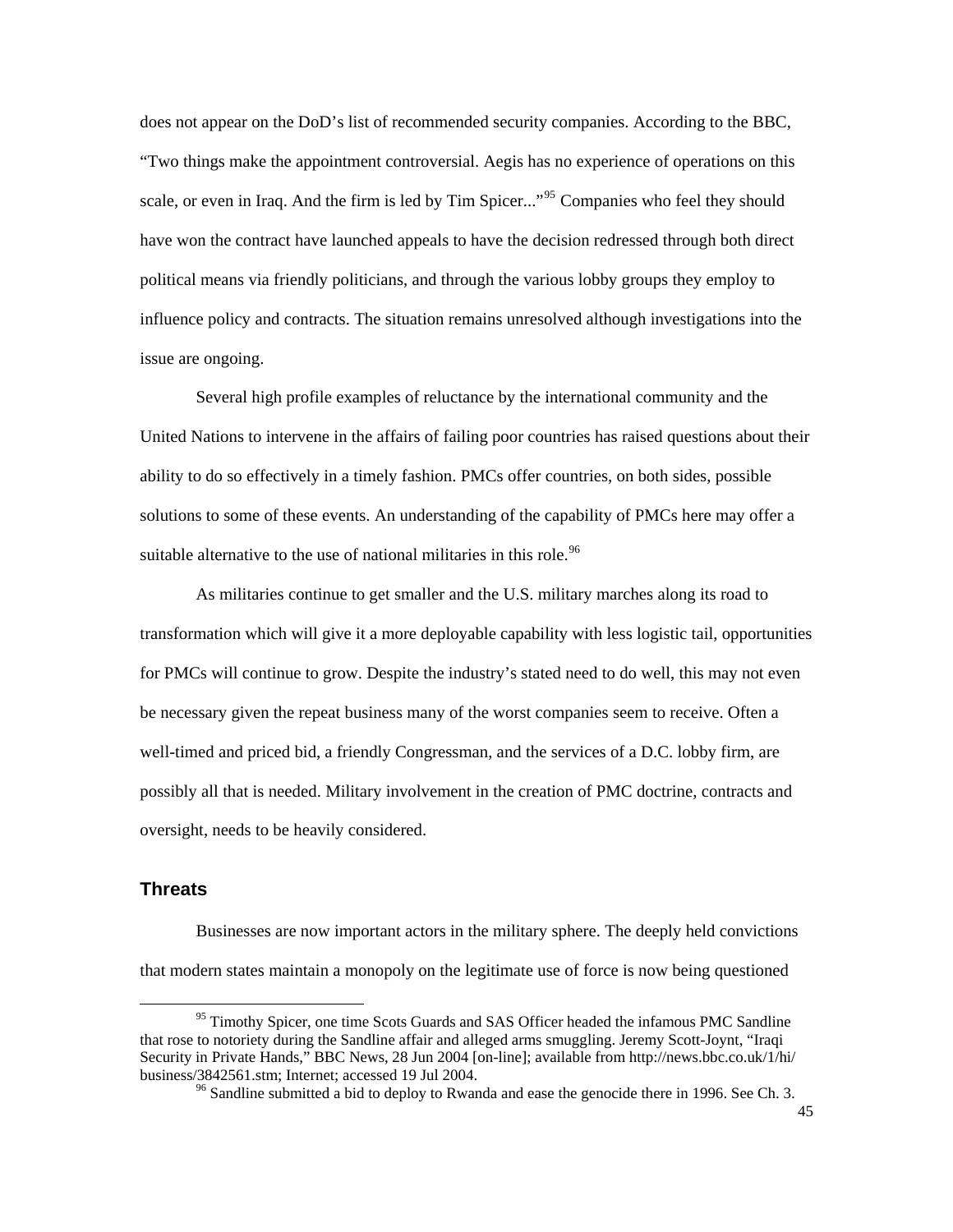and the current situation "challenges the traditional norms of statecraft and common expectations about the projection of violence beyond a state's borders."<sup>[97](#page-46-0)</sup> Although not a new concept, the level of use of PMCs challenges current mental models and is not a situation many in the military and the government are comfortable with.

 Several key issues arise from examining contemporary writings regarding threats. Firstly is the political interest in PMCs. Interest on Capitol Hill is widespread and the contracts offered are feverishly fought over, often with tacit approval and support coming from elected members.<sup>[98](#page-46-1)</sup> Secondly, the PMC industry has co-opted several political lobby firms of note to influence policymakers in Washington D.C.<sup>[99](#page-46-2)</sup> Finally, despite the amounts of money being thrown at PMC contracts, and all the noise being raised by policy makers, little seems to be being done to ensure more control of the contracting procedure and increase the control and transparency of the operations of PMCs.

 Some concern has been raised over the fact that PMCs can be thought of as "new powers" and may have unwarranted and ungoverned capability. Currently this can be discounted for several reasons. The military power of PMCs is tiny in relation to even most third world countries. Secondly, nation states remain the locus of legal authority and are likely to remain so for the foreseeable future. Political-military strategist Dr Thomas Adams supports this by stating

<span id="page-46-0"></span> $97$  Christopher Spearin, "The Emperor's Leased Clothes: Military Contractors and Their Implications in Combating International Terrorism." *International Politics* 41, no. 2 (June 2004): 260.

<span id="page-46-1"></span><sup>&</sup>lt;sup>98</sup> Congressman Pete Sessions has personally lobbied Defense Secretary Rumsfeld regarding the awarding of a contract to Aegis, a British PMC after Texas based PMC DynCorp were not awarded the contract. Congressman Sessions is a Texas Republican. Mary Fitzgerald, "U.S. Contract to British Firm Sparks Irish American Protest," *New York Times*, 9 August 2004, 13.<br><sup>99</sup> An analysis shows that seventeen of the nation's leading private military firms have invested

<span id="page-46-2"></span>more than \$12.4 million in congressional and presidential campaigns since 1999. Firms also maintain platoons of Washington lobbyists to help keep government contracts headed their way. In 2001, according to the most recent federal disclosure forms, ten private military companies spent more than \$32 million on lobbying. DynCorp retained two lobbying firms that year to successfully block a bill that would have forced federal agencies to justify private contracts on cost-saving grounds. MPRI's parent company, L-3 Communications, had more than a dozen lobbyists working on its behalf, including Linda Daschle, wife of [the now former] Senate Minority Leader Tom Daschle. Last year L-3 won \$1.7 billion in Defense Department contracts. Barry Yeoman, "Soldiers of Good Fortune," *Independent Weekly* (23 July 2003): 1.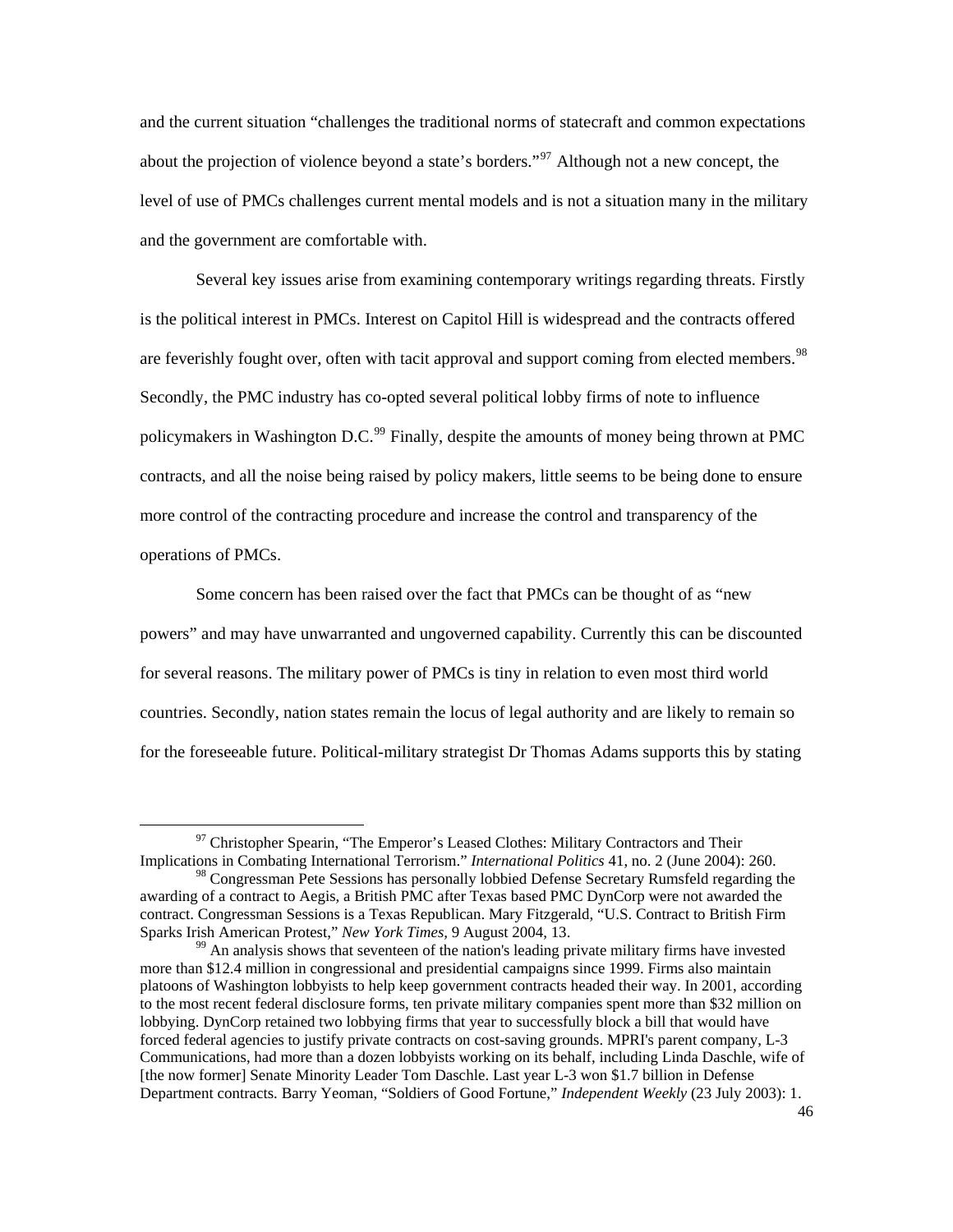that there are no examples of PMCs operating against their parent nation, or even operating without its consent. $100$ 

 In the business world, there is often a tendency for larger firms to take-over smaller competitors. This has the possibility for the creation of a monopoly in the PMC industry. Many of the current large PMCs are conglomerations of bought-out smaller companies. Purchasing an established PMC gives a company access to previously lucrative untapped markets and access to governmental influence. The growth of the power of PMCs, unless checked, will create corporate entities with potentially much more than just economic power.

 The PMC market has received a lot of criticism from journalists over instances of cronyism. This is an easy assertion to make considering the number of retired four-star generals employed by MPRI and other companies. The limited number of companies available for hire will arguably prevent free market forces from operating, thus stifling competition which is the major factor in producing efficiencies. The limited market problem is exacerbated when contract bids are wired to politically connected firms such as MPRI and Halliburton. The current political lobby for PMCs is very strong. Deborah Avant of George Washington University suggests that the array of retired military officers gives undue credence in the eyes of the DoD, State department and members of Congress, to PMC lobbying efforts.<sup>[101](#page-47-1)</sup> In 2001, the ten leading PMCs spent more than \$32 million on lobbying and \$12 million on political campaign donations.<sup>[102](#page-47-2)</sup> Ann Markusen addresses the issue of the advantages of outsourcing and in comparing the privatization of government services such as prisons to defence; she claims that economies are brought about by the presence of competition in the market. Currently there is little or no competition in the

<span id="page-47-0"></span><sup>&</sup>lt;sup>100</sup> Thomas K. Adams, "The New Mercenaries and the Privatization of Conflict," *Parameters* 29, no. 2 (Summer 1999): 102.

<span id="page-47-1"></span><sup>&</sup>lt;sup>101</sup> Deborah Avant, "Privatizing Military Training," *Foreign Policy In Focus* 7, no. 6 (May 2002), 2.  $102$  Peter Singer, "Warriors for Hire in Iraq." The Brookings Institution, 15 April 2004 [on-line];

<span id="page-47-2"></span>available from http://www.brook.edu/views/articles/fellows/singer20040415.htm; Internet; accessed 12 July 2004, 2.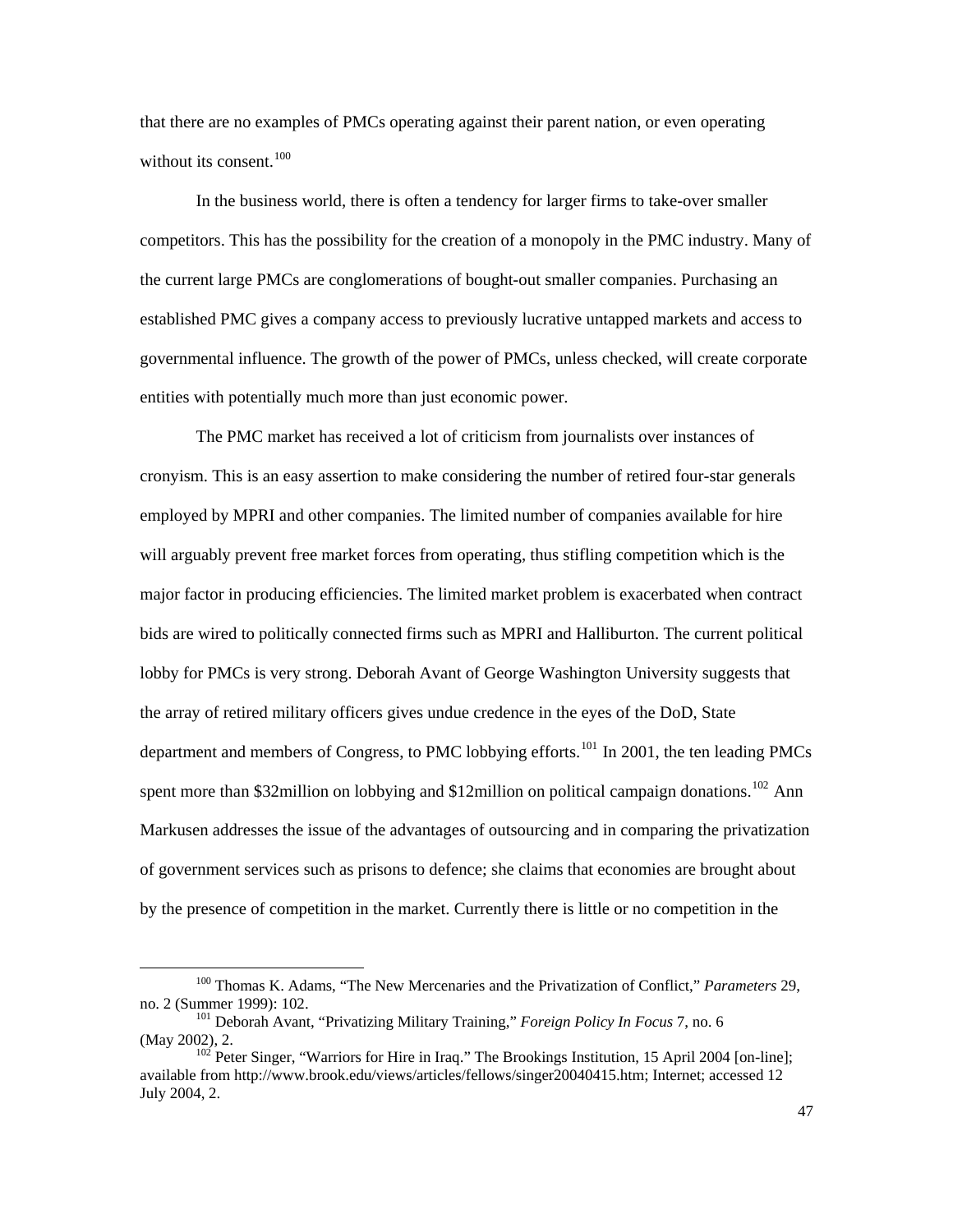PMC market.<sup>[103](#page-48-0)</sup> Greater oversight and regulation is necessary to give the industry more legitimacy.

 PMCs can ferment upset and even cause revolution in the hiring country. Use of a PMC can be seen as an *ipso facto* judgement by a government on the ability of its own military. Currently in Iraq this appears not to be an issue for the U.S. military itself, as it is heavily committed, but PMCs could be seen to be undermining the legitimacy of the new Iraqi armed forces. In Papua New Guinea, for example, the government's hiring of Sandline in 1997 caused many problems that resulted in a rapid decline in civil-military relations.<sup>[104](#page-48-1)</sup>

 The U.S. military could be justified for feeling that money spent on PMCs would be better spent on itself. That money could arguably be spent on increasing the size of the military. This may even lead to a spirit of lack of cooperation in the area of operations with PMCs. The presence of PMCs is often insulting to the professionalism of the military who feel they should be the ones doing the tasks given to contractors. In particular, any backlash to the presence or actions of contractors will have to be dealt with by the military, over the long term.<sup>[105](#page-48-2)</sup> A fact that is not lost on the military. The military is also obliged to assist when PMC employees come under attack. The double-edged sword aspect of PMCs is that although their presence is now necessary, the need to protect them and isolate them may prevent both soldiers and PMCs from sufficient interaction with (for example) the Iraqi population to build a consensus and reinforce the human side of nation-building. $106$ 

 PMCs can have effects on civil-military relations and between the soldier and the state. This is not currently seen as problem but with further increases in the roles and sizes of PMCs, it

<span id="page-48-0"></span><sup>103</sup> Ann Markusen, "The Case Against Privatizing National Security," *Governance* 16, no. 4 (Oct 2003): 17. Ann Markusen is director of the Project on Regional and Industrial Economics at Rutgers

<span id="page-48-2"></span><span id="page-48-1"></span> $\frac{104}{105}$  Singer 2003, 194.<br><sup>105</sup> Ideas adapted from those expressed by the army of PNG following Operation Contravene, run by Sandline, 1996-1997. Ibid., 194. The killings in Fallujah and the military response reinforce this point.<br><sup>106</sup> Christopher Spearin, "American Hegemony Incorporated: The Importance of Military

<span id="page-48-3"></span>Contractors in Iraq." *Contemporary Security Policy* 24, no. 3 (December 2003): 41.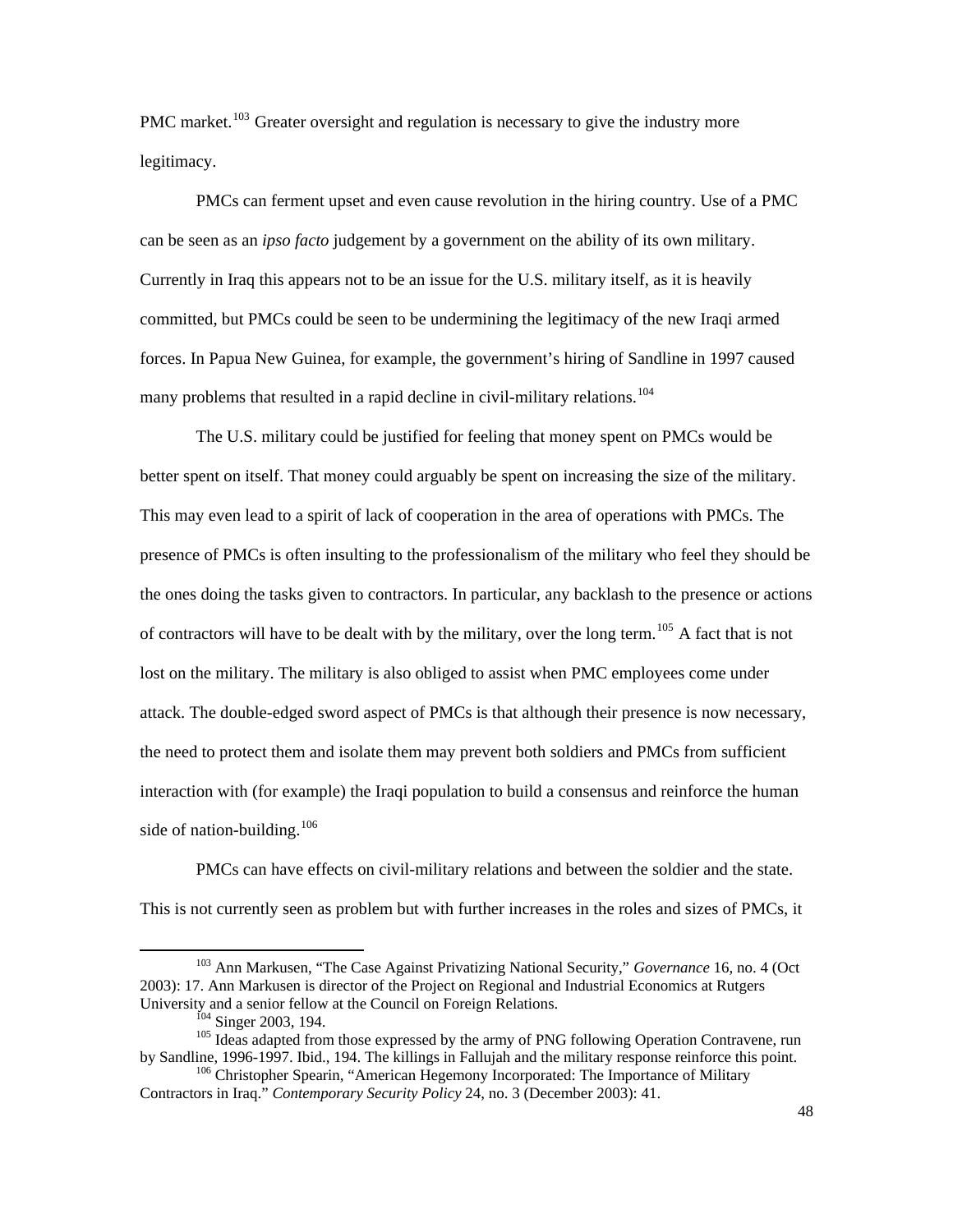may well become an issue. Bruce Grant from the U.S. Army War College views it from a worstcase scenario, "When former officers sell their skills on the international market for profit, the entire profession loses its moral high ground with the American people."<sup>[107](#page-49-0)</sup>

 Despite the rhetoric from the DoD, outsourcing has not always been shown to be a cost saving action and may even be more expensive. Deborah Avant sees it as a short-term benefit only, "Privatizing military training (referring here largely to education) may weaken the U.S. armed forces' expertise and capacity for engagement. Using private contractors may facilitate implementing the war on terrorism in the short run, but it diminishes investment in public institutions."[108](#page-49-1) Experience from working with logistic PMCs has shown repeatedly that governments are overcharged on contracts.<sup>[109](#page-49-2)</sup> PMCs though, provide a cheaper alternative to increased force levels. The 20,000 contractors in Iraq represent 1/8 of the total deployed force there. This frees up many of the 140,000 deployed U.S. troops to focus their efforts on the issues at hand, in a cheaper manner than having 20,000 extra troops there.<sup>[110](#page-49-3)</sup> The media does not always see it this way though;

Contractors from Blackwater USA recently fought a full-fledged battle with militants in Najaf, and they were able to call in a company owned helicopter for air-cover. The Pentagon seems to be outsourcing at least part of its core responsibilities for securing Iraq instead of facing up to the need for more soldiers.<sup>[111](#page-49-4)</sup>

The costs involved though for PMCs to provide security, convoy escorts etc, may have saved troops deploying but it will cost an estimated 10-20 percent of the \$18.4 billion earmarked for Iraqi reconstruction to pay for their services. $112$ 

 By moving military functions to the private sector there is always the risk that factors not normally taken into account by military planners, such as industrial relations, may come into

<span id="page-49-0"></span><sup>&</sup>lt;sup>107</sup> Bruce Grant, "U.S. Military Expertise for Sale: Private Military Consultants as a Tool of Foreign Policy," (Strategy Research Paper, U.S. Army War College, 1998), 23.<br><sup>108</sup> Avant, Deborah. "Privatizing Military Training." *Foreign Policy In Focus* 7, no. 6

<span id="page-49-5"></span><span id="page-49-4"></span><span id="page-49-3"></span><span id="page-49-2"></span><span id="page-49-1"></span><sup>(</sup>May 2002): 2.

<sup>&</sup>lt;sup>109</sup> Singer 2003, 157.<br><sup>110</sup> An exact figure for contractors in Iraq does not exist as no one tracks that information.<br><sup>111</sup> New York Times, 21 April 2004.<br><sup>112</sup> John Helyar, "Fortunes of War," *Fortune*, 26 July 2004, 8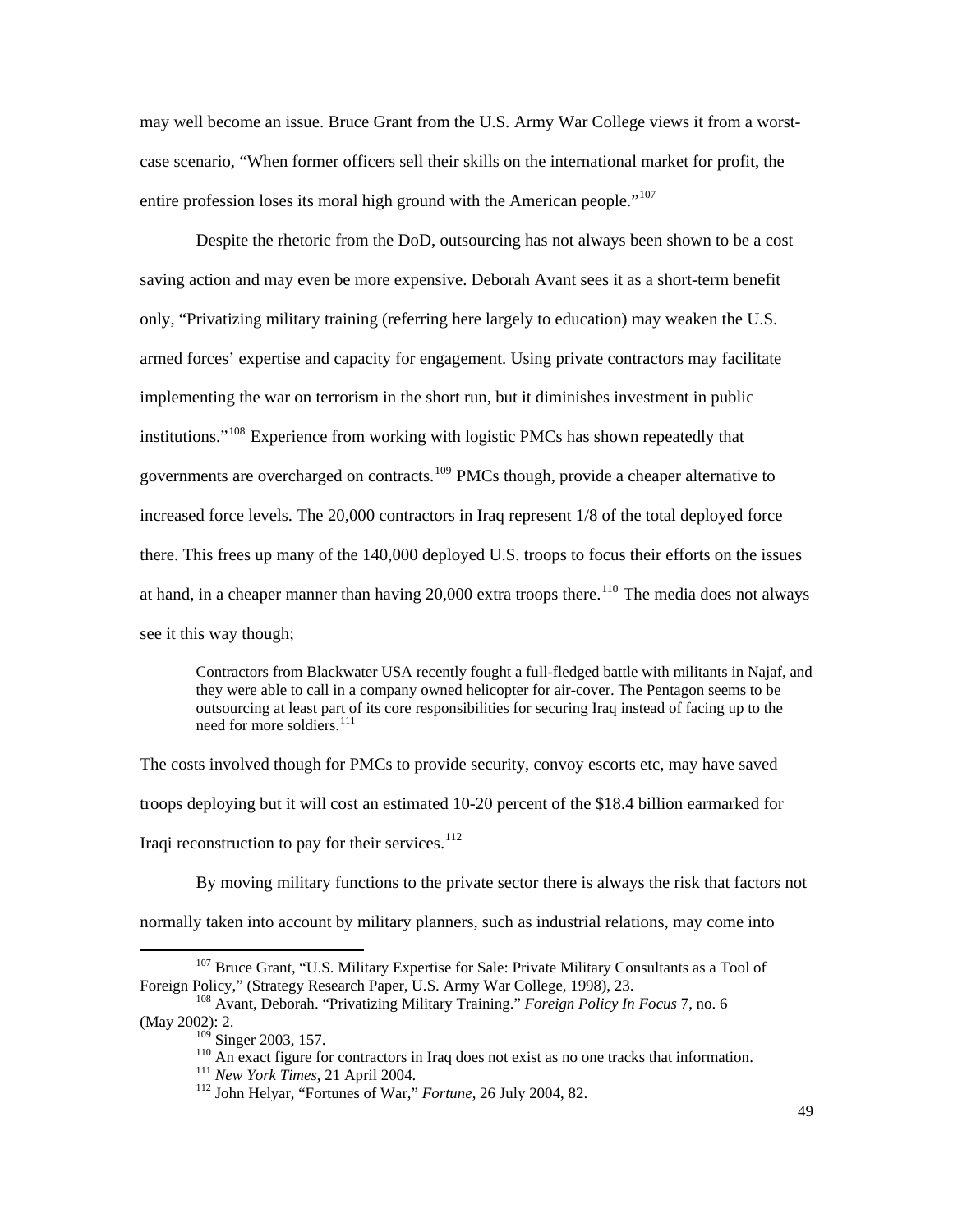play. For example, in July 2000 Canadian forces were redeploying their equipment from Bosnia aboard civilian cargo ships. As a result of an industrial dispute between numerous shipping agents, 550 tanks, APCs, other vehicles, and 350 containers of ammunition remained stuck at sea outside Canadian waters for two weeks. This action held one-third of the equipment of the Canadian Army hostage and made it unavailable. If this had been a deployment vice redeployment then the situation would have been more embarrassing if not potentially catastrophic.<sup>[113](#page-50-0)</sup>

 The result of privatization can shift the locus of judgement in how military operations are carried out in the field, moving it outside of state control.<sup>[114](#page-50-1)</sup> Charles Knight of the Project on Defense Alternatives sees the Abu Gharib incidents as indicating the "most fundamental problems of accountability when private contractors do work that involves force." <sup>[115](#page-50-2)</sup> Civilians (as all PMCs clearly are) do not fall under the Uniform Code of Military Justice unless Congress declares war. Civilian contractors hired by the DoD are subject though to the Military Extraterritorial Jurisdiction Act (MEJA), but such are the vagaries of the act, and its utility, very few people are ever tried under its auspices.<sup>[116](#page-50-3)</sup> To avoid the MEJA, many PMCs are being hired by government departments other than the DoD, thus deliberately creating a legal black hole. This apparent avoidance of control and accountability by PMCs can have possible detrimental effects on operations. The shift in responsibilities by the U.S. government has not been accompanied by the necessary changes in regulation and oversight. A reconfiguration is required to deal with the

<span id="page-50-0"></span><sup>&</sup>lt;sup>113</sup> Singer 2003, 160. In September 2003 an Airbus A330 of Corsair, a French contractor was grounded by the French government thus making it unable to fly replacement British soldiers to Basra. See Christopher Spearin, "Mall Cops, Military Contractors, and Al-Qaeda: An Examination of the Commodification of Canadian Security and Contemporary Terrorism." *The Journal of Conflict Studies* 24,

<span id="page-50-2"></span><span id="page-50-1"></span>no. 1 (Summer 2004): 54.<br><sup>114</sup> Singer 2003, 170.<br><sup>115</sup> Charles Knight, "Outsourcing Torture and the Problems of 'Quality Control'," *Foreign Policy in Focus,* 18 May 2004*.* Knight also highlights the problem of U.S. authorities moving terrorist suspects to third party countries such as Egypt, Morocco and Syria for interrogation, whose Human Rights records are at best 'suspect.' This, he states, makes the Secretary of Defence the prime contractor and as such he is responsible. "Beware the rouge state in action." 116 The Military Extraterritorial Jurisdiction Act is designed to ensure the legality of the work of

<span id="page-50-3"></span>DoD contractors. It can lead to the prosecution of those contractors who commit criminal acts overseas.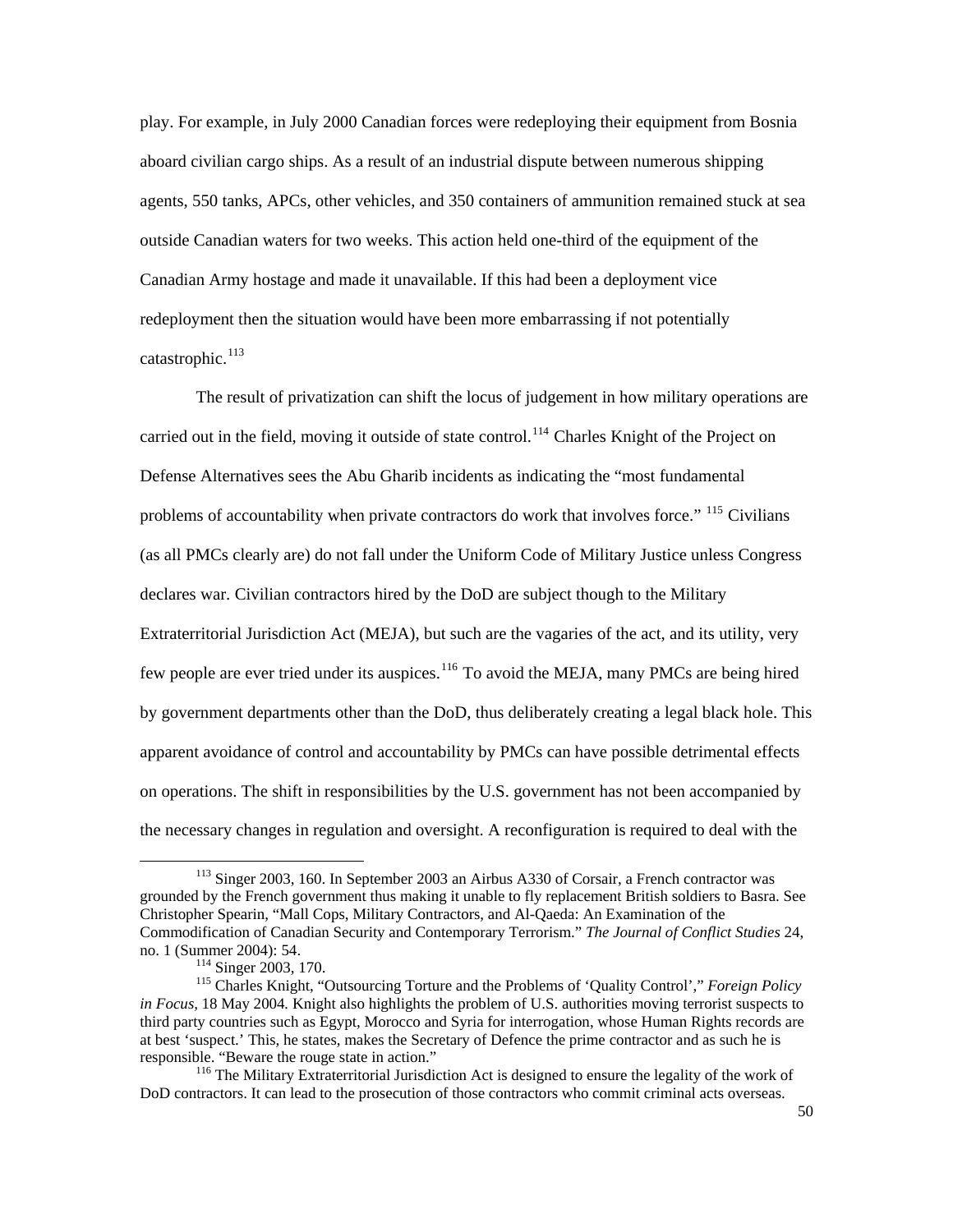security environment that is now being operated in. A British PMC manager sums the situation in Iraq up well, "We're all self policing at the moment."<sup>[117](#page-51-0)</sup>

The result of the lack of regulation and resultant ambiguity is an environment where civilians are untouchable despite commission of what would be serious crimes within the U.S. "A contractor, there to support the U.S. national interest, could murder, rape, pillage and plunder with complete, legal unaccountability<sup>"[118](#page-51-1)</sup> The lack of rules and regulations has serious ramifications. The application of [national] law is problematic. As one military lawyer said, "There is a dearth of doctrine, procedure, and policy."<sup>[119](#page-51-2)</sup>

 The better paying PMCs are now competitors for the best military talent in their home nations, or even outside of it. Losses of trained military forces to contractors is increasingly becoming a serious issue, especially for the Special Forces community. The large training expenditure in money and time (four to ten years, depending on job, to achieve a competency) with many leaving early or at the ten and twenty year points, is often not being realized by the military. Highly trained soldiers are a problem to replace in short time and it leaves those left behind over burdened. In the face of offers of up to \$1000 a day, highly trained soldiers are now very marketable and "losing such specialized experience poses unacceptable risk."<sup>[120](#page-51-3)</sup>

 PMCs can "stretch" their contracts to include areas of work outside the original contract. The result of these contractual "extensions" is in effect a form of tasking that is evading the inplace checks and balances. For example, CACI was tasked under an information technology contract, which was manipulated, the end result being the company provided interrogators to the

<span id="page-51-3"></span><span id="page-51-2"></span><span id="page-51-1"></span><span id="page-51-0"></span><sup>&</sup>lt;sup>117</sup> Katherine McIntire Peters, "Buck Private," *Government Executive*, 1 October 2004.<br><sup>118</sup> Gordon Campbell, "Contractors on the Battlefield: The Ethics of Paying Civilians to Enter Harm's Way and Requiring Soldiers to Depend Upon Them," Presentation at the Joint Services Conference on Professional Ethics, Springfield, VA, January 27-28 2000 [on-line]; available from: http:// www.usafa.af.mil/jscope/JSCOPE00/Campbell00.html; Internet; accessed 25 July 2004.<br><sup>119</sup> Peter Singer, "Beyond the Law," *Los Angles Times*, 2 May 04.

<sup>&</sup>lt;sup>120</sup> Chief Master Sergeant Martins, SOCOM, *Defense Today*, July 21 2004, 4.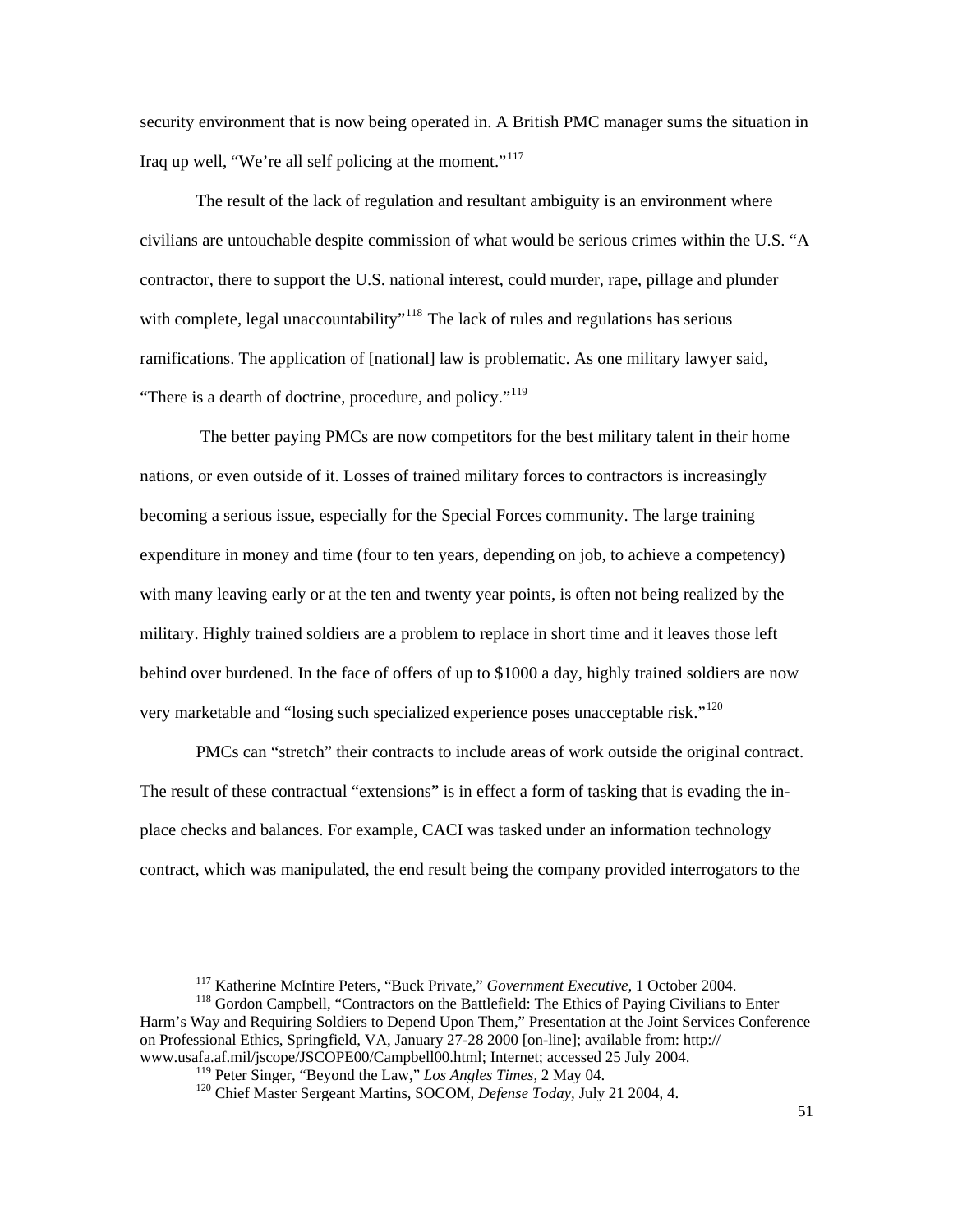Abu Gharib prison right under the noses of the General Services Administration, the federal agency that administers large interagency contracts. $121$ 

 The recent abuses by PMCs may well pave the way for increased scrutiny. CACI was actually hired by the Department of the Interior and thus incidents alleged to have taken place by its employees do not fall under the remit of the MEJA as it only covers contractors working for the DoD. The failure of supervision meant that contractors were reporting to and being supervised by other contractors.<sup>[122](#page-52-1)</sup> Critics have seen the use of the Department of Interior lead on the contract as a deliberate route to subvert judicial oversight of the CACI contractors, i.e. prisoner interrogation in a legal black spot. Following the Army investigation, headed by the Army's deputy chief of staff for intelligence Major General George Fay, he commented, " It is not clear who, if anyone, in army contracting or legal channels approved the use of the blanket purchase agreement, or why it was used."<sup>[123](#page-52-2)</sup>

A paradox exists regarding the deaths of contractors. One perceived benefit of using PMCs is that in the main their deaths usually cause little furore in the media and produce little political fall-out. That said however, the implications of the deaths of PMC employees can in cases be more widespread and much greater than those regarding the deaths of military personnel. The brutal killing of four Blackwater employees in March 2004 in Fallujah, west of Baghdad, highlights this and resulted in previously unplanned large-scale military raids into the city. Many feel that these operations would not have otherwise occurred. The incident highlights the lack of coordination between the military and PMCs. Marines with the responsibility for Fallujah first heard about the killings whilst watching Fox News. The events that followed the killings are now widely acknowledged to be an overreaction, most notably by Lieutenant General Conway,

<span id="page-52-1"></span><span id="page-52-0"></span><sup>&</sup>lt;sup>121</sup> "Un-enforced Laws," *Washington Post*, 31 May 2004.<br><sup>122</sup> Ellen McCarthy and Renae Merle, "Contractors and the Law," *Washington Post,* 27 August 2004. E1.<br><sup>123</sup> General Fay conducted a follow up Army investigation in light if the report prepared by

<span id="page-52-2"></span>Brigadier Taguba. Joshua Chaffin, "Private Workers Found Central to Jail Abuse," *Financial Times,* 27 August 2004.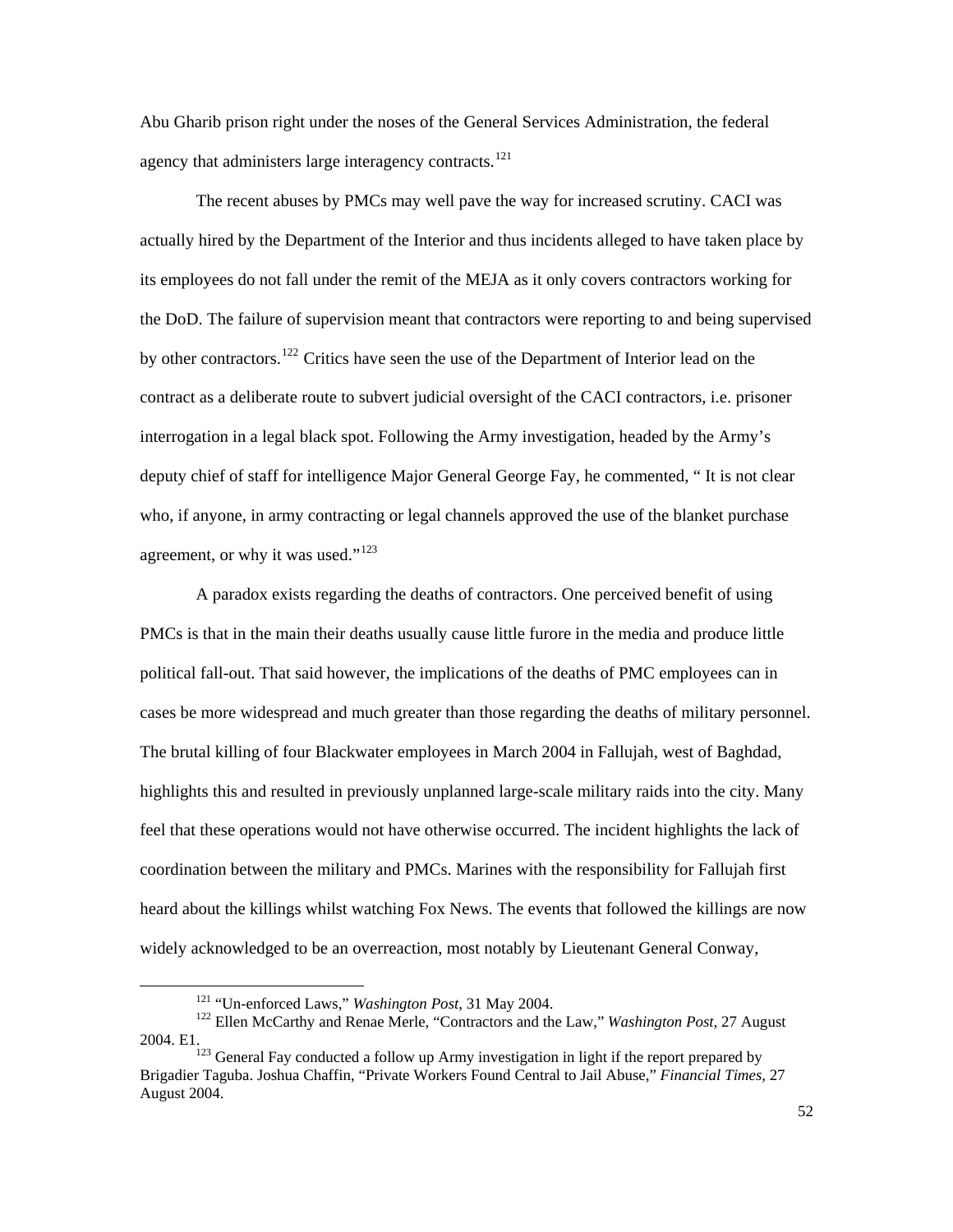commander of the U.S. Marines in Iraq. Leaders promised retribution, he stated, "Their deaths will not go unpunished,"<sup>[124](#page-53-0)</sup> and, promised that the military response would be "overwhelming," we will pacify that city."<sup>[125](#page-53-1)</sup> The decision to commit so many troops in response to the deaths of four people in Iraq is unprecedented. Before the attack, Fallujah was on the cusp of some form of order. Marines were planning to live in the city in small cantonments, building trust and spending the \$450 million that had been earmarked for projects in the city. The legacy of the dead contractors is that the marines were forced into a fight they did not want, killing 600 Iraqis, ten marines, and they were ordered out before finishing the job, leaving Fallujah, according to Lt. Gen. Ricardo Sanchez, the senior U.S. military officer in Iraq at the time, as an "incubator for insurgents and terrorists."<sup>[126](#page-53-2)</sup> The Fallujah incident shows what an ill conceived and out of proportion response to the tactical mistakes of PMCs can have on operations.

 The seemingly strategic importance of individual contractors was highlighted in the kidnapping of a Filipino truck driver whose threatened beheading led to the withdrawal of the Philippine contingent from the Iraq coalition. Contractors on the battlefield are driving countries to pursue unpopular policies in the international community and as General Abizaid, commander, U.S. Central Command stated, it is "regrettable that countries are making decisions that would appear to be appeasing terrorists as opposed to standing up to them."<sup>127</sup> PMCs' actions are having operational and strategic effect and the implications of their presence must be understood by the military.

 The rapid expansion of the industry has led to a perceived lowering of standards in terms of the quality of personnel employed and thus the standard of work carried out. Established

<span id="page-53-1"></span><span id="page-53-0"></span><sup>&</sup>lt;sup>124</sup> L. Paul Bremer, head of the CPA, quoted in the *Washington Post*, 2 April 2004.<br><sup>125</sup> Coalition Provisional Authority Briefing. Brig. Gen. Kimmitt, Deputy Director for Coalition Operations and Dan Senor, Senior Adviser, CPA, Article on-line, 1 April, 2004; Internet; available at

<span id="page-53-3"></span><span id="page-53-2"></span>http://www.defenselink.mil/transcripts/2004/tr20040401-0575.html, accessed 12 Aug 2004.<br><sup>126</sup> Joseph Neff and Jay Price, "The Bridge: After the Horror, Strong Words Mask Indication,"<br>*Raleigh News and Observer*, 1 August 2

<sup>&</sup>lt;sup>127</sup> Washington Post, 21 July 2004, 13.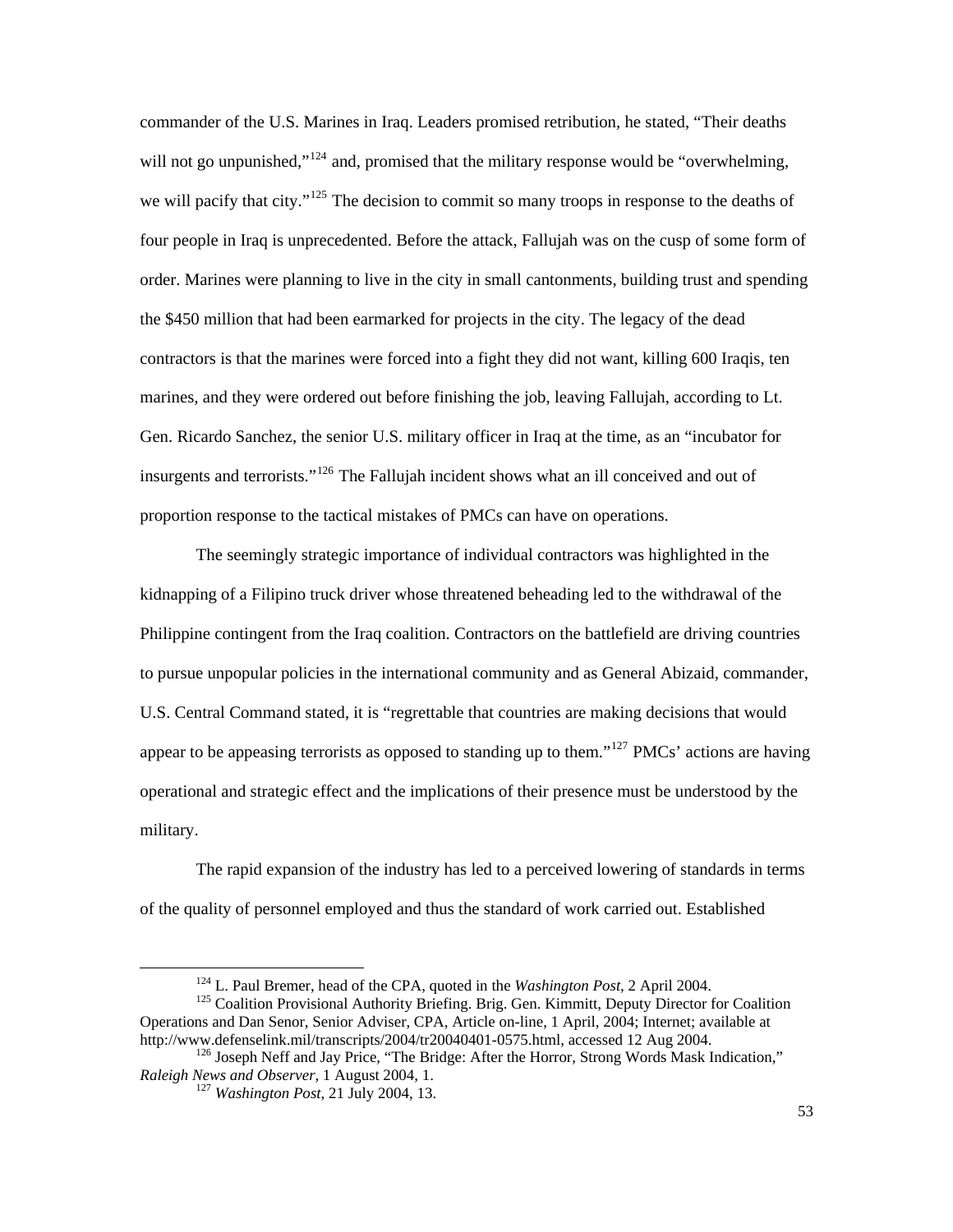companies tout "codes of ethics" and internal "rules of engagements," whereas startup companies have neither, or indeed a reputation to protect. The current market has been equated to like being a technology firm in 1990's given its proliferation and rapid growth, "if you were in the security business in 2004, you had to be in the Sunni triangle."<sup>[128](#page-54-0)</sup> When an industry grows from \$1 million to over \$100 million in a few months the implications are far reaching and the U.S. government has had to learn quickly the lessons of the uncontrolled proliferation of the PMCs in Iraq.[129](#page-54-1) Direct threats to operational effectiveness for the military lie in the untrained groups of "get rich quick" firms that allow armed civilians to operate in tense and on-edge areas.

Despite the continued reluctance of the U.N. to become involved in operations (U.N. deployed personnel peaked at 76,000 in 1994 and dropped to 15,000 four years later), it has distaste for the use of PMCs in combat. This distaste prompted the U.N. to issue the International Convention against the Recruitment, Use, Financing and Training of Mercenaries in Dec 1989. Currently only 25 nations have signed up to this convention and the U.S. is not amongst them.<sup>[130](#page-54-2)</sup> Further widespread use of PMCs could be seriously hampered by this legislation if it gains more support.

 The considerable opportunities offered by the employment of PMCs can seemingly be overshadowed by the many available potential pitfalls. Careful consideration of all these factors is necessary in understanding the nature of the PMC industry and before attempting to utilise it in military operations, or any attempts are made to regulate it.

<sup>128</sup> John Helyar, "Fortunes of War," *Fortune*, 26 July 2004. 84.

<span id="page-54-1"></span><span id="page-54-0"></span><sup>&</sup>lt;sup>129</sup> Jeremy Lovell, "Iraq boom time for ex-dogs of war," Reuters On-line, 22 September 2004 06:03; Internet; available at http://www.reuters.co.uk/newsPackageArticle.jhtml?type=topNews&storyID= 588222&section=news, accessed 24 September 2004.<br><sup>130</sup> Mary Cooper, "For Warring Nations, A Tradition of Armies Bought, Not Built," *Congressional* 

<span id="page-54-2"></span>*Quarterly Weekly,* 18 September 2004, 2196.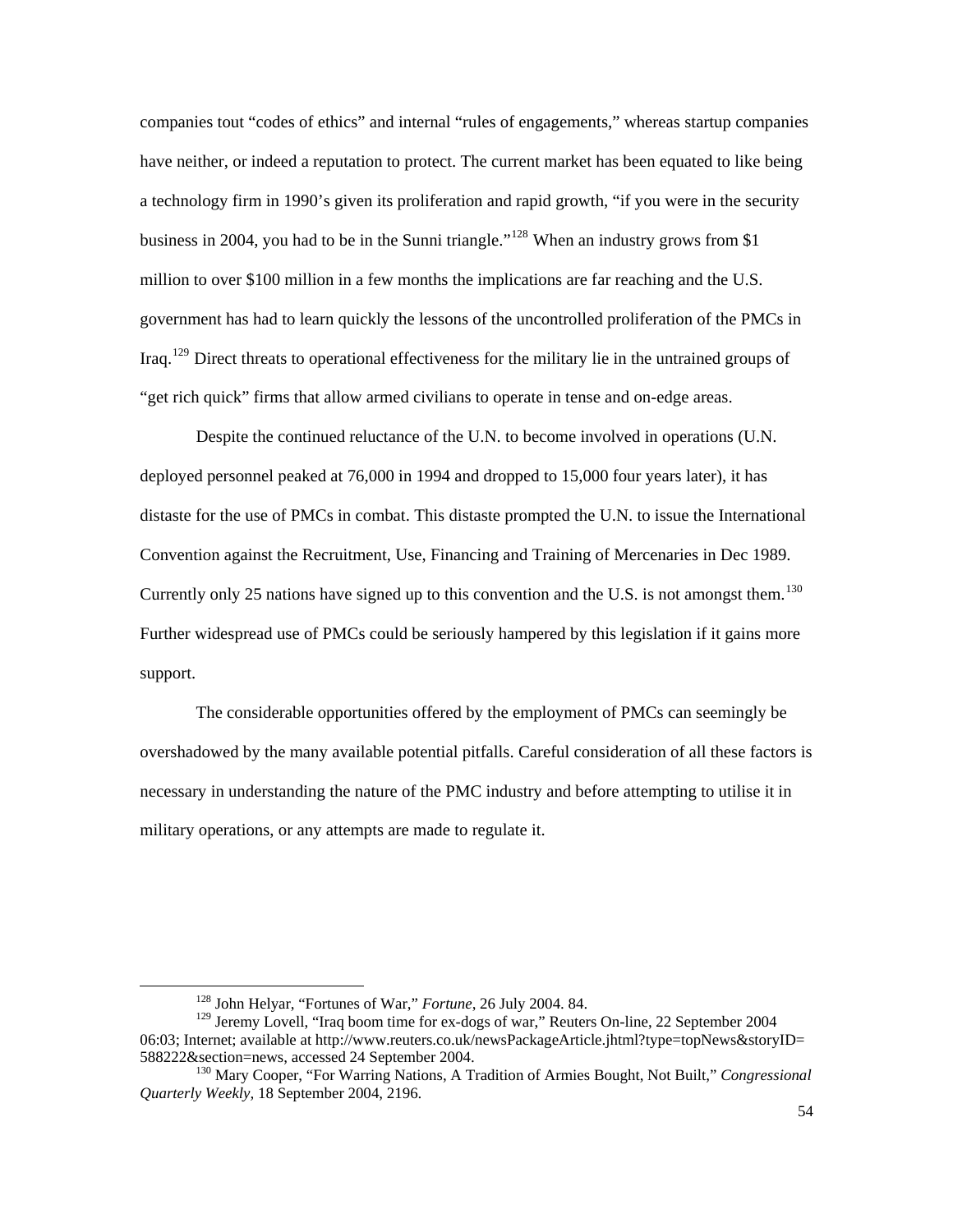# **CHAPTER 5**

## **Conclusions**

 $\overline{a}$ 

 The very fact that numerous private military providers are under contract to the DoD, and surprisingly to other U.S. government departments, is sufficient evidence to indicate their utility. The use of PMCs does provide significant advantages, vice using traditional military functions that are often not available due to other deployments or have even, in several instances, been cut from the force structure. The military dominance of the U.S. is now underwritten by the presence of PMCs. This private presence contributes to U.S. assertiveness and freedom of action.<sup>[131](#page-55-0)</sup>

The PMC industry is currently in a position to offer specific capabilities to the government quickly and at a potentially lower cost. They are now seen by many to be a silent partner in the coalition fighting terrorism on the global stage. With 20,000 plus employees in Iraq, collectively PMCs are the second largest contributor to operations there. Speed is everything in post conflict reconstruction and stabilization as critically the "peace is won or lost in the first hundred days." <sup>132</sup> Rapidly deployable PMCs can greatly assist during this crucial time. PMCs can allow greater simultaneity between war fighting and stabilization tasks. Getting reconstruction right first time and right across the board is essential given that historically, 44 percent of countries emerging from conflict/civil war face a return to hostilities within five years.<sup>[133](#page-55-2)</sup>

As a player in the joint fight from the military perspective, little is known or written about PMCs as a group. Employing and focusing their capabilities will be integral to the success of their use on future operations. The military needs to move to a position from which it can leverage the opportunities offered by PMCs in prosecuting the joint battle, seen by some as the

<span id="page-55-0"></span><sup>&</sup>lt;sup>131</sup> Christopher Spearin, "American Hegemony Incorporated: The Importance of Military Contractors in Iraq." Contemporary Security Policy 24, no. 3 (December 2003): 28.

<span id="page-55-1"></span><sup>&</sup>lt;sup>132</sup> Gilbert Greenhall, "Winning the Peace," address to the Joint Services Staff College, 8 October 2003. *British Army Review*, no. 134 (Summer 2004): 21.

<span id="page-55-2"></span><sup>&</sup>lt;sup>133</sup> Robert Orr, *Winning the Peace: An American Strategy for Post-Conflict Reconstruction*, (Washington D.C.: Centre for Strategic and International Studies Press, 2004), 304.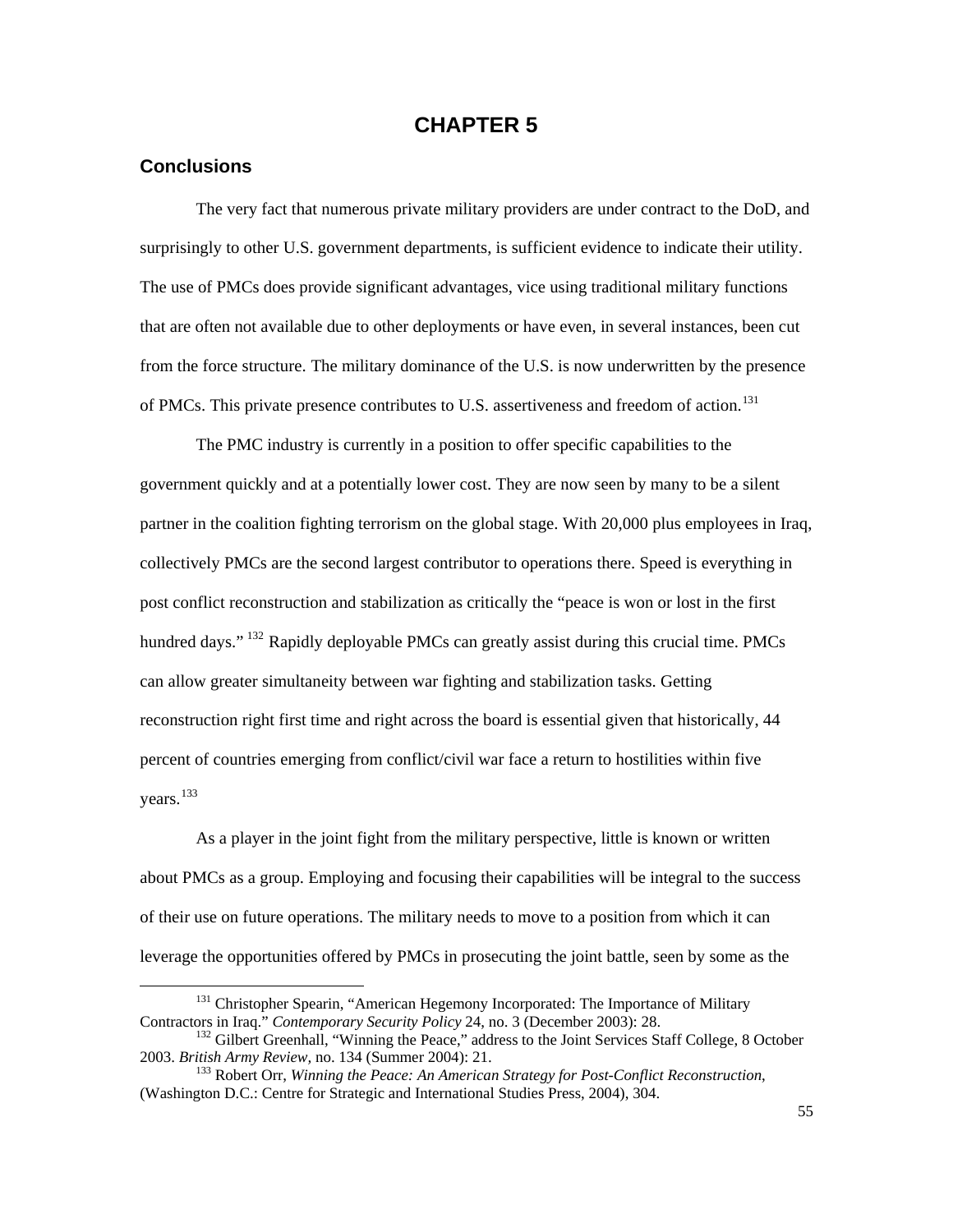"ultimate interoperability challenge."[134](#page-56-0) Currently the military does not appear to be willing to tackle the problem in a useful manner.

The current global war on terrorism (what historian Colin Gray affectionately calls a linguistic atrocity) is proving cumbersome to sustain for the U.S. military.<sup>[135](#page-56-1)</sup> PMCs have significantly assisted in the preparation, deployment and operations of U.S. and coalition forces giving them hitherto unseen freedoms of action. The state's traditional monopoly on violence has been gradually eroded and the political conditions are now such, that carefully put together proposals by PMCs will certainly be well received, especially if they assist in reducing overstretch and improving deployed capability. Doug Brooks of the South African Institute of International Affairs predicts that eventually PMCs will be called upon by regional organizations to take prominent roles in peace keeping and peace enforcement.<sup>[136](#page-56-2)</sup> The next peace keeping force to enter Haiti may well be from a PMC under contract to the DoD or the U.N. Current contracts, well executed, may yield untold opportunities for PMCs in the future. The military needs to be in a position to embrace these possible changes and have systems in place to allow them to work alongside.

 Ground troops are a necessary part of the majority of solutions requiring combat operations. Technology and belief in virtual systems will not stop ethnic cleansing, wanton destruction and famine. Governmental reticence to deploying troops quickly to 'fire-fight' has cost, and will cost innocent lives. PMCs offer one possible solution to the quandary. Spearin contends that "Military contractors possess the capabilities required to respond to Washington's material and political needs… but changing the mindsets of officials and the public as to the suitability of private/public partnerships hinges upon the effective, efficient, and appropriate

<span id="page-56-1"></span><span id="page-56-0"></span><sup>&</sup>lt;sup>134</sup> Katherine McIntire Peters, "Buck Private," *Government Executive* 36, no. 17 (1 October 2004).<br><sup>135</sup> Colin S. Gray, "Thinking Asymmetrically in Times of Terror," *Parameters* 32, no. 1 (Spring 2002): 22.<br><sup>136</sup> Doug Brooks, "Messiahs or Mercenaries? The Future of International Private Military

<span id="page-56-2"></span>Services," *International Peacekeeping: Managing Armed Conflicts in the 21st Century 7, no. 4 (Winter* 2000): 140.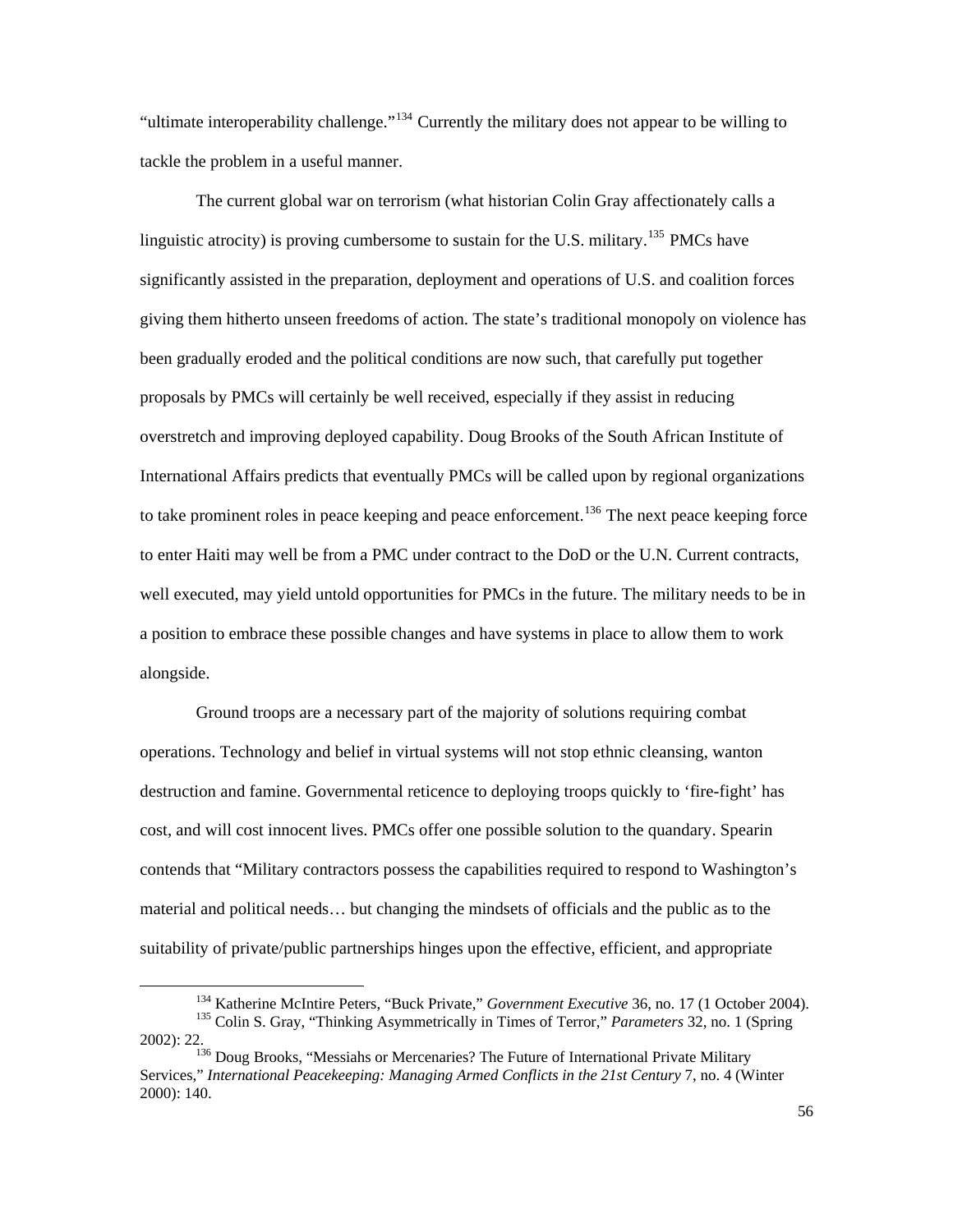contributions of these private actors in countering international terrorism."<sup>[137](#page-57-0)</sup> PMCs possess the capabilities to be of further utility but the will to do so is currently not strong or firm enough to do so.

 The employment of PMCs is currently undertaken in a (seemingly deliberate) legal black hole. Rules governing the use of PMCs are unspecific, unnecessarily flexible and are easily circumvented. When they work smoothly, PMCs can offer military planners tremendous opportunities. When PMCs do not work properly and ethically, their failures can have strategic consequences, and their cost overruns can go into the billions. The current widespread and pervasive view of parties such as the media and several public institutions (often including the military) of PMCs, jeopardizes reasonable debate on the issue because, "too many contemporary policy makers use the word mercenary as if it were the equivalent of syphilis."<sup>[138](#page-57-1)</sup> Historically, use of PMCs in the logistic role has seen few instances of the need to prosecute individuals following abuses of the law. The recent trend of PMCs becoming involved in direct security tasks and physical fighting has exposed their employees to greater stresses. This has resulted in mistakes and errors occurring to the extent that legal action and prosecutions become necessary.

Ideally, the observed growth in PMC activity and use should be recognizable through causal linkages to a deliberate policy decision by the U.S. government, that there are certain efficiencies and benefits to be realized in giving work to them. Sadly much of the evidence available suggests that this is not entirely so. Arguably, overstretch and lack of planning foresight for stability and reconstruction activities in Afghanistan and Iraq has indirectly led to the growth of the PMC industry and as a consequence, insufficient legislation exists to govern it. In parallel to this, it is observed that there is a distinct lack of understanding by the military of the implications of the presence of PMCs on the battlefield.

<span id="page-57-1"></span><span id="page-57-0"></span><sup>&</sup>lt;sup>137</sup> Christopher Spearin, "The Emperor's Leased Clothes: Military Contractors and Their Implications in Combating International Terrorism." *International Politics* 41, no. 2 (June 2004): 245. <sup>138</sup> Robert Brown, "When Mercenaries Work," *Soldier of Fortune* 24, no. 5 (May 1999): 4.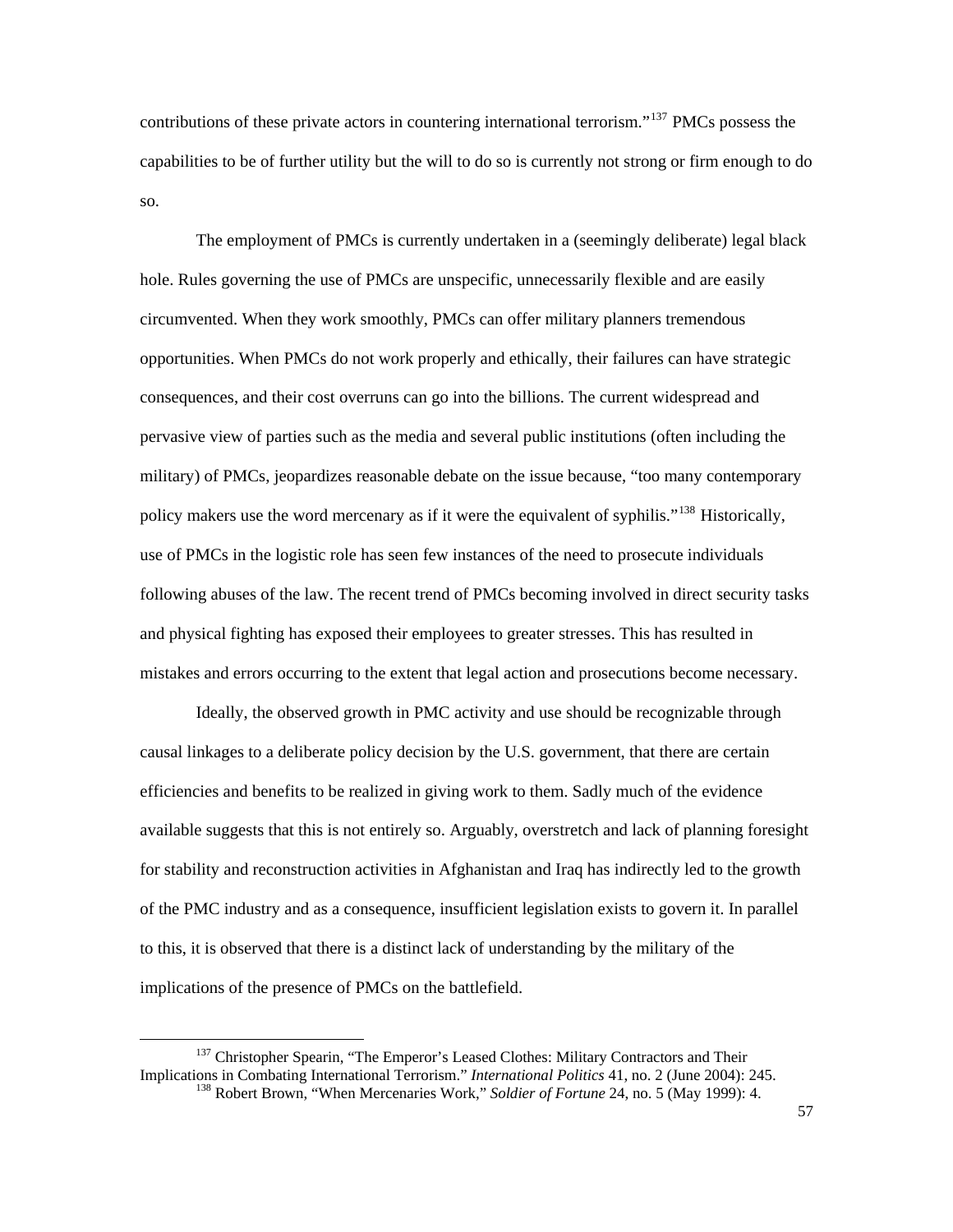Despite wide ranging concern, no PMC has worked against the interest of its parent nation. The reality is that in the majority of cases examined, PMCs are a *de facto* extension of the foreign policy of their state of origin. They, in the main, offer a low-risk, low-cost, low-visibility way to exert military influence in a time of diminished budgets and shrinking armed forces. Those entities that continue to exist in the '1960s and 1970s mercenary mould' now seem to be under such close scrutiny that the various authorities often interdict their operations. This was recently demonstrated by the arrest, trial and subsequent conviction of sixty-four mercenaries onboard a plane refueling in Zimbabwe which was supposedly en-route to Equatorial Guinea to assist in overthrowing the government there.<sup>[139](#page-58-0)</sup>

Sadly, and from a planning perspective, military commanders cannot assume that when events become unsavory and difficult, PMC personnel will stay on the battlefield, or even in the area of operations. The implications of key personnel leaving their posts in times of difficulty cannot be understated and the lack of compellence available to military commanders to do this is of note.

 Currently, alleged human rights abuses committed by PMC employees go unpunished. This is not a new situation and occurred amongst DynCorp employees in Bosnia in the 1990s. Incidents of abuse have recently allegedly been committed by employees of CACI at Abu Gharib.<sup>[140](#page-58-1)</sup> This cannot be allowed to go on.

 The current level of military guidance is extremely vague regarding PMCs. Doctrine only suggests ways to deal with logistic contractors, but also in vague ways. This state of play essentially delegates responsibility for dealing with, operating alongside, and de-conflicting with PMCs to the tactical commander, often without offering a frame of reference. This is not an ideal situation and is far from the most suitable position to be in.

The issue of regulation is largely beyond the scope of this paper but its implications do lie

<span id="page-58-1"></span><span id="page-58-0"></span><sup>&</sup>lt;sup>139</sup> See http://news.bbc.co.uk/1/hi/world/africa/3597450.stm for a full report on the incident.  $\frac{140}{140}$  DynCorp employees in Bosnia were accused of trafficking in women and children.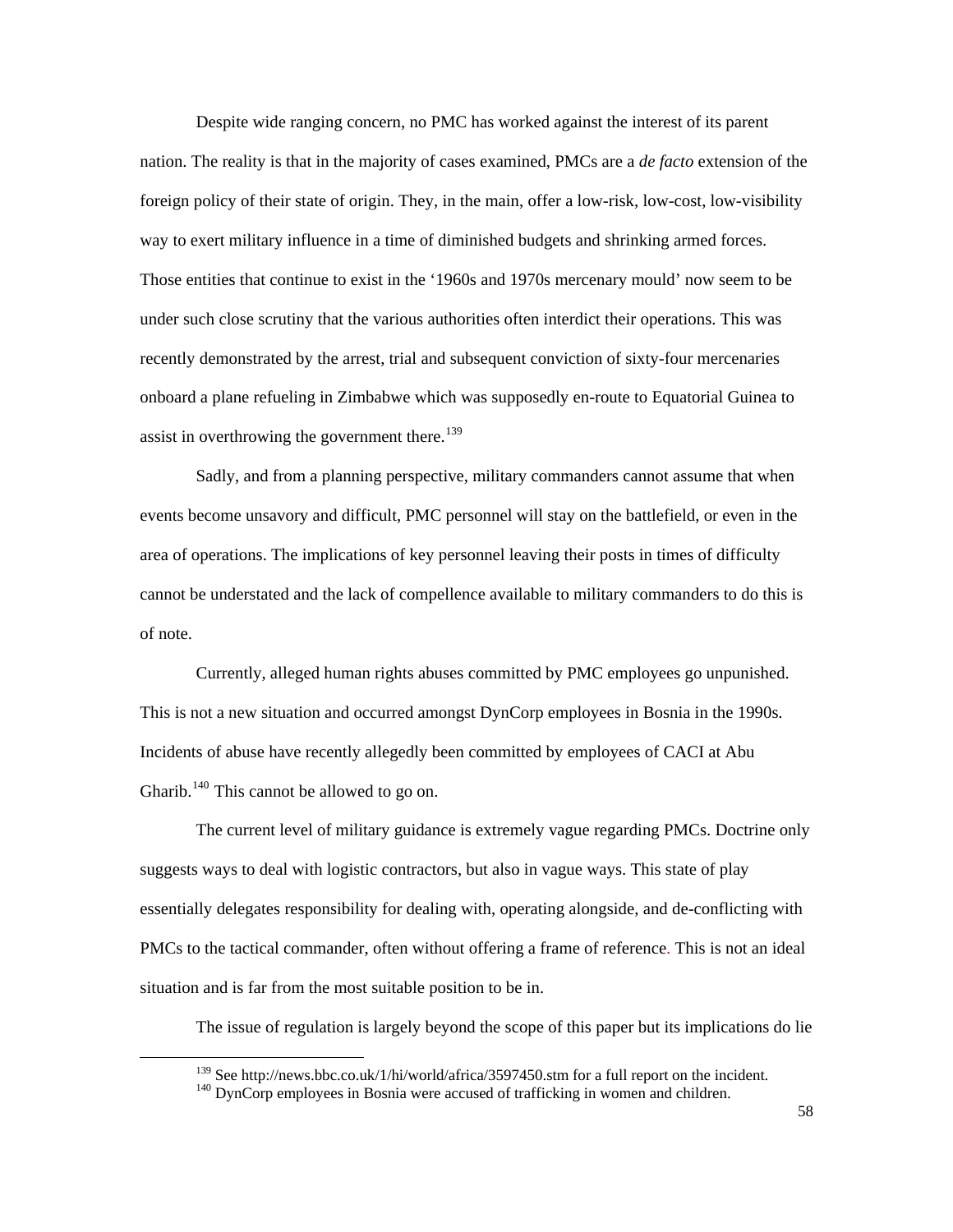within it. The international community cannot afford not to establish regulation for these entities. Singer cites "the largest problem in this [PMC] area is until a massive violation occurs, the likelihood of any international body being willing to take on this complex regulatory function is extremely limited."<sup>[141](#page-59-0)</sup> It is posited that the time is upon us for this regulation to occur. Can the military afford to be seen embracing these entities that appear outside the control of the normal legislative procedures, or does it not really have a choice? If PMC use is to be continued or expanded then control is all-important to prevent potential rouge elements from operating.<sup>[142](#page-59-1)</sup> From the perspective that there is now no alternative but to embrace PMCs fully, logic dictates that regulation and control must follow. As PMCs are now ever more useful tools of foreign policy, regulation would restrict the current seeming impunity with which governments (notably the U.S.) can employ them, and this may be sufficient reason for regulation not to occur. The current ad-hoc system in Iraq of paying a contractor (Aegis) to police the others is far from adequate even though it is a step in the right direction.

 For the reasons highlighted in Chapter 2 under 'Why PMCs,' it can be seen that current levels of PMC involvement in operations has been both a result of changes in the contemporary operating environment, military drawdown, and policy decisions to do so. In the prosecution of the war on terrorism, overstretch of the military will continue to be a driving force for the employment of PMCs, especially given their comparable low costs to the costs involved in expanding the force over the short and medium terms.

 Looking across the spectrum of PMC activities and analyzing the evidence from the previous chapters, the military needs to be concerned about several things. Firstly, ignorance of PMCs is an issue of concern. Current military thinking does not encapsulate or recognise the full

<span id="page-59-0"></span><sup>&</sup>lt;sup>141</sup> Peter Singer, "War, Profits, and the Vacuum of Law: Privatized Military Firms and International Law," *Columbia Journal Of Transnational Law* 42, no. 2 (Spring 2004): 547.

<span id="page-59-1"></span><sup>&</sup>lt;sup>142</sup> Of note is the case of Jonathan Idema. Recently convicted in Afghanistan of kidnapping, Idema operated as a rogue element attempting to make money through capturing former Taliban leaders. So entrenched was he in Afghanistan, many assumed he was, or was working for the U.S. government, to the extent NATO forces directly assisted in some of his operations. Idema was sentenced to 10 years in prison.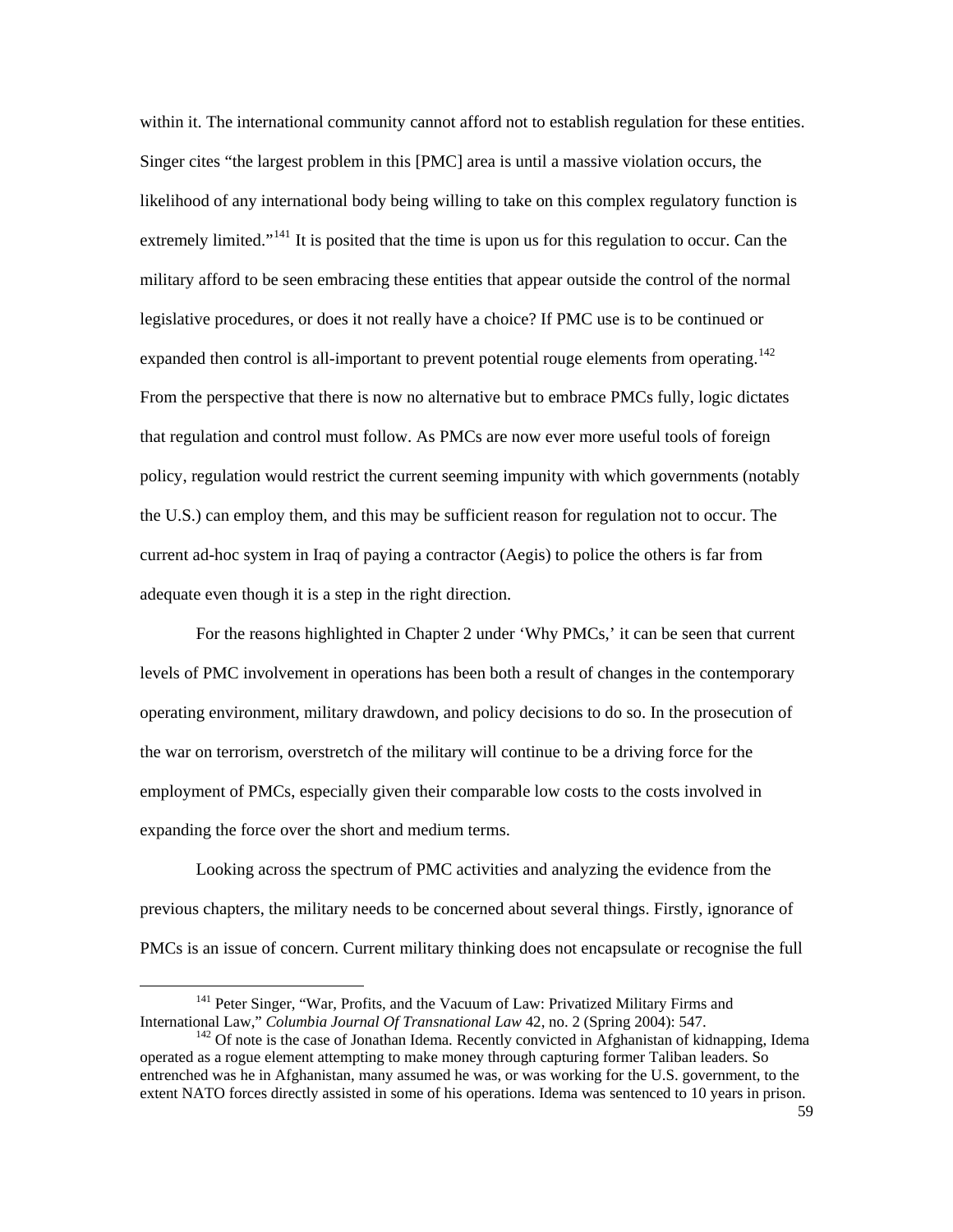capabilities that PMCs have to offer. Interoperability of the military with PMCs is also an area of concern. Several writers are even suggesting that given the scale, complexity and capability of PMCs today that they need to be fully integrated into joint warfighting. This is as yet, a very immature area of doctrine but certainly one that needs attention. The current doctrinal black hole needs to be filled to allow planners and commanders to best understand and operate alongside PMCs.

 The issues of selection, control, influence and accountability of PMCs lie primarily outside of the military remit. The military has though, a vested interest in these issues and needs to influence thinking, policy, and legislation on all of them. Competition and the lack of it, along with political cronyism are enmeshed in the PMC debate but are areas distinctly outside of military control and influence, and as such must be left to policy makers.

 If, as it appears, that military force is now the main instrument and organizing principle of U.S. foreign policy, then with current force levels, greater PMC presence and importantly, the diversity of tasks they complete, will increase. The influence of PMCs on foreign policy has been demonstrated in chapter four using examples from operations in Iraq. The current lack of control of PMCs, the almost unregulated state of their operations, and very loose contracting procedures has produced a situation that is almost out of control. This was highlighted by the comments of Lt. Gen. James T. Conway, commander of 1st Marine Expeditionary Force on leaving Iraq, who stated he opposed the assaults on Fallujah in response to calls for revenge for the deaths of four Blackwater employees in April 2004.<sup>[143](#page-60-0)</sup> The implications of political decisions made regarding actions of PMCs are, in this case, very widespread. Policy makers and the military do not yet completely understand the full and far reaching implications of PMCs on the battlefield.

 Military planners must be aware of the myriad capabilities of PMCs and the implications of their employment and in particular, the possible second and third order effects from their use.

<span id="page-60-0"></span><sup>143</sup> Rajiv Chandrasekaran, "Key General Criticizes April Attack in Fallujah: Abrupt Withdrawal Called Vacillation," *Washington Post,* 13 September 2004, 17.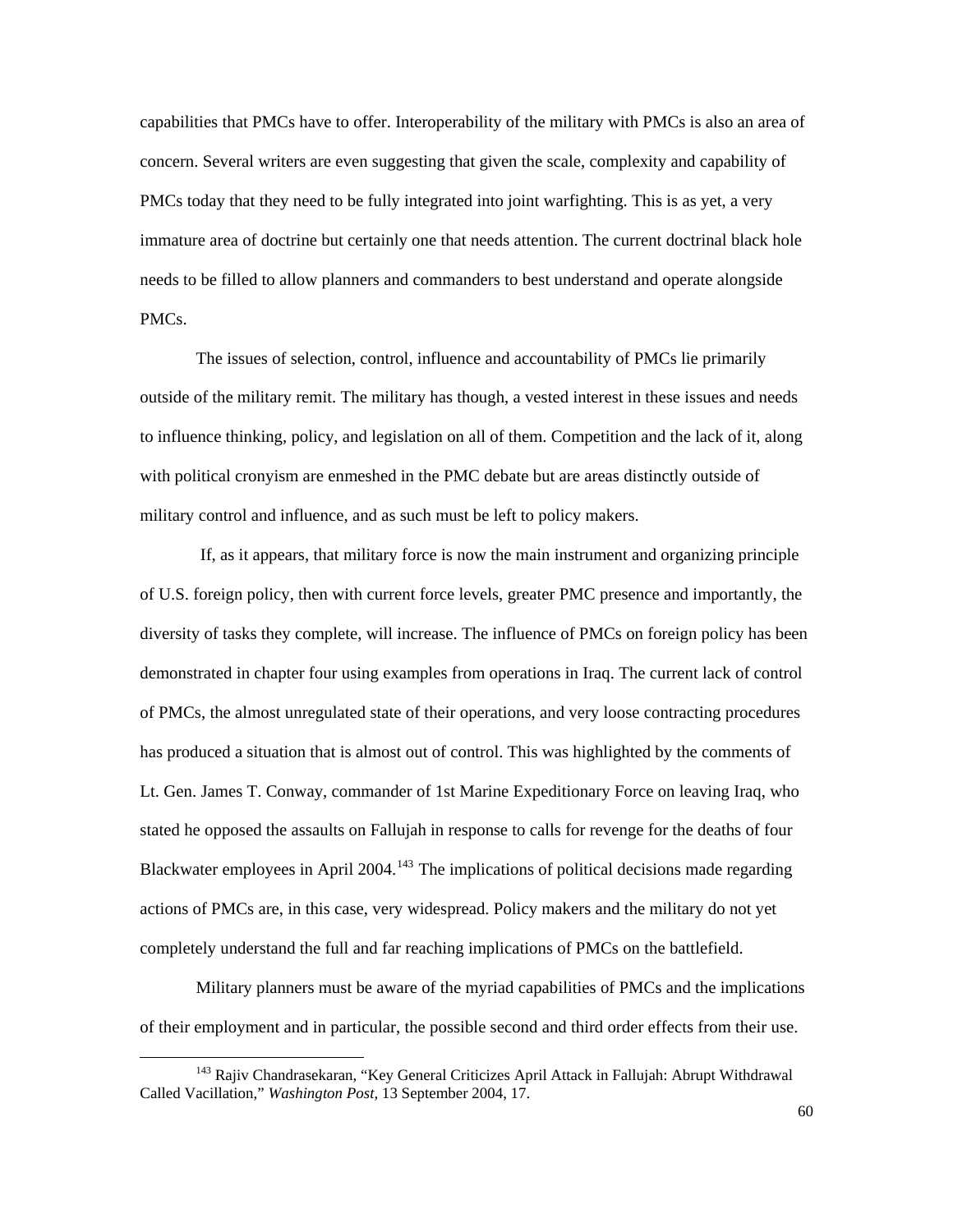Alongside this, the current lack of international and national regulations of PMCs is a situation that must change, especially in the light of the Abu Gharib prison abuse scandal.

 The analysis completed translates directly into operational implications and considerations for military planners. Relating the analysis to the elements of operational design as stated in FM 3-0, page 5-6, it can possibly be more utilitarian. Much of the analysis does not fit within this template, although that does not mean it is not of note to planners, it must however be understood. Table 2 summarizes some of the effects of PMCs on operational design.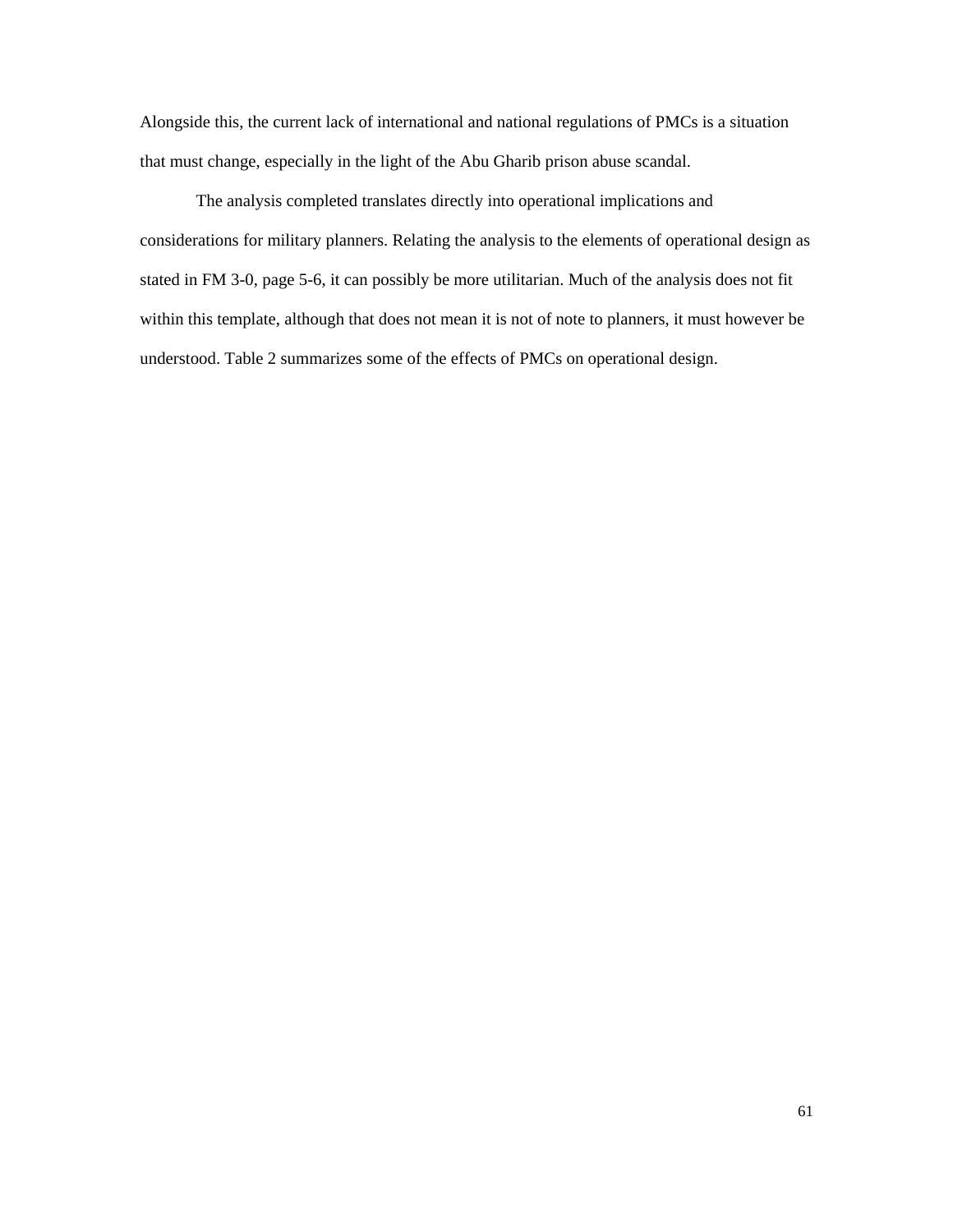| PMCs provide personnel which can free up military personnel for tasks more             |
|----------------------------------------------------------------------------------------|
|                                                                                        |
| directly involved in the defeat of an enemy. They can also assist in the protection of |
| friendly critical vulnerabilities. Conversely, PMCs can become part of ones own        |
| critical vulnerabilities and be targeted as such. Recent events have illustrated this. |
| The Philippine contingent of troops in the Iraq coalition were forced to pull out      |
| when a Filipino contractor was kidnapped and threatened with death. Potentially        |
| dead contractors were a critical vulnerability used to unlock the strategic centre of  |
| gravity of the Phillipines.                                                            |
| Within the auspices of operational design, the use of PMCs arguably improves the       |
| ability of a force to mass forces at a decisive point, by allowing it to field more    |
| forces in fighting positions than in routine functional areas. In a counter insurgency |
| operation the ability to mass 'boots on the ground' is a key ingredient to dominating  |
| the ground, winning popular support and defeating the insurgents.                      |
| While often protecting friendly lines of operations through the provision of direct    |
| security, contractors can actually become a line of operations themselves. This line   |
| can be exploited by opposition forces. Operations in Iraq have shown this              |
| repeatedly. Results of this can be that the military end up being diverted from their  |
| primary mission, to rescue or retaliate as result of operations against PMCs. The      |
| benefits vs costs of using PMCs needs to be carefully considered.                      |
| The presence of PMCs greatly increases the opportunities for the execution of          |
| simultaneous and sequential operations through the freeing up of personnel from        |
|                                                                                        |
| less operationally urgent taskings. In the wider picture, PMCs have the capability to  |
| mount smaller scale peace keeping operations. This could remove possible tasks         |
| from the fighting force, giving it the ability to concentrate on the GWOT.             |
| These are significantly improved through the use of PMCs. Routine and often-           |
| mundane tasks performed by soldiers can be outsourced. Within the limitations of       |
| this paper, these can include convoy protection and guarding of key facilities etc.    |
| PMCs assist in a forces ability to transition from operation to operation, i.e. the    |
| generation of tempo. The often low-key nature of PMCs often gives them a good          |
| capability for intelligence gathering, particularly HUMINT. Improved intelligence      |
| allows the generation of increased tempo.                                              |
| PMCs can assist directly in avoiding culmination. The continued presence of PMCs       |
| in an area of operations is not guaranteed and individuals may leave at their own      |
| volition with the potential effect of an impact on logistic operations, infrastructure |
| support and security and a reduction in operational capability to fill the spaces      |
| created by those leaving. This has the potential to lead to culmination.               |
| In much the same way as C of G. By definition, defeat of an enemies centre of          |
| gravity will lead to his culmination.                                                  |
|                                                                                        |

Table 2. PMC Implications on Operational Design

 The private military market can be categorized simply as booming and it presents many implications for the operational planner. In particular, the employment of military providers is at an all time high and in their areas of employment, is breaking new ground. PMCs have shown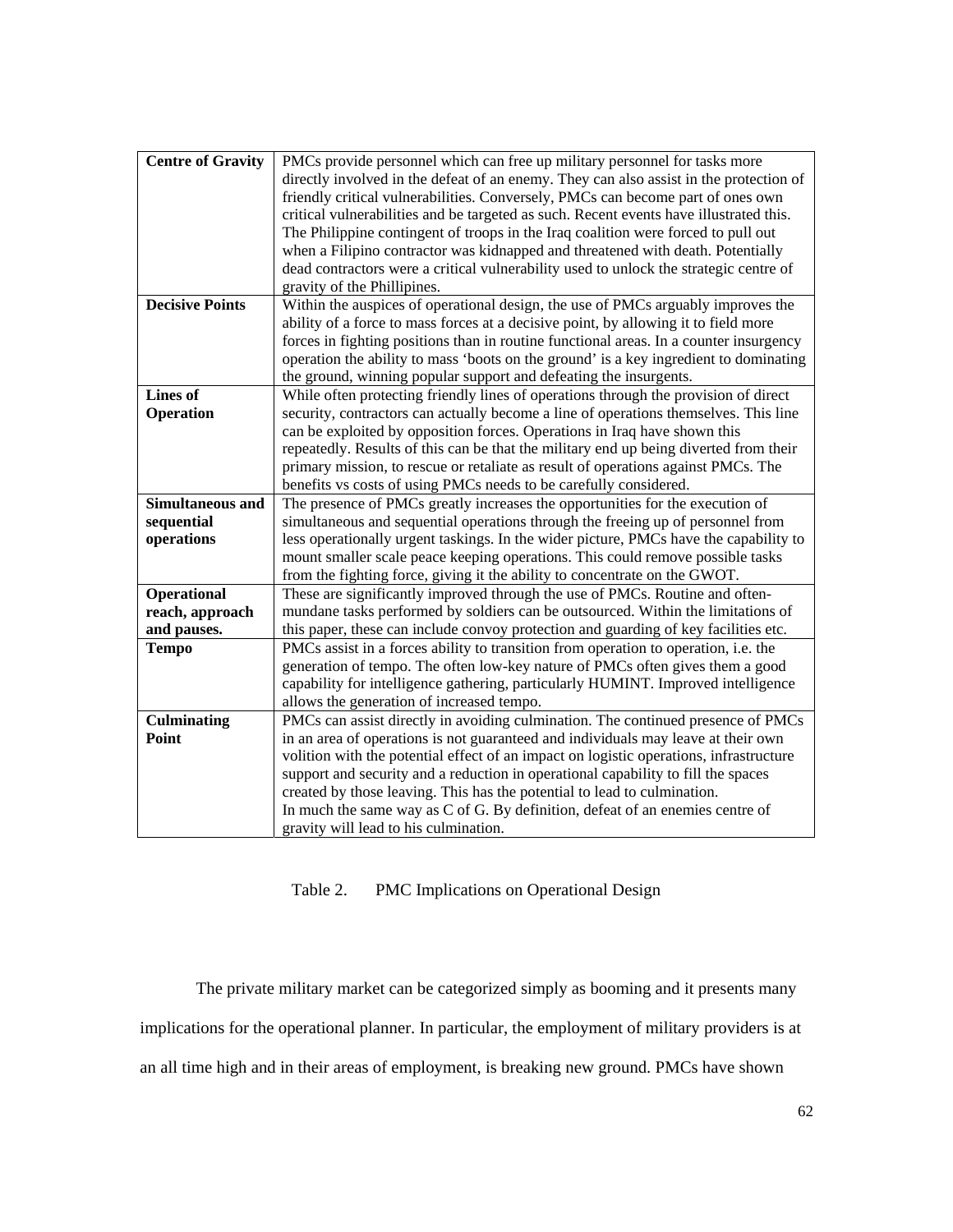themselves to be very useful to the military, to government and obviously to the private business' themselves.

The market, though, remains largely unregulated and unaccountable, and for the most part in Iraq, those who work within it operate with virtual impunity above the law in a legal black hole. Many contracts with PMCs have run into significant cost overruns and resulted in squandered funds, undermining the argument in several cases, that using PMCs brings economies.

The implications of PMCs, both directly and indirectly, weigh heavily on foreign policy. The implications of tactical actions can escalate far quicker and much further with PMCs than with conventional military forces, as has been witnessed by the Fallujah and Abu Gharib incidents.

PMCs continue to be an inextricable part of military operations and it is a safe assumption to say that their presence will only increase in the coming years, and the domain of their responsibilities will increase from the traditional training, de-mining and logistics to increased presence in intelligence, surveillance, and possibly direct action capabilities including peace keeping and peace enforcing responsibilities. The next DoD QDR in 2005 is expected to suggest creation of a capability to deploy 200,000 troops as an occupation force for up to five years.<sup>[144](#page-63-0)</sup> This exceeds current force capability as it stands and if things unfold as they have been doing, the growth of the PMC industry will continue to spread.

The U.S. Army is not currently organised doctrinally or mentally to operate effectively alongside PMCs. The relevant controlling and coordinating structures are not in place to harness, as much of the potential of contractors as is possible and this needs to be addressed.

<span id="page-63-0"></span><sup>144</sup> Thomas Ricks, "Shift From Traditional War Seen at Pentagon," *Washington Post,* 3 September 2004, A01.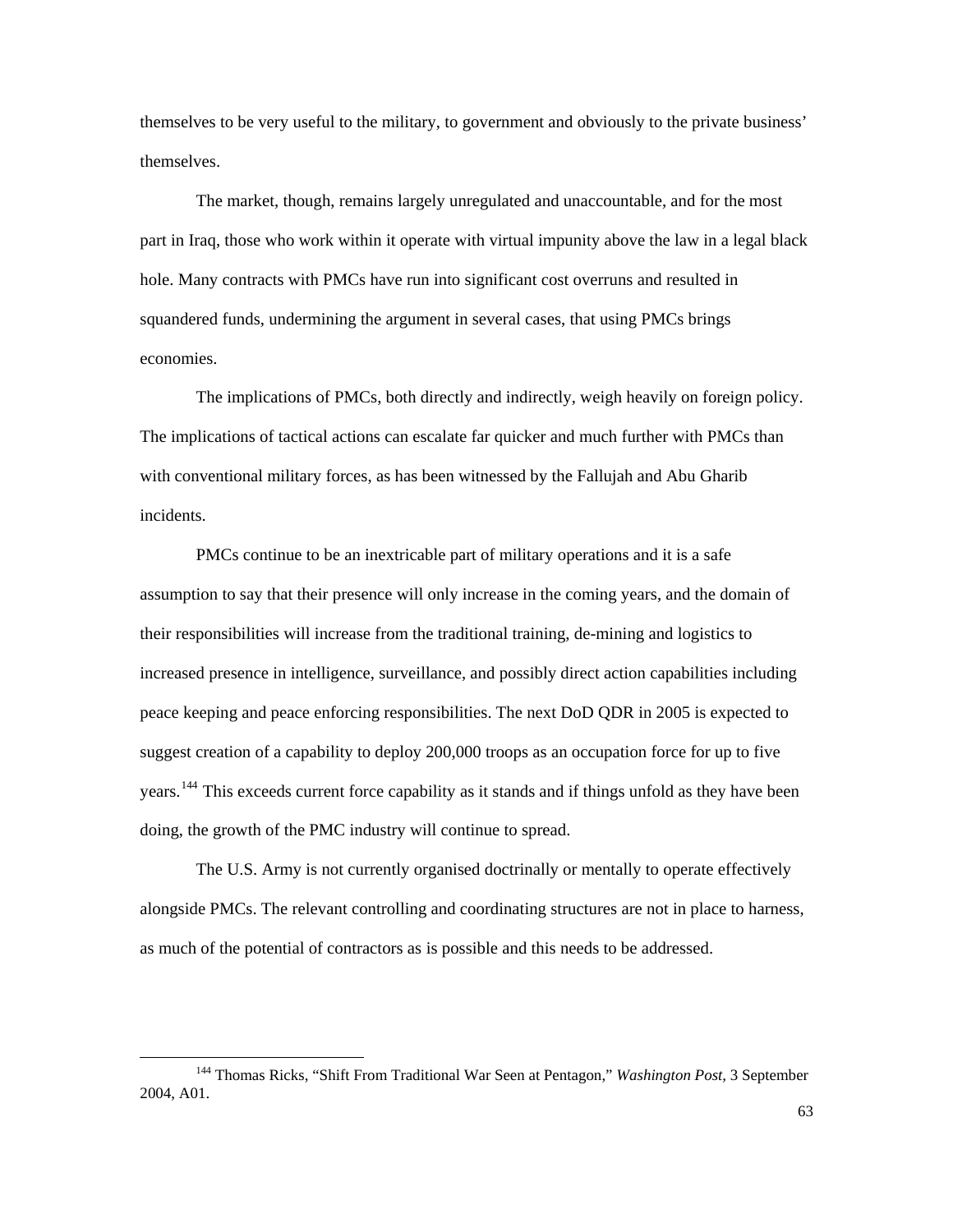# **CHAPTER 6**

### **Recommendations**

 $\overline{a}$ 

 The military should not operate in areas where there is no clear chain of command and authority. In cases where contractors supervise military officers it can lead, and has led to problems. To operate together effectively, a clear and robust chain of command needs to be enacted. The disparity in legal accountability between the military and PMCs needs resolving to the extent that contractors are firmly enmeshed in a legal framework which will not only promote their legitimacy and further their utility, but will ideally ensure their legal conduct. For the military, working alongside these unregulated entities in their current state can be costly and time consuming, as those on the Abu Gharib inquiry board will do doubt have found out.

 The military needs to impart the necessity and advantages for regulation of PMCs to policy makers. It also needs to maintain an understanding of the issues facing, and options for regulation and how best they can be synthesized into a workable doctrine. Policy must also reflect what is happening on the ground and not contradict it, as is the case at the moment. The regulation issue is a relatively mature one and many well-researched, though not enacted, options exist and amongst the more utilitarian are the suggestion put forward in the U.K. governments' Green Paper.<sup>[145](#page-64-0)</sup>

 Any regulation against the involvement of PMCs in frontline operations will negate the many benefits available from their employment. The U.N. International Convention on the Recruitment, Use, Financing and Training of Mercenaries from 1989 is an example of this and it would greatly hamper the use of PMCs. The U.S should not ratify this convention.

 At the policy level, oversight of contract issuance needs to be examined as seemingly too many contracts are passing under the noses of Congress, contracts that have far reaching implications, primarily for the military, and are remaining outside of the arena of public debate.

<span id="page-64-0"></span><sup>145</sup> United Kingdom Government Foreign and Commonwealth Office, *Private Military Companies: Options For Regulation,* London: Stationery Office, 2002.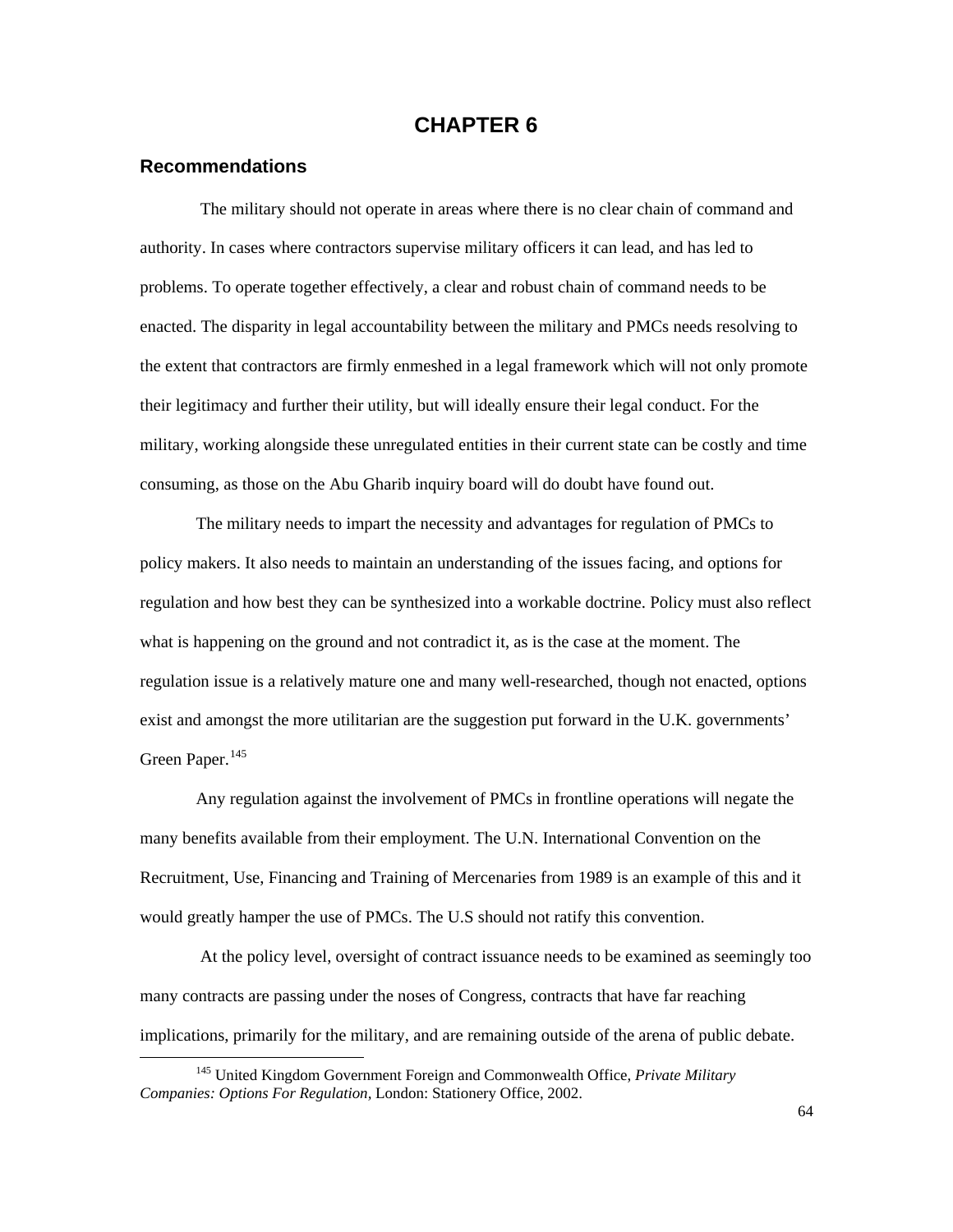Contractual oversight needs to increase and the practice of using other government departments (other than the DoD) to hire PMCs needs to cease, to assist in creating unity of effort. An extension or improvement to regulations permitting oversight is no easy task. Senators have repeatedly rejected suggested amendments to a Pentagon bill aimed at enhancing congressional oversight of military contractors. The first aimed to prohibit the use of PMCs in combat missions and for interrogation purposes, and the second would have made it a crime to overcharge the government for goods and services in military contracts.

 Steps beyond the using of PMCs to regulate themselves (in the Aegis case) need to be examined in terms of allowing free interchange of information and intelligence. Deployed military providers, i.e. those escorting convoys and protecting installations and key personnel, can no doubt benefit from much of the information the military produces and vice versa, especially in the areas of threat analysis, IED capabilities etc.

 In the wider field, growth of PMCs and buy-outs need to be regulated to prevent the creation of a monopoly and the negative influence it may bring with it. Competition in the industry is what is needed to foster economic efficiencies, efficiencies that the DoD will ultimately benefit from.

The U.S. Army looks to doctrine to guide its actions. It is the common language to which all can refer and to which planners turn for direction. Doctrine should therefore reflect the implications and importance of employing PMCs. The lessons from OIF and OEF should be used to inform rewrites of revisions of Joint Publications 3.0 and 5.0 to better reflect the importance of planning for operations involving PMCs. Similarly, capstone doctrinal publications should highlight the importance of preparing planners and operators for tasks associated with operating with PMCs. This doctrine needs to reflect the advantages and disadvantages of PMCs, embrace them, and integrate them as player in the joint fight. Exercises such as the Battle Command Training Program, and those run at the National Training Center, should assist in this task. Wider

65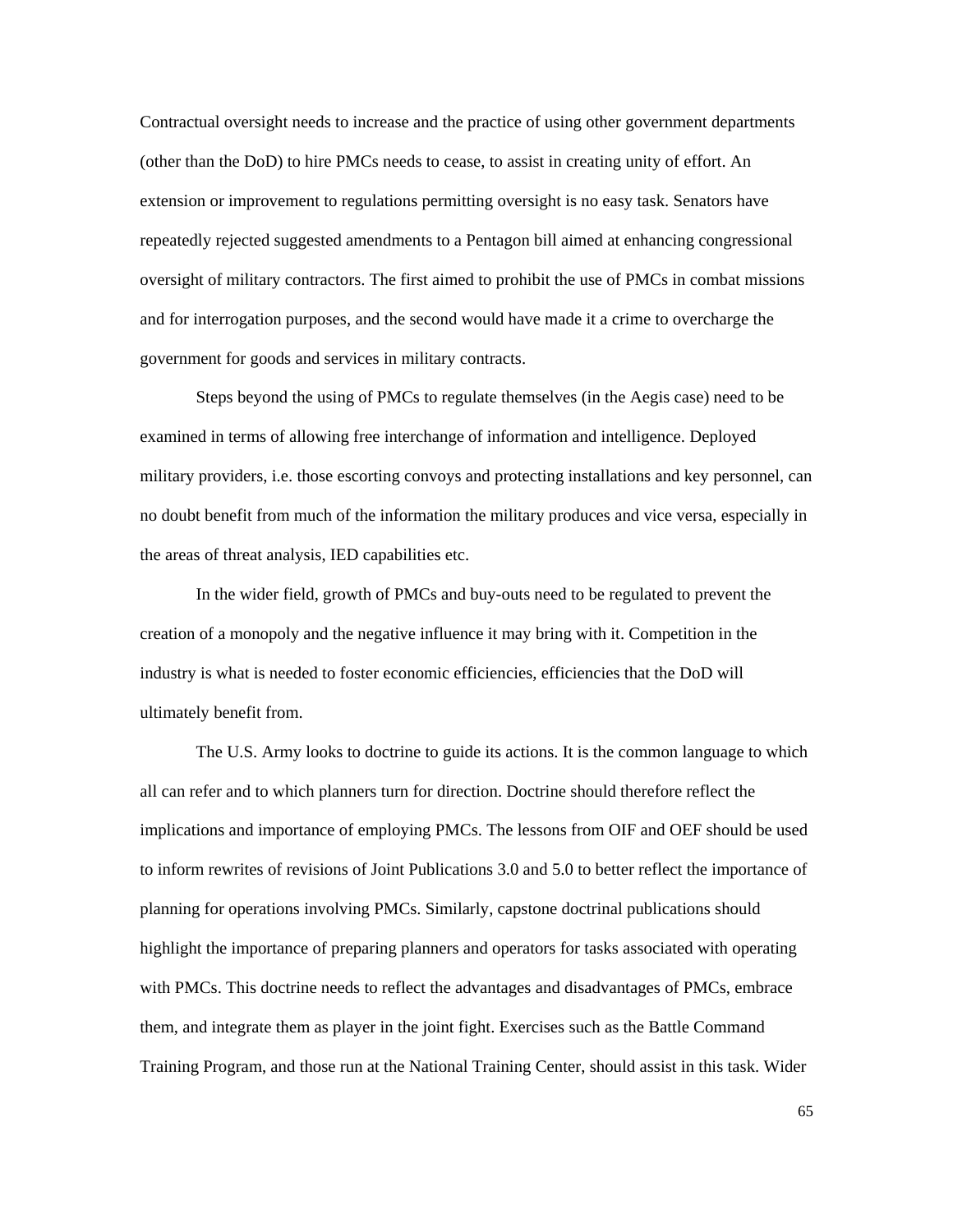consideration of the utility of PMCs in assisting in the GWOT needs to be examined, as do the implications of relying too heavily on entities outside of the military. Education and training in the issues of working alongside PMCs needs to be included in the curricula and exercises at the Army staff and war colleges.

 The military planner should employ the use of force to create the conditions for strategic success. Implications highlighted in the recommendations above suggest the presence of factors previously hitherto not considered by planners which will now have possible impacts on operations. Building on what political scientist James Taulbee terms the need to be "shaping the operational milieu of the 21st century," PMCs have a distinctive role to play and it is the responsibility of the military and its planners in particular to fully understand this and integrate them into the joint fight.<sup>[146](#page-66-0)</sup> Aleksandr Svechin wrote that strategy is the art of combining preparations for war and the grouping of operations for achieving the goal set by the war for the armed forces.<sup>[147](#page-66-1)</sup> The planner's role is to link military means to strategic ends, realizing that military operations are never an end in itself and merely one, hopefully complimentary, piece of a possible answer. PMCs are now form an indelible piece of those possible answers.

Correctly harnessed, PMCs can bring much to the Joint Fight and significantly increase capabilities. Incorrectly utilized, they can lead to spiraling costs, criminal activities, discord between themselves and the military, and negative strategic effects from the merest poorly preformed tactical action.

<span id="page-66-1"></span><span id="page-66-0"></span><sup>&</sup>lt;sup>146</sup> James Taulbee, "Mercenaries, Private Armies and Security Companies in Contemporary Policy," *International Politics* 37, no. 4 (December 2000): 448.<br><sup>147</sup> Aleksandr A. Svechin, *Strategy* (MN: East View Publications, 1991), 69.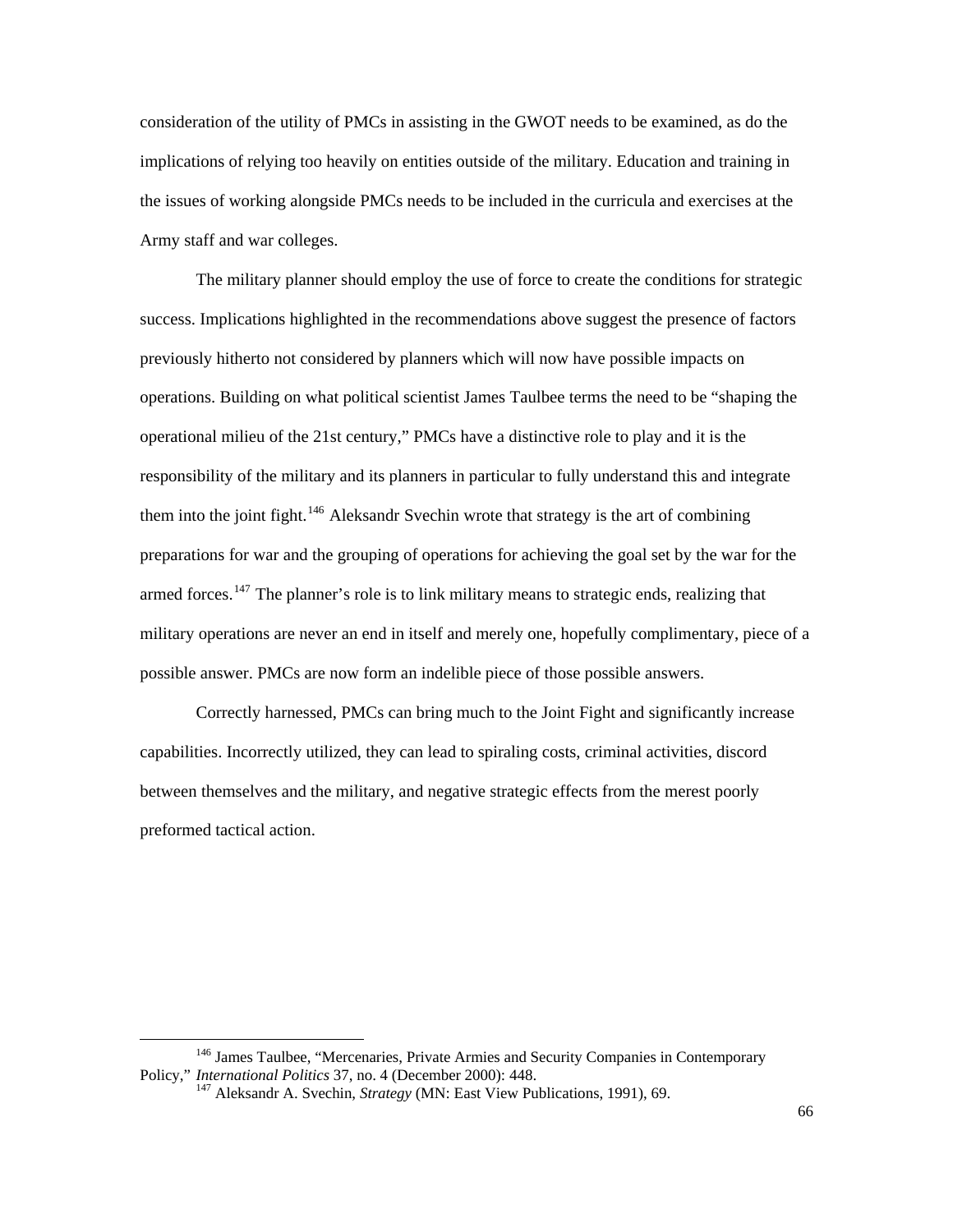#### **Recommended Topics For Further Research**

 This monograph focused on those military provider PMCs hired by legitimate governments. A question arises that what if we are facing an enemy or force that has hired a PMC to prevent us achieving our aims? The employment of U.S. mercenaries working in Northern Ireland for the IRA and also for the Argentinean Army in the Falklands conflict, come to mind.

 Does the presence of PMCs on the battlefield undermine in anyway the effectiveness of state militaries? Do they have an impact on operational effectiveness and military ethos?

 What are the implications of the blurring of QDR guidance? Is it now the issue that military functions can be done better and more cheaply by contractors? Is the military facing competition for its services from the private sector?

 Should PMCs be involved in mission critical roles? Is it happening already and what are the implications of this?

 What are the longer terms implications of a redistribution of power from the traditional state to private actors? What is the impact upon the traditional Clausewitzian view of the trinity, given the new dynamic created by the growth of PMCs?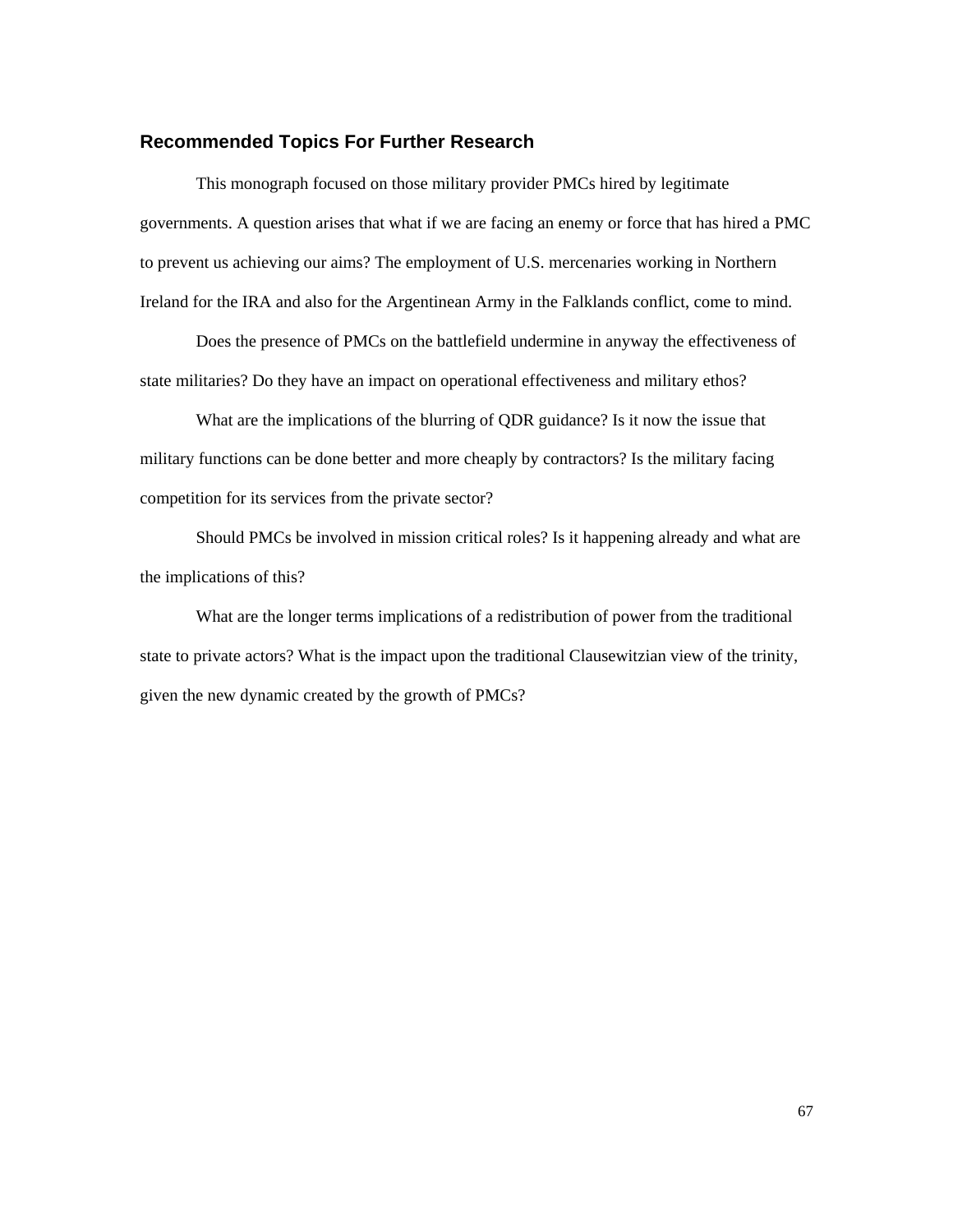# **Glossary**

Mercenary. One that serves merely for wages; *especially*: a soldier hired into foreign service.<sup>[148](#page-68-0)</sup> And also:

(a) Is specifically recruited locally or abroad in order to fight in an armed conflict;

(b) Does, in fact, take a direct part in hostilities;

 (c) Is motivated to take part in the hostilities essentially by the desire for private gain and, in fact, is promised, by or on behalf of a Party to the conflict, material compensation substantially in excess of that promised or paid to combatants of similar ranks and functions in the armed forces of that Party;

 (d) Is neither a national of a Party to the conflict nor a resident of territory controlled by a party to the conflict;

(e) Is not a member of the armed forces of a Party to the conflict;

 (f) Has not been sent by a State, which is not a Party to the conflict, on official duty as a member of its armed forces. $^{149}$  $^{149}$  $^{149}$ 

- Military Consulting Firms. Firms that provide advisory and training services to the operations and restructuring of a client's armed forces characterize the sector of the industry. Their presence can reshape the strategic and tactical environments through the re-engineering of a local force. Their employees do not directly engage in combat activities, but in modern warfare, the application of knowledge and training are often just as valuable as the application of firepower.<sup>[150](#page-68-2)</sup>
- Military Provider Firms. Military provider firms are defined by their focus on the tactical environment. In a military sense, such firms provide services at the forefront of the battlespace, by engaging in actual fighting, either as line units or specialists and/or direct command and control of field units.<sup>[151](#page-68-3)</sup>
- Military Support Firms. Firms that provide functions such as nonlethal aid and assistance including logistics, intelligence, technical support, supply and transportation. These firms specialize in secondary tasks that are not part of the overall core mission of their employers. $152$
- Private Military Company. A registered civilian company that specializes in the provision of contract military training (instruction and simulation programs), military support operations (logistic support), operational capabilities (special forces advisors and command and control, communications and intelligence [C3I] functions) and or military equipment, to legitimate domestic and foreign entities. <sup>[153](#page-68-5)</sup>

<span id="page-68-5"></span><span id="page-68-4"></span><span id="page-68-3"></span><span id="page-68-2"></span><span id="page-68-1"></span><span id="page-68-0"></span><sup>&</sup>lt;sup>148</sup> Merriam Webster Dictionary.<br><sup>149</sup> Article 47, 1997 Additional Protocol to the Geneva Conventions, 1949.<br><sup>150</sup> Singer 2003, 95.<br><sup>151</sup> Ibid., 92.<br><sup>152</sup> Ibid., 97.<br><sup>152</sup> Ibid., 97.<br><sup>152</sup> Scott Goddard, "The Private Mili Modern Conflict," 2001, 15. No official definition exists for PMCs as those that do have been shaped to suit the agendas of those drafting them and are not necessarily very useful. It is possible to devise different labels according to the activities concerned, the intention behind them and the effect they may have; but in practice the categories will often merge into one another. Effective regulation would necessitate choosing and achieving consensus on workable definitions.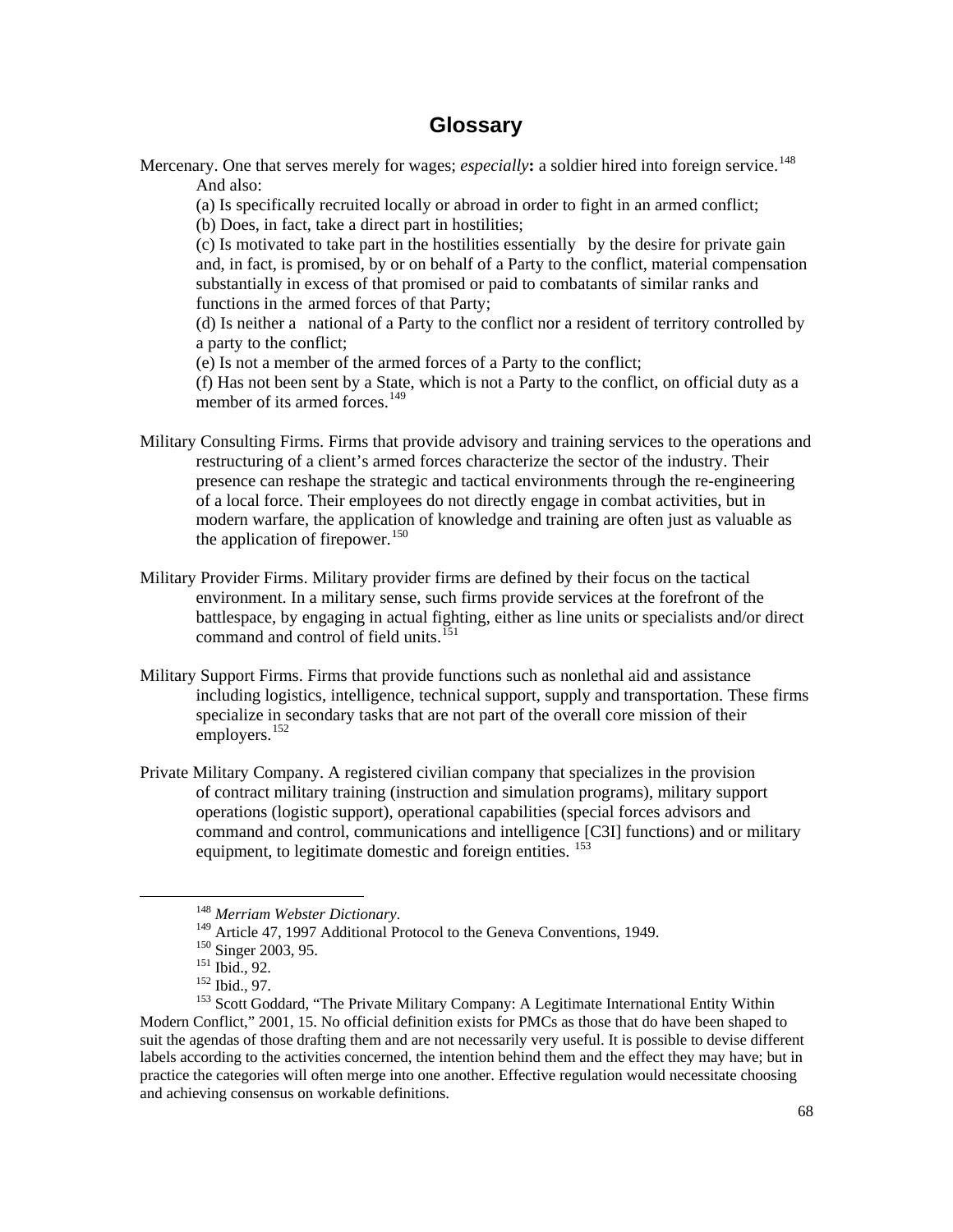# **Bibliography**

#### **Books**

Briody, Dan. *The Iron Triangle: Inside the Secret World of the Carlyle Group.* New Jersey: John Wiley and Sons, 2003.

Bunker, Robert (ed). *Non-State Threats and Future Wars.* Portland: Frank Cass, 2003.

- Davis, James. *Fortunes Warriors. Private Armies and the New World Order.* Vancouver, Canada: Douglas and McIntyre, 2002.
- Dörner, Dietrich. *The Logic of Failure.* New York: Metropolitan Books, 1996.
- Hall, Rodney B. and Thomas J. Biersteker eds. *The Emergence of Private Authority in Global Governance.* Cambridge, United Kingdom: Cambridge University Press, 2002.
- Kaplan, Robert. *The Coming Anarchy*. New York: Random House, 2000.
- Machiavelli. *The Prince.* Translated by Daniel Donno: New York: Bantam Books, 1984.
- Mandel, Robert. *Armies Without States: The Privatization of Security.* Boulder, Colorado: Lynne Reinner Publishers, 2002.
- Musah, Abdel-Fatau and J. Kayode Fayemi (eds). *Mercenaries: An African Security Dilemma*. London: Pluto Press, 2000.
- Orr, Robert (ed). *Winning the Peace: An American Strategy for Post-Conflict Reconstruction*. Washington D.C.: Centre for Strategic and International Studies Press, 2004.
- Ruggie, John Gerard. *Constructing the World Polity.* New York: Routledge, 1998.
- Silverstein, Kenneth. *Private Warriors*. New York: Verso, 2000.
- Singer, Peter. *Corporate Warriors. The Rise of the Privatized Military Industry.* New York: Cornell University Press, 2003.
- Spicer, Timothy. *An Unorthodox Soldier.* Edinburgh, UK: Mainstream Publishing Company, 1999.
- Svechin, Aleksandr A. *Strategy.* MN: East View Publications, 1991.
- Thomson, Janice. *Mercenaries, Pirates, and Sovereigns: State-Building in Early Modern Europe.*  New Jersey: Princeton University Press, 1994.
- Toffler, Alvin, and Heidi Toffler. *War and Anti-War: Survival at the Dawn of the Twenty-first Century*. New York: Little, Brown and Company, 1993.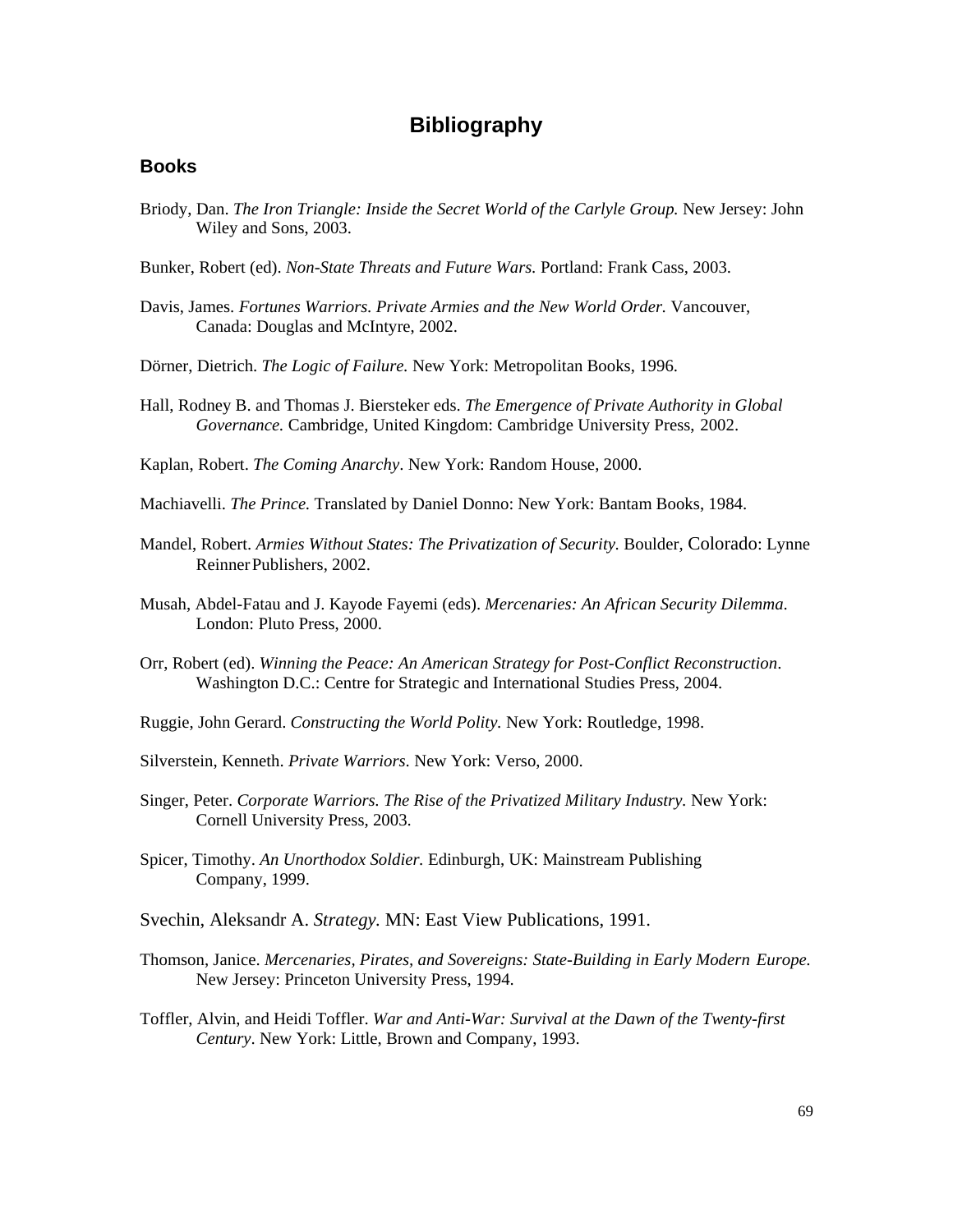Turabian, Kate L. *A Manual for Writers of Term Papers, Theses, and Dissertations*. 6th ed. Chicago: University of Chicago Press, 1996.

#### **Doctrine and Official Documents**

- The White House. *National Security Strategy of the United States of America*. Washington, DC., 2003.
- United Kingdom Government Foreign and Commonwealth Office. *Private Military Companies: Options For Regulation 2001-02*. London: Stationery Office, 2002.
- United States Department of Defense. *Quadrennial Defense Review Report*, Washington, DC: Department of Defense, 2001.
- Unites States General Accounting Office. *Military Operations: Contractors Provide Vital Services to Deployed Forces but Are Not Adequately Addressed in DOD Plans*. Report to the Subcommittee on Readiness and Management Support, Committee on Armed Services, U.S. Senate. June 2003.
- U.S. Department of the Army. *Contracting Support on the Battlefield*. Washington, DC: Department of the Army Headquarters, 4 August 1999.
- U.S. Joint Chiefs of Staff. *Department of Defense Dictionary of Military and Associated Terms*. Washington, DC: JCS, 12 April 2001(As Amended Through 5 June 2003). Joint Publication 1-02.
- U.S. Department of Defense. Joint Publication 3-0, *Doctrine for Joint Operations*. Washington, DC: Department of Defense, 2001.

\_\_\_\_\_\_\_\_. Joint Publication 4-0. *Doctrine for Logistic Support of Joint Operations*. Washington, DC: 6 April 2000. See Chapter 5, "Contractors in the Theater."

\_\_\_\_\_\_\_\_. Joint Publication 5-0, *Doctrine for Planning Joint Operations*. Washington, DC: Department of Defense, 1995.

#### **Theses and Papers**

- Bennis, Phyllis "Paying the Price: The Mounting Costs of the Iraq War." Institute for Policy Studies and Foreign Policy in Focus (June 2004) [on-line]; available from http://www.ips- dc.org/iraq/costsofwar; Internet; accessed 19 July 2004.
- Buhler, Carl. "When Contractors Deploy: A Guide for the Operational Commander." Newport, RI: Naval War College, 2000.
- Croft, Christopher D. "Contractors on the Battlefield: Has the Military Accepted too much Risk?" Monograph. School of Advanced Military Studies, Fort Leavenworth, Kansas. 2001.
- Freedman, Lawrence. "The Revolution in Strategic Affairs." *Adelphi Paper* 318, Institute of Strategic Studies, April 1998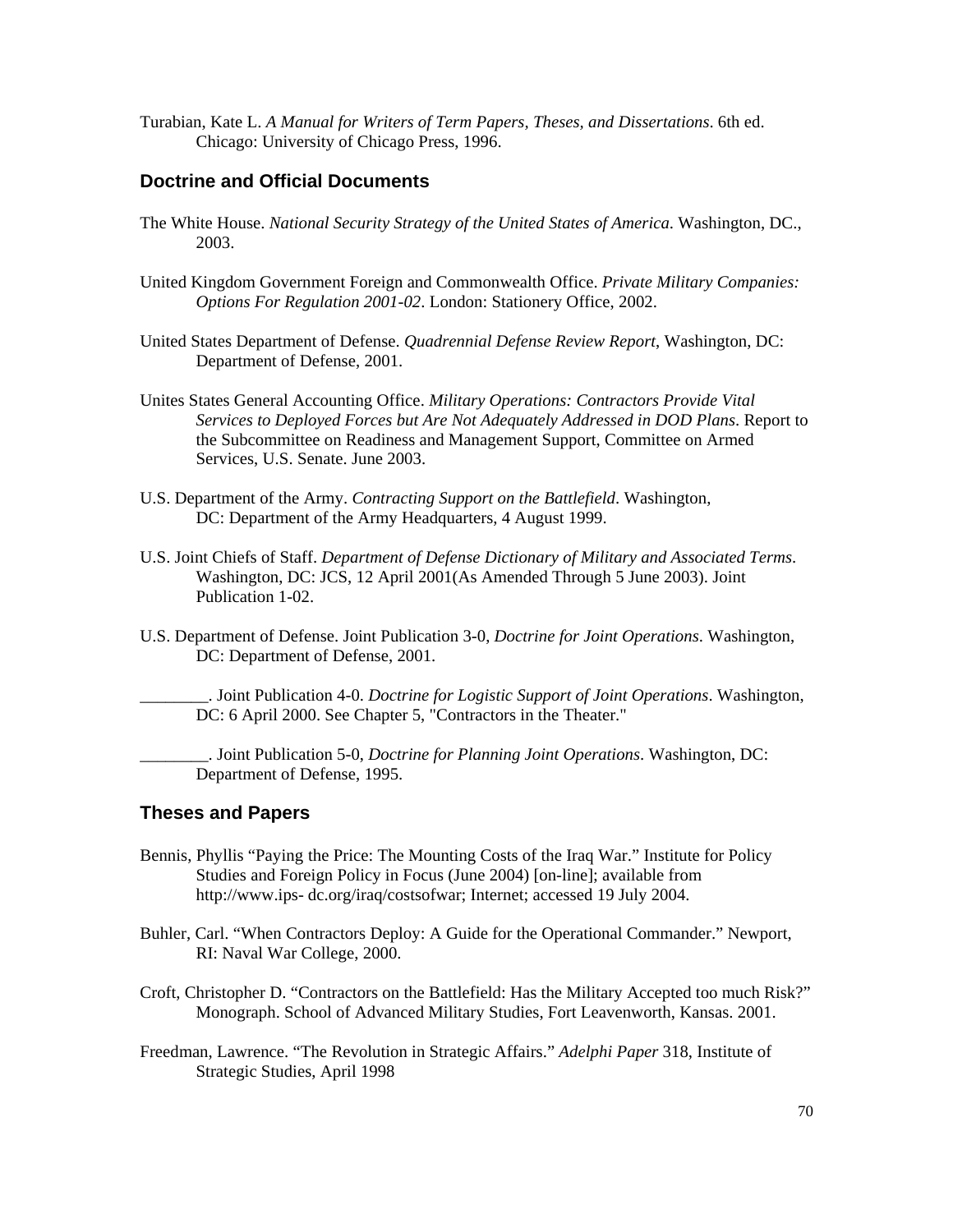- Goddard, Scott. "The Private Military Company: A Legitimate International Entity Within Modern Conflict." MMAS Thesis, US Army Command and General Staff College, 2001 .
- Grant, Bruce. "U.S. Military Expertise for Sale: Private Military Consultants as a Tool of Foreign Policy." Strategy Research Paper, U.S. Army War College, 1998.
- Howard, James R. "Preparing for War, Stumbling to Peace: Planning for Post-conflict Operations in Iraq." Monograph, Fort Leavenworth, Kansas: School of Advanced Military Studies, 2004.
- Isenberg, David. "Soldiers of Fortune Ltd: A Profile of Today's Private Sector Corporate Mercenary Firms." Centre for Defense Information, Monograph [on-line]; available from http//www.cdi.org/issues/mercenaries/merc1.htm; Internet; accessed 19 July 2004.
- McBride, Michael. "The Proliferation of Contractors on the Battlefield: A Changing Dynamic that Necessitates a Strategic Review." Monograph, Carlisle Barracks, PE: U.S. Army War College, 2003.
- Metz, Steven. "Armed Conflict in the 21st Century: The Information Revolution and Post- Modern Warfare." Monograph, Strategic Studies Institute, 2000.

\_\_\_\_\_\_\_\_. "Strategic Horizons: The Military Implications of Alternative Futures." Monograph, Strategic Studies Institute, 1997.

- Shearer, David. "Private Armies and Military Intervention*.*" *Adelphi Paper* 316, International Institute for Strategic Studies, 1998.
- Stollenwerk, Michael. F. "LOGCAP: Can Battlefield Outsourcing Create Tactical Synergy?" Monograph, School of Advanced Military Studies, Fort Leavenworth, 1999.
- Vaught, Donna. "Modern Mercenaries of the Twenty-first Century; Professional Military Consultants a Modern Tool of Foreign Policy." Newport, RI: Naval War College, 1999.

#### **Articles in Journals and Magazines**

- Adams, Thomas K. "The New Mercenaries and the Privatization of Conflict." *Parameters*  (Summer 1999): 103-116.
- Avant, Deborah. "Privatizing Military Training." *Foreign Policy In Focus* 7, no. 6 (May 2002) [on-line]; available from http://www.fpif.org/pdf/vol7/06ifmiltrain.pdf; Internet; accessed 22 July 2004.

\_\_\_\_\_\_\_\_. "The Privatization of Security and Change in the Control of Force." *International Studies Perspectives* 5, no. 2 (May 2004): 153-157.

Brayton, Steven. "Outsourcing War: Mercenaries and the Privatization of Peacekeeping." *Journal of International Affairs* 55, no. 2 (Spring 2002): 303-329.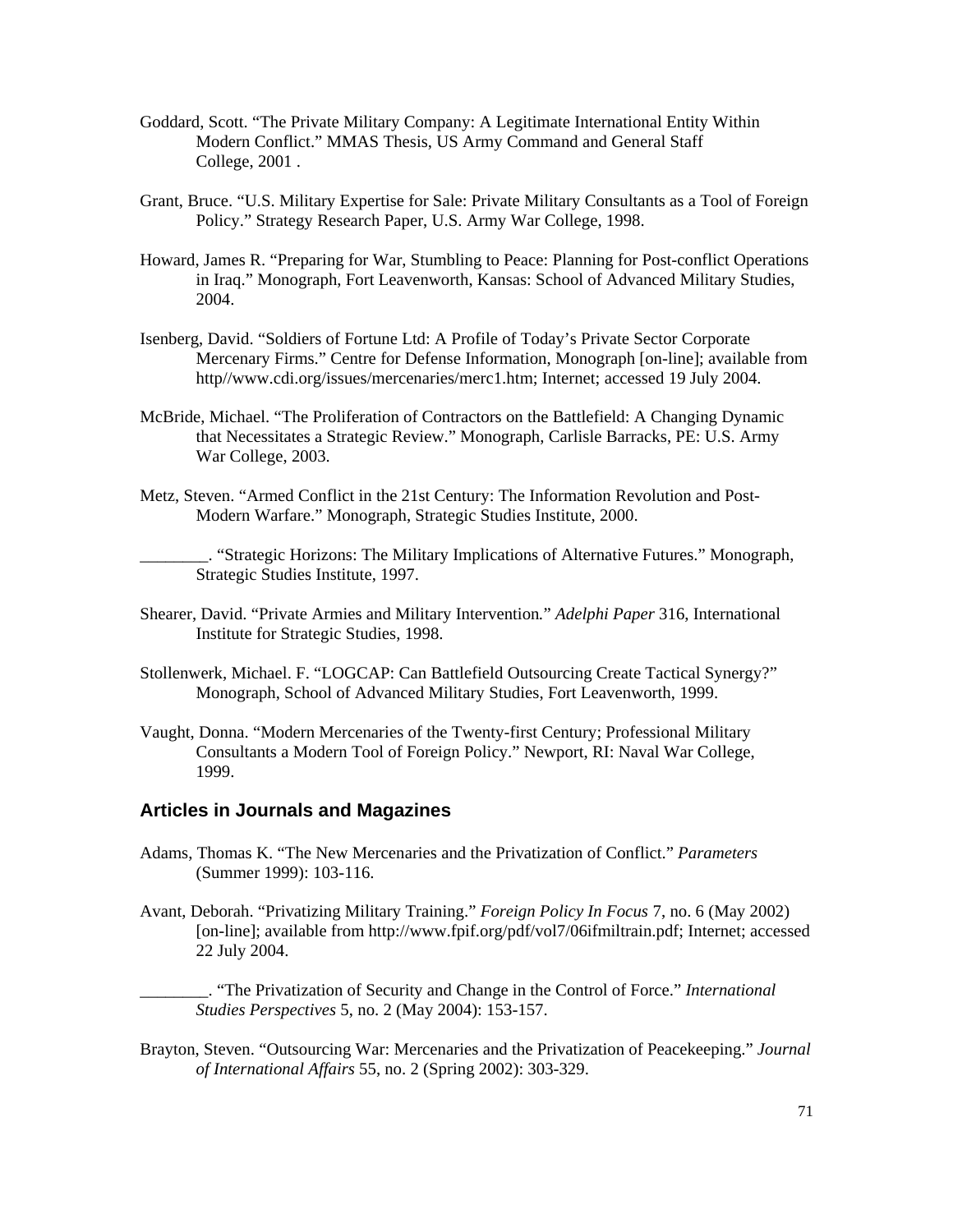- Brooks, Doug. "Messiahs or Mercenaries? The Future of International Private Military Services." *International Peacekeeping: Managing Armed Conflicts in the 21st Century* 7, no. 4 (Winter 2000): 129-144.
- Brown, Robert. "When Mercenaries Work." *Soldier of Fortune* 24, no. 5 (May 1999): 4.
- Bunker, Robert. "The Transition to Fourth Epoch War." *Marine Corps Gazette* 78, no. 9 (September 1994): 20

\_\_\_\_\_\_\_\_. "Failed-State Operational Environment Concepts." *Military Review* 127, no. 5 (September-October 1997): 25-31.

- Cassidy, Robert M. "Prophets of Praetorians? The Uptonian Paradox and the Powell Corollary," *Parameters* 33, no. 3 (Autumn 2003): 141.
- Chandrasekaran, Rajiv. "Key General Criticizes April Attack in Fallujah: Abrupt Withdrawal Called Vacillation." *Washington Post,* 13 September 2004, 17.
- Chaterjee, Pratap. "Ex-SAS Men Cash in on Iraq Bonanza." *Corp Watch: Holding Corporations Accountable* [on-line]; available from http://www.corpwatch.org/print\_article.php?&id =11355; Internet; accessed 19 July 2004.
- Conachy, James. "Private Military Companies in Iraq: Profiting From Colonialism." Axis of Logic [on-line]; available from http://axisoflogic.com/artman/publisher/printer \_7202.shtml; Internet, accessed 7 May 2004.
- Cooper, Mary. "For Warring Nations, A Tradition of Armies Bought, Not Built." *Congressional Quarterly Weekly* (18 September 2004)" 2196-2200.
- Denning, Mike. "A Prayer for Marie: Creating an Effective African Standby Force." *Parameters* 34, no. 4 (Winter 2004-5): 102-117.
- Economist. "The Baghdad Boom." Vol. 370, no. 8368 (27 March 2004): 55.
- Fidler, Stephen and Thomas Catán. "The Jobs of War." *Financial Times*, 10 August 2003.
	- \_\_\_\_\_\_\_\_. "Private Companies on the Frontline." *Financial Times*, 11 August 2003.
- Fredland, Eric. "Outsourcing Military Force: A Transactions Cost Perspective on the Role of Military Companies." *Defence and Peace Economics* 15, no. 3 (June 2004): 205-219.
- Goodman, Melvin. "The Militarization of U.S. Foreign Policy." *Foreign Policy in Focus* 9, no. 1 [on-line]; available from http://www.fpif.org/briefs/vol9/n9n01military.html; Internet; accessed 7 August 2004.
- Gray, Colin S, "Thinking Asymmetrically in Times of Terror," *Parameters* 32, no. 1 (Spring 2002): 5-29.
- Greenhall, Gilbert. "Winning the Peace." Address to the Joint Services Staff College, 8 October 2003. Article from *British Army Review* no. 134 (Summer 2004): 21-23.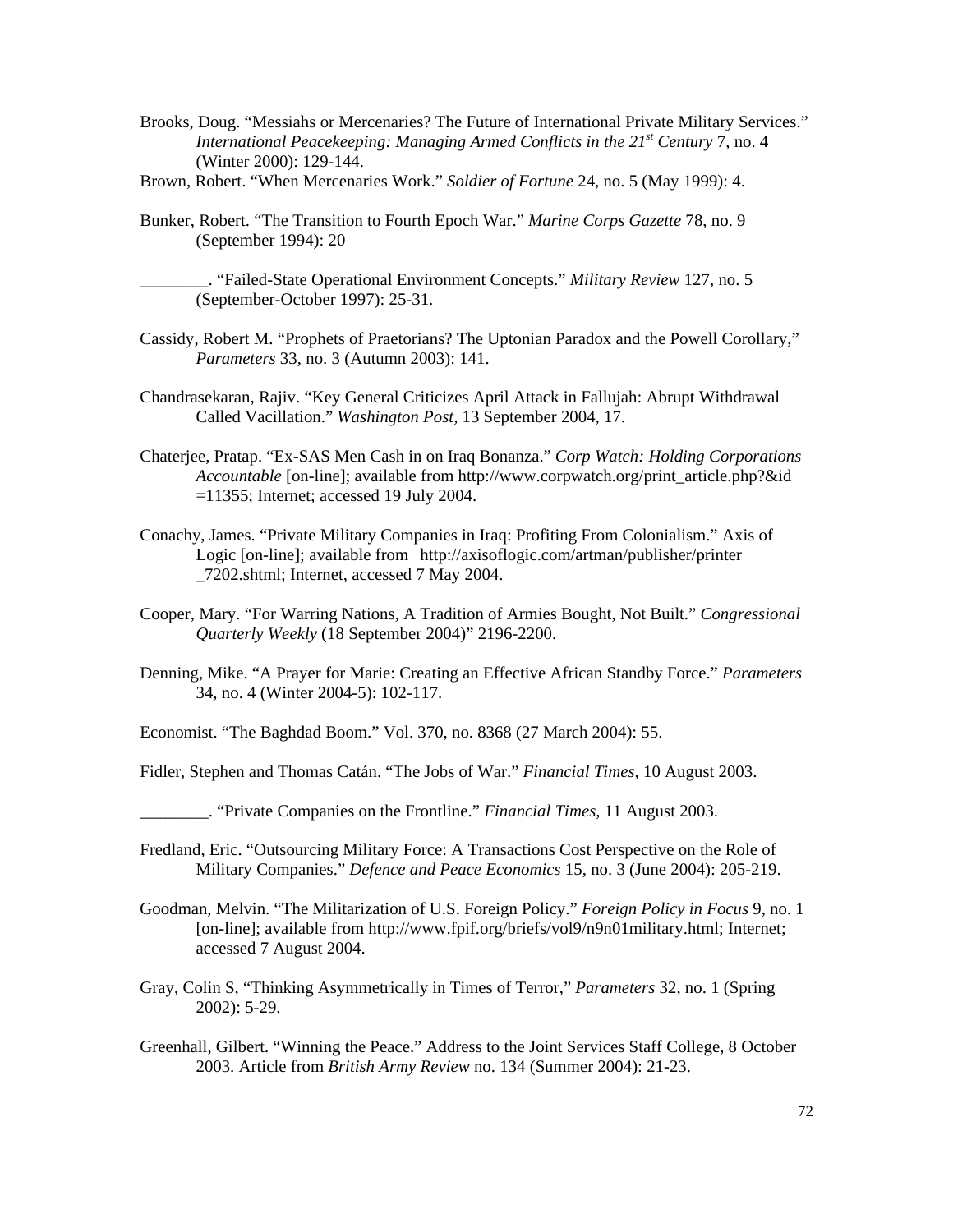Gutman, Huck. "Soldiers for Hire." *Monthly Review* 56, no.2 (June 2004): 11-19.

- Hasham, Mariyam. "Regulating Private Military Companies." *The Royal United Services Institute for Defence Studies Newsbrief* 22, no. 3 (March 2002): 1-4.
- Helyar, John, "Fortunes of War." *Fortune* 150, no. 2 (26 July 2004): 80-84.
- Howe, Herbert. "Global Order and Security Privatization." *National Defence University Strategic Forum,* no. 140 (May 1998): 1-7.
- Jackson, Paul. "War is Much Too Serious Thing to be Left to Military Men: Private Military Companies, Combat and Regulation." *Civil Wars* 5, no. 4 (Winter 2002): 30-55.
- Khan, Jeremy and Nelson D. Schwartz. "Private Sector Soldiers." *Fortune* 149, no. 9 (3 May 2004): 33-36.
- Knight, Charles. "Outsourcing Torture and the Problems of Quality Control." *Foreign Policy in Focus* [on-line]; available from http://www.fpif.org/commentary/2004/0405torture\_ body.html; Internet; accessed 7 August 2004.
- Krahmann, Elke. "Private Firms and the New Security Governance." *Cooperation and Conflict* 38, no. 1 (March 2002): 5-26.
- Leander, Anna. "Global Ungovernance: Mercenaries, States and the Control Over Violence." *Copenhagen Peace Research Initiative* [on-line]; available from http://www.copri.dk/research/gov.htm; Internet; accessed 19 July 2004.
- Lovell, Jeremy. "Iraq boom time for ex-dogs of war." *Reuters* [on-line] 22 September 2004; available from http://www.reuters.co.uk/newsPackageArticle.jhtml?type=top News&storyID=588222&section=news; Internet; accessed 24 September 2004.
- Markusen, Ann. "The Case Against Privatizing National Security." *Governance* 16, no.4 (October 2003).
- Mulholland, David. "Halliburton Row Fuels Outsourcing Concern." *Jane's Defence Weekly* 40, no. 22 (3 December 2003), 31.
- McGhie, Stuart. "Briefing: Private Military Contractors." *Jane's Defence Weekly* 37*,* no. 21 (22 May 2002), 23-26.
- O'Brien, Kevin. A. "PMCs, Myths and Mercenaries: The Debate on Private Military Companies." *Journal of The Royal United Services Institute for Defence Studies,* 145*,*  no. 1 (2000): 59-64.

\_\_\_\_\_\_\_\_. "Private Military Companies: Options for Regulation." *RAND Europe* [on-line]: available from http://www.fco.gov.uk/Files/kfile/pmcobrien.pdf; Internet; accessed 19 July 2004.

Peters, Katherine McIntire. "Buck Private." *Government Executive* 36, no. 17 (1 October 2004).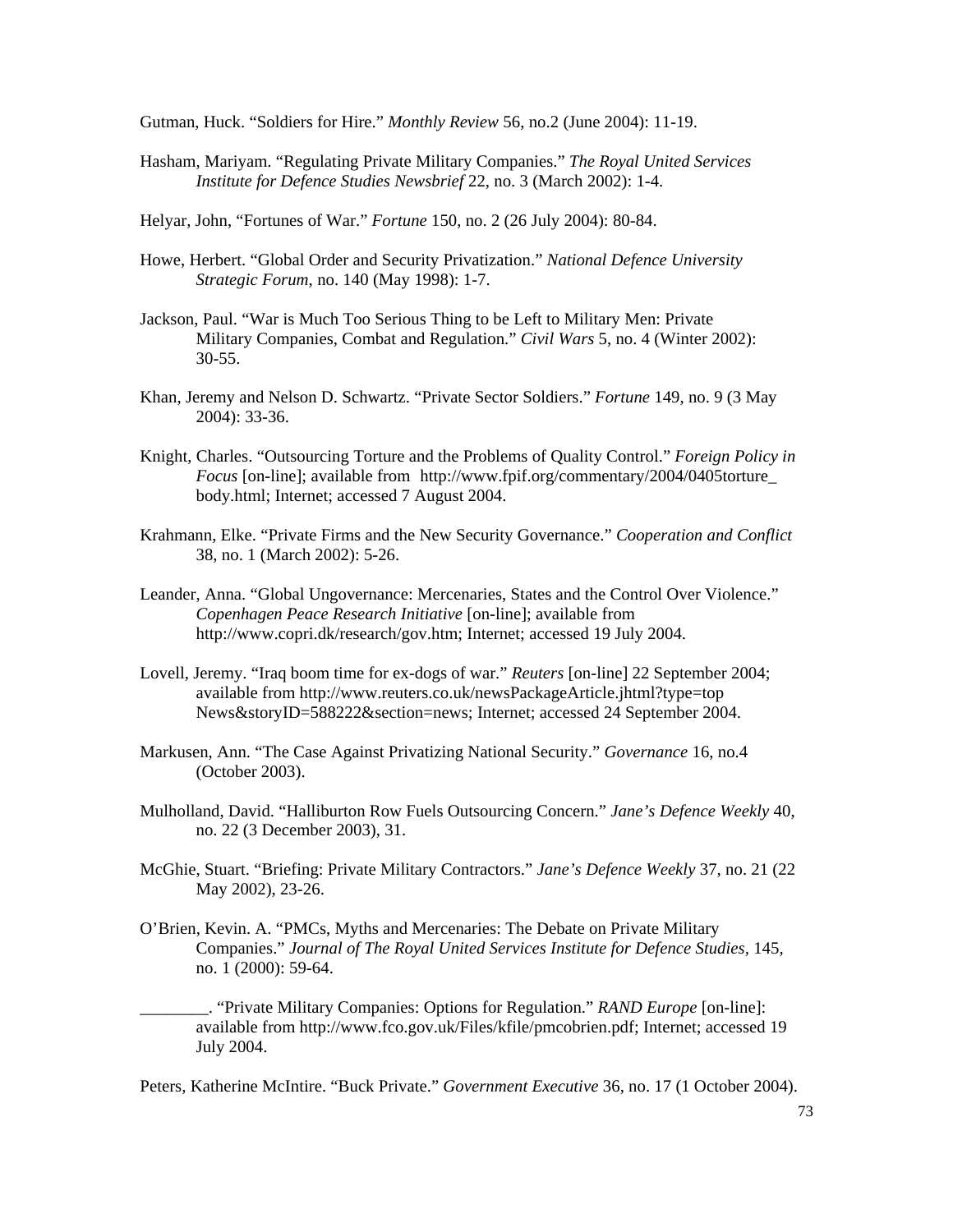- Quirk, Matthew. "Private Military Contractors: A Buyer's Guide." *The Atlantic* 294, no. 2 (September 2004): 39.
- Sanchez, Henry. "Why Do States Hire Private Military Companies?" Rutgers Business School [on-line]; available from http://newarkwww.rutgers.edu/global/sanchez.htm; Internet; accessed 12 July 2004.
- Schrader, Esther. "US Companies Hired to Train Foreign Armies." *LA Times,* 14 April 2002 [on line]: available from http://www.globalpolicy.org/security/peacekpg/training/pmc.htm; Internet; accessed 28 July 2004.
- Simons, David. "Occupation for Hire: Private Military Companies and Their Role in Iraq." *Journal of The Royal United Services Institute for Defence Studies* 149, no. 3, June (2004): 68-71.
- Singer, Peter. "War, Profits, and the Vacuum of Law: Privatized Military Firms and International Law." *Columbia Journal Of Transnational Law* 42, no. 2 (Spring 2004): 521-550.
	- \_\_\_\_\_\_\_\_. "Warriors for Hire in Iraq." The Brookings Institution, 15 April 2004 [on-line]; available from http://www.brook.edu/views/articles/fellows/singer20040415.htm; Internet; accessed 12 July 2004.

\_\_\_\_\_\_\_\_. "Outsourcing the War." The Brookings Institution, 16 April 2004 [on-line]; available from http://www.brook.edu/views/articles/fellows/singer20040416.htm; Internet; accessed 12 July 2004.

\_\_\_\_\_\_\_\_. "Beyond the Law." *The Los Angeles Times*. 2 May 2004.

- \_\_\_\_\_\_\_\_. "Nation Builders and Low Bidders in Iraq." *New York Times*. 15 June 2004.
- \_\_\_\_\_\_\_\_. "Should Humanitarians Use Private Military Services?" *Humanitarian Affairs Review*, (Summer 2004): 14-16.
- Smith, Eugene B. "The New Condottieri and US Policy: The Privatization of Conflict and Its Implications." *Parameters* (Winter 2002-03): 104-119.
- Spearin, Christopher. "American Hegemony Incorporated: The Importance of Military Contractors in Iraq." *Contemporary Security Policy* 24, no. 3 (December 2003): 26-47.
	- \_\_\_\_\_\_\_\_. "The Emperor's Leased Clothes: Military Contractors and their Implications in Combating International Terrorism." *International Politics* 41, no. 2 (June 2004): 243- 264.
	- \_\_\_\_\_\_\_\_. "Mall Cops, Military Contractors, and Al-Qaeda: An Examination of the Commodification of Canadian Security and Contemporary Terrorism." *The Journal of Conflict Studies* 24, no. 1 (Summer 2004): 42-65.
- Taulbee, James. "Mercenaries, Private Armies and Security Companies in Contemporary Policy." *International Politics* 37, no. 4 (December 2000): 433-456.